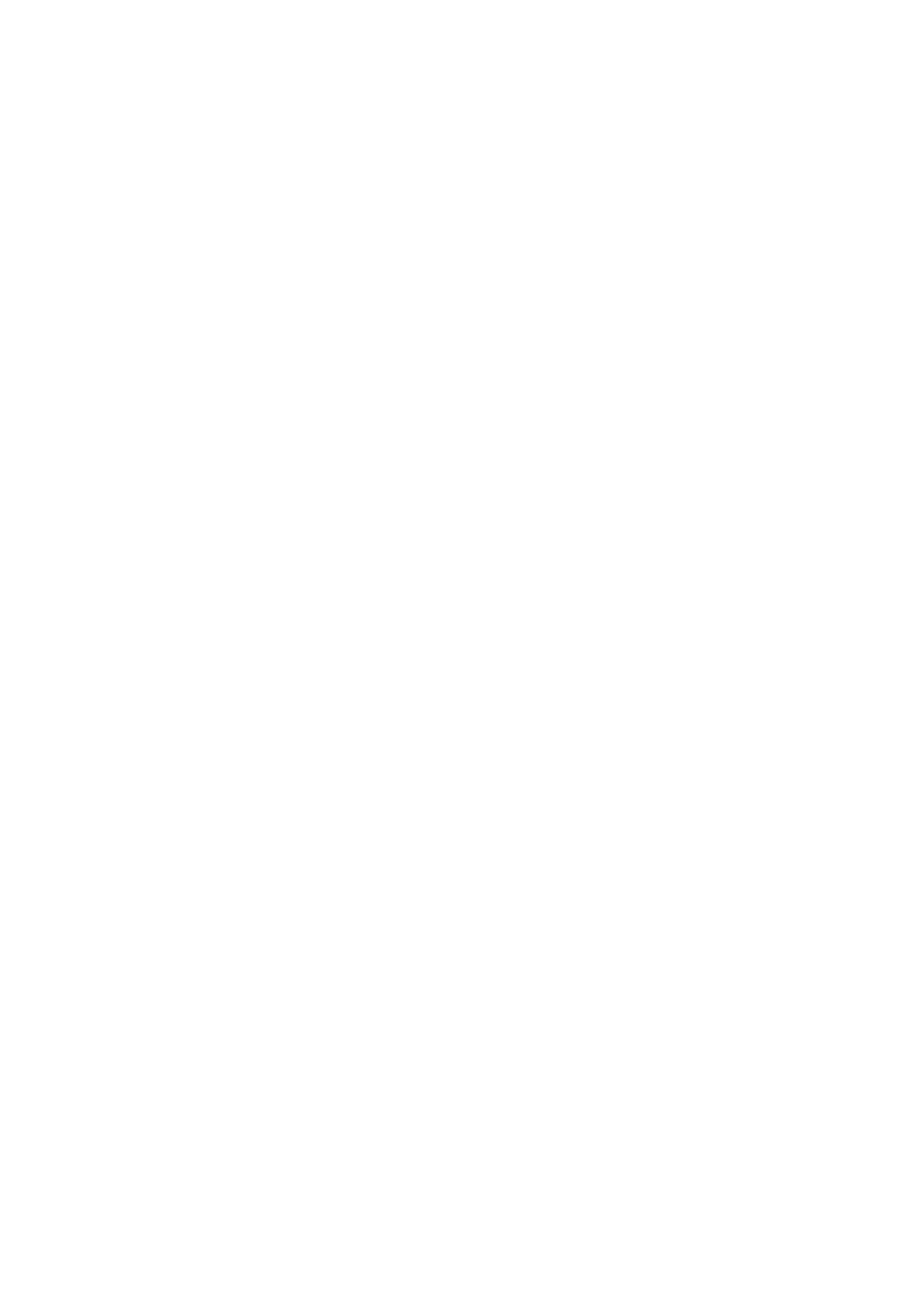# **EUROPEAN UNIVERSITY INSTITUTE, FLORENCE DEPARTMENT OF ECONOMICS**

*Credit within the Firm* 

**LUIGI GUISO,** 

**LUIGI PISTAFERRI**

**and** 

**FABIANO SCHIVARDI**

EUI Working Paper **ECO** 2010/16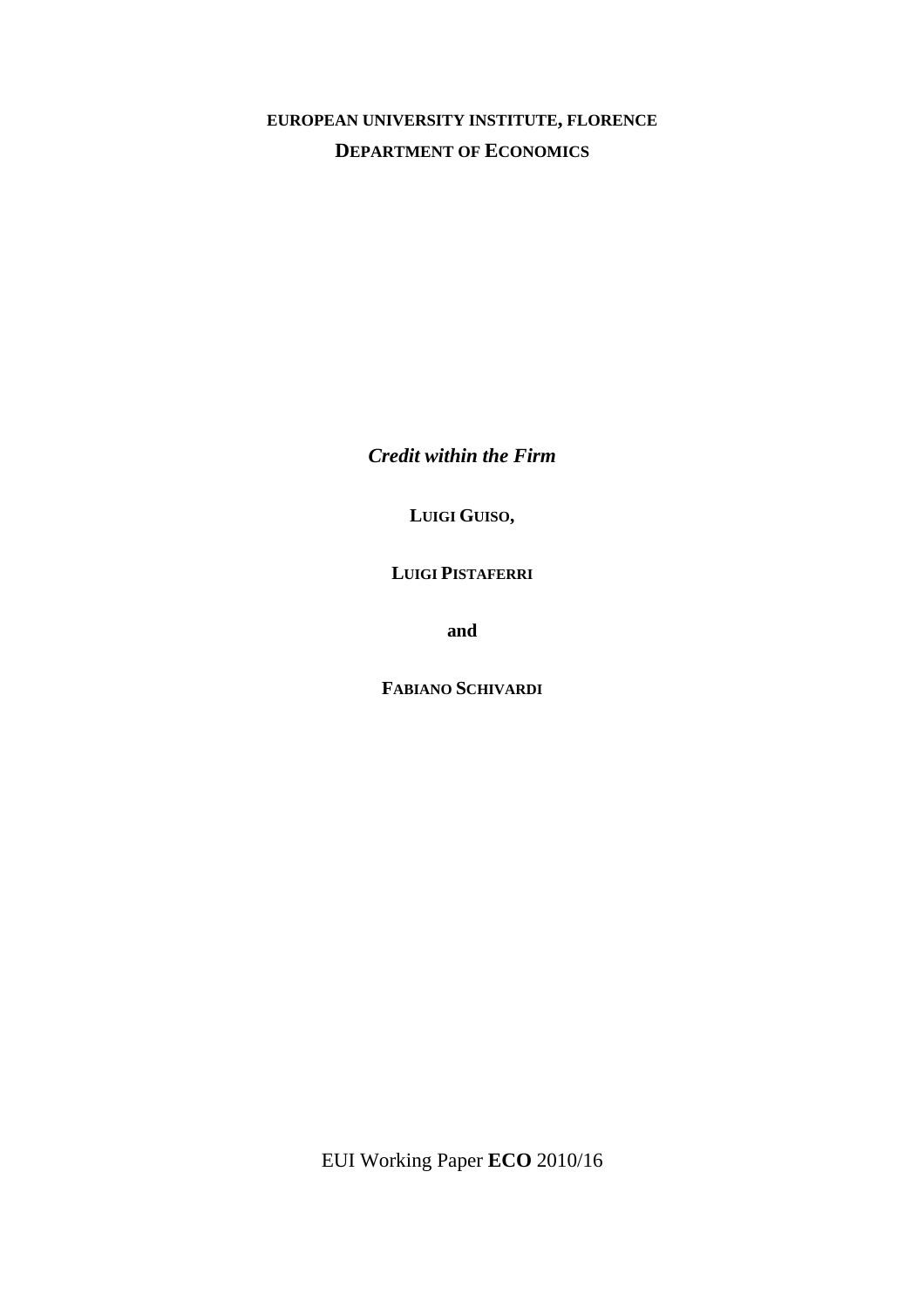This text may be downloaded for personal research purposes only. Any additional reproduction for other purposes, whether in hard copy or electronically, requires the consent of the author(s), editor(s). If cited or quoted, reference should be made to the full name of the author(s), editor(s), the title, the working paper or other series, the year, and the publisher.

ISSN 1725-6704

© 2010 Luigi Giso, Luigi Pistaferri and Fabiano Schivardi

Printed in Italy European University Institute Badia Fiesolana I – 50014 San Domenico di Fiesole (FI) Italy [www.eui.eu](http://www.eui.eu/)  [cadmus.eui.eu](http://www.eui.eu/)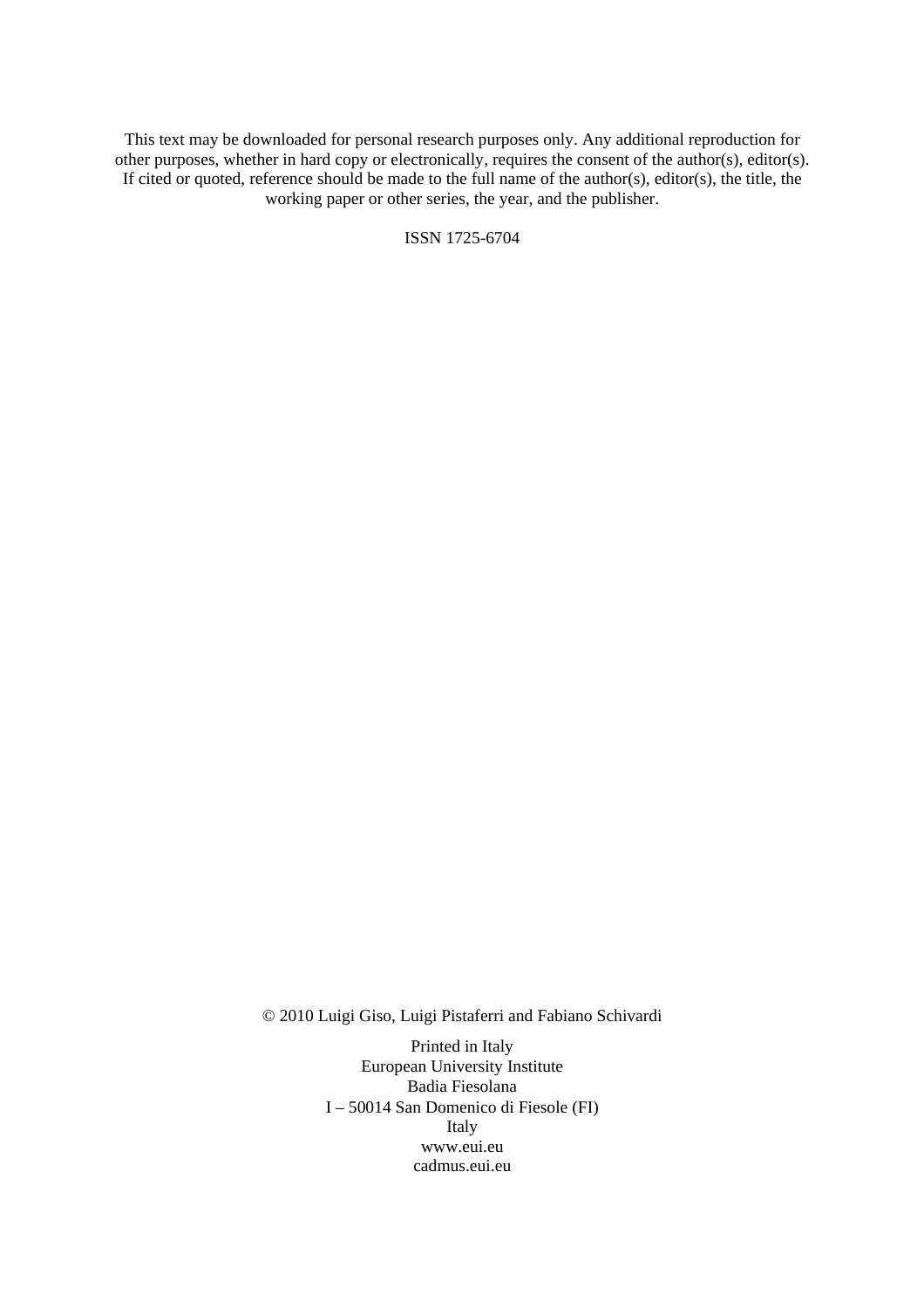# CREDIT WITHIN THE FIRM<sup>∗</sup>

Luigi Guiso European University Institute and EIEF Luigi Pistaferri Stanford University, NBER, IZA and SIEPR Fabiano Schivardi Cagliari University and EIEF

April 13, 2010

#### **Abstract**

We exploit time variation in the degree of development of local credit markets and matched employer-employee data to assess the role of the firm as an internal credit market. In less developed local credit markets firms can offer a flatter wage-tenure profile than firms in more developed credit markets to lend implicitly to their workers or offer a steeper profile to implicitly borrow from their workers. We find that firms located in less financially developed markets offer wages that are lower at the beginning of tenure and grow faster than those offered by firms in more financially developed markets, helping firms finance their operations by raising funds from workers. Because we control for local market effects and only exploit time variation in the degree of local financial development induced by an exogenous liberalization, the effect we find is unlikely to reflect unobserved local factors that systematically affect wage tenure profiles. The size of implicit loans is larger for firms with more problematic access to bank credit and workers less likely to face credit constraints. The amount of credit generated by implicit lending within the firm is economically important and can be as large as 30% of bank lending. Consistent with credit market imperfections opening up trade opportunities within the firm, we find that the internal rate of return of implicit loans lies between the rate at which workers savings are remunerated in the market and the rate firms pay on their loans from banks.

**JEL Classification:** J3, L2, G3.

**Keywords:** Implicit contracts, financial frictions, tenure profile, wage setting.

<sup>\*</sup>All authors are also affiliated with CEPR. We thank Joe Altonji, Costas Azariadis, Luca Deidda and Pierre-Andrè Chiappori for useful discussions and seminar participants at Stanford University, UC Davis, UCLA, the EUI, the 2009 Conference on Comparative Analysis of Enterprise Data in Tokyo, the 2009 Applied Micro Summer Conference at the Federal Reserve Bank of San Francisco and the 2009 Alghero conference "Financial market imperfections, corporate governance, and economic outcomes" for helpful comments. Luigi Guiso thanks the EUI and EIEF and Fabiano Schivardi the MIUR for funding. This paper was started when Schivardi was working at the Research Department of the Bank of Italy.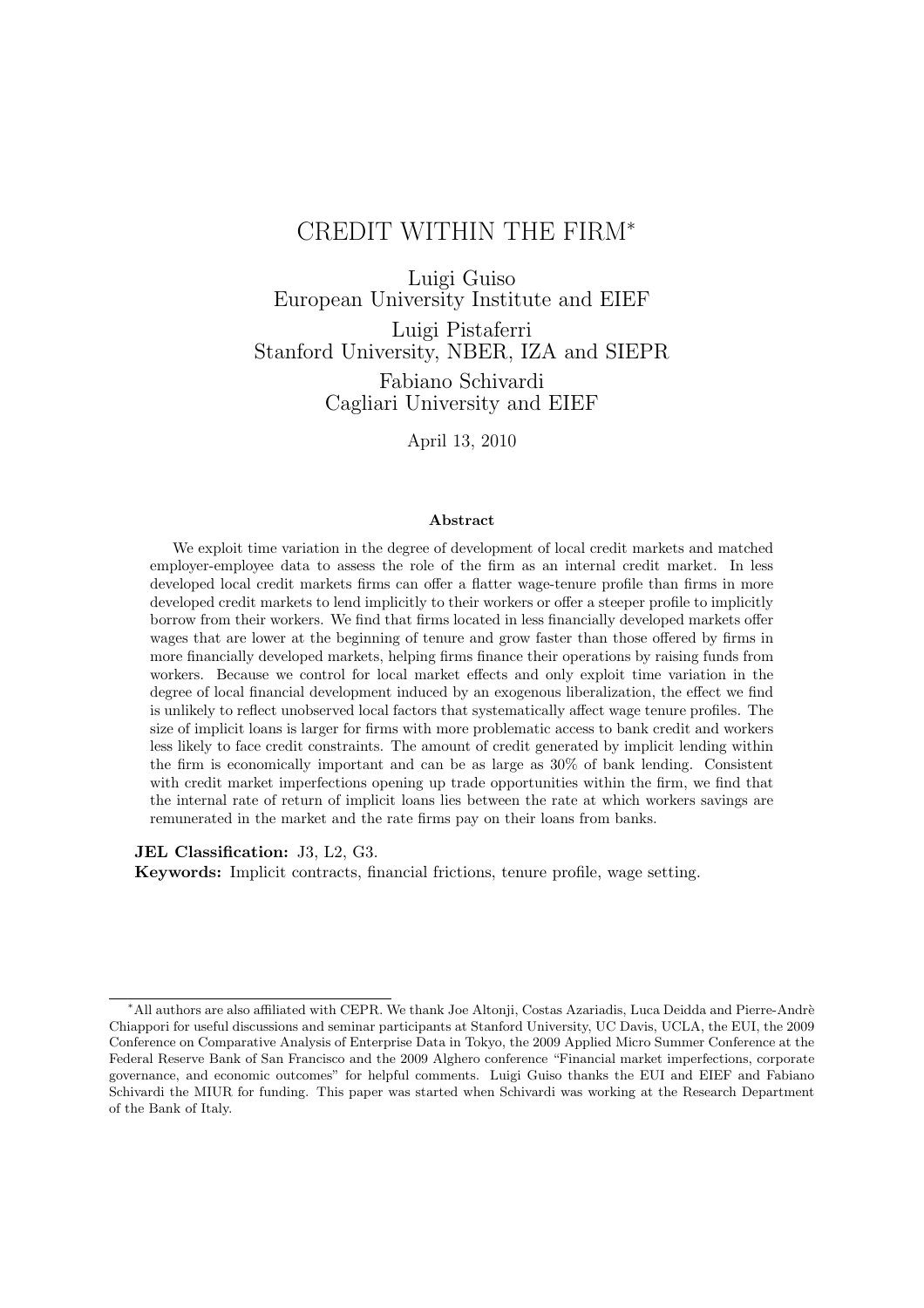# **1 Introduction**

In an economy with financial frictions the firm ceases to be merely a place where production occurs. The pooling of assets and human capital, besides allowing production of goods and services, naturally creates a "market" where implicit labor contracts can be designed to redistribute factor rewards across states or over time, partially overcoming the consequences of imperfect insurance and financial markets. In the implicit contract literature, differences in preferences for risk makes it optimal for risk neutral entrepreneurs to offer insurance to risk averse workers (Knight 1921, Baily 1974, Azariadis 1975). In this setting firms effectively smooth workers' consumption across states when insurance markets fail to work due to moral hazard or limited commitment problems. In a similar spirit, the wage contract may reflect opportunities to redistribute factor rewards across time when access to the credit market is limited or too costly. By tilting the wage profile relative to its frictionless counterpart, the payment of wages over the course of an employer-employee relationship can be front-loaded or back-loaded, thus making funds available to the party - the worker or the firm - that currently needs them most.

This paper focuses on the role of the employment relationship as an implicit credit market and tests how credit frictions in local financial markets are reflected in the wage contract that firms and workers agree upon. The key idea is that the relative ease to access credit should be reflected in the shape (slope and location) of the wage profile. If firms have easier access to the loan market than workers and/or are less in need of cash (e.g., because they are well endowed with collateral, can produce hard information, or can - more easily than workers - establish repeated relationships with their lenders), they can lend implicitly to their credit constrained workers by offering a wage profile that, over the workers' tenure with the firm, is flatter than the profile the same workers would face in a frictionless environment. In other words, the worker achieves consumption smoothing by having the firm offer a smooth income profile rather than borrowing from financial intermediaries. This case is examined by Azariadis (1988), who studies a setting where, due to extreme adverse selection, workers are excluded from the loan market while firms have perfect access to it. Since loan repayment promises, as reflected in the wage tenure profile, are not enforceable, what makes it possible for lending within the firm to take place is workers' investment in firm-specific human capital, which reduces workers' incentive to leave the firm before repayment.

Implicit lending opportunities need not be limited to the case of workers borrowing from the firm. After all, firms even more than workers are users of capital to finance their investment plans and firms may also have limited access to the financial market, as a large literature on firm borrowing constraints suggests (see e.g., the surveys in Hubbard (1998) and Stein & Center (2003)).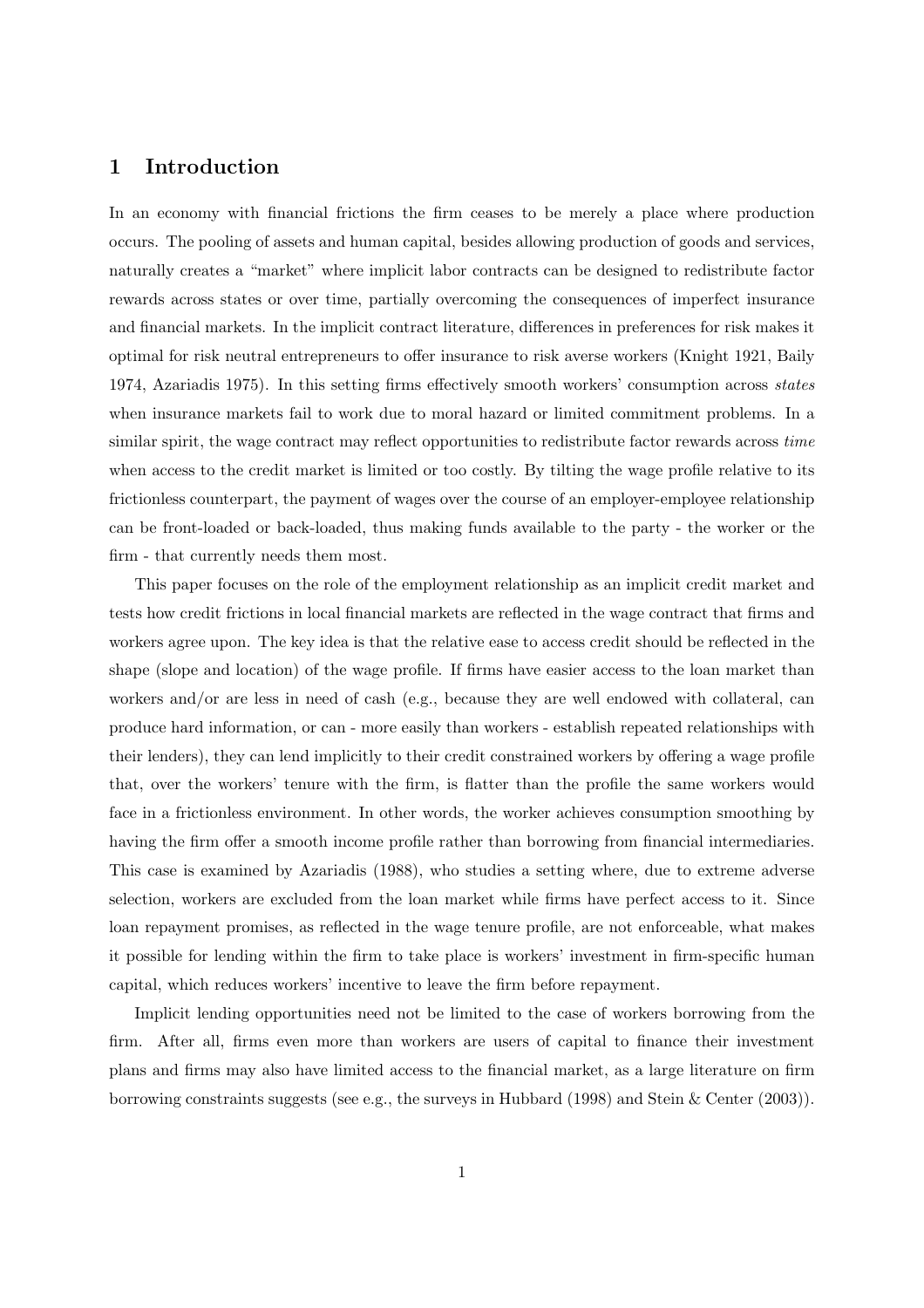Michelacci & Quadrini (2009) study this case and show that a credit-constrained firm can at least partly make up for the shortage of capital by reshaping the workers' wage contract relative to its frictionless equivalent. In particular, the firm may pay workers less at the beginning of their tenure and more towards the end, resulting in a steeper wage profile relative to the case in which access to credit is unimpeded. In this setting, contracts can be made self-enforceable by firms' investment in worker-specific human capital, which limits firms' incentives to fire a worker that has lent implicitly to it. But alternative mechanisms - such as the existence of firing costs or reputational concerns may in practice also serve the same scope.

To test the role of the firm as an internal credit market and establish the direction of implicit credit flows, we use two sources of data. First, we rely on matched Italian longitudinal firmemployee data. The data report workers' wages and employment histories over a long span of time (1974-1997) allowing us to construct tenure and experience profiles. Second, we exploit systematic differences in financial development across local markets that exist at the start of our sample period and, most importantly, exogenous changes in these differences induced by the financial market liberalization of the 1990s. Under the well-grounded assumption that firms, particularly small ones, and a fortiori workers can only borrow locally (Petersen & Rajan 2002), workers and firms' ability to borrow in the market are directly tied to the degree of local credit market development. Variations in the latter should then be reflected in the slope and location of the wage profile experienced by workers joining the firm in different time periods. We construct an index of financial market backwardness as the "excess" spread between loan rates and deposit rates that a given firm faces in its local credit market relative to what an observationally equivalent firm borrowing from an observationally equivalent bank would face in the most developed local credit market. We then attach to each worker-firm relationship the degree of backwardness in their local credit market at the time tenure with the firm starts, and use a two-step estimation strategy to identify how the slope and intercept of the wage-tenure profile respond as the degree of financial development varies over time and spatially across local markets. This two-step strategy allows us to address the endogeneity of tenure and labor market experience and the endogenous sorting into firms. We find that wage profiles are steeper and have a lower intercept when firms face a less developed local credit market, which is consistent with the hypothesis that workers lend implicitly to their firms.

To give a sense of the magnitudes involved, we calculate that the entry wage of a worker matched with a firm facing a local market that has an index of financial backwardness 50% above the median is 17.8 percent lower than that of a (observationally equivalent) worker matched with a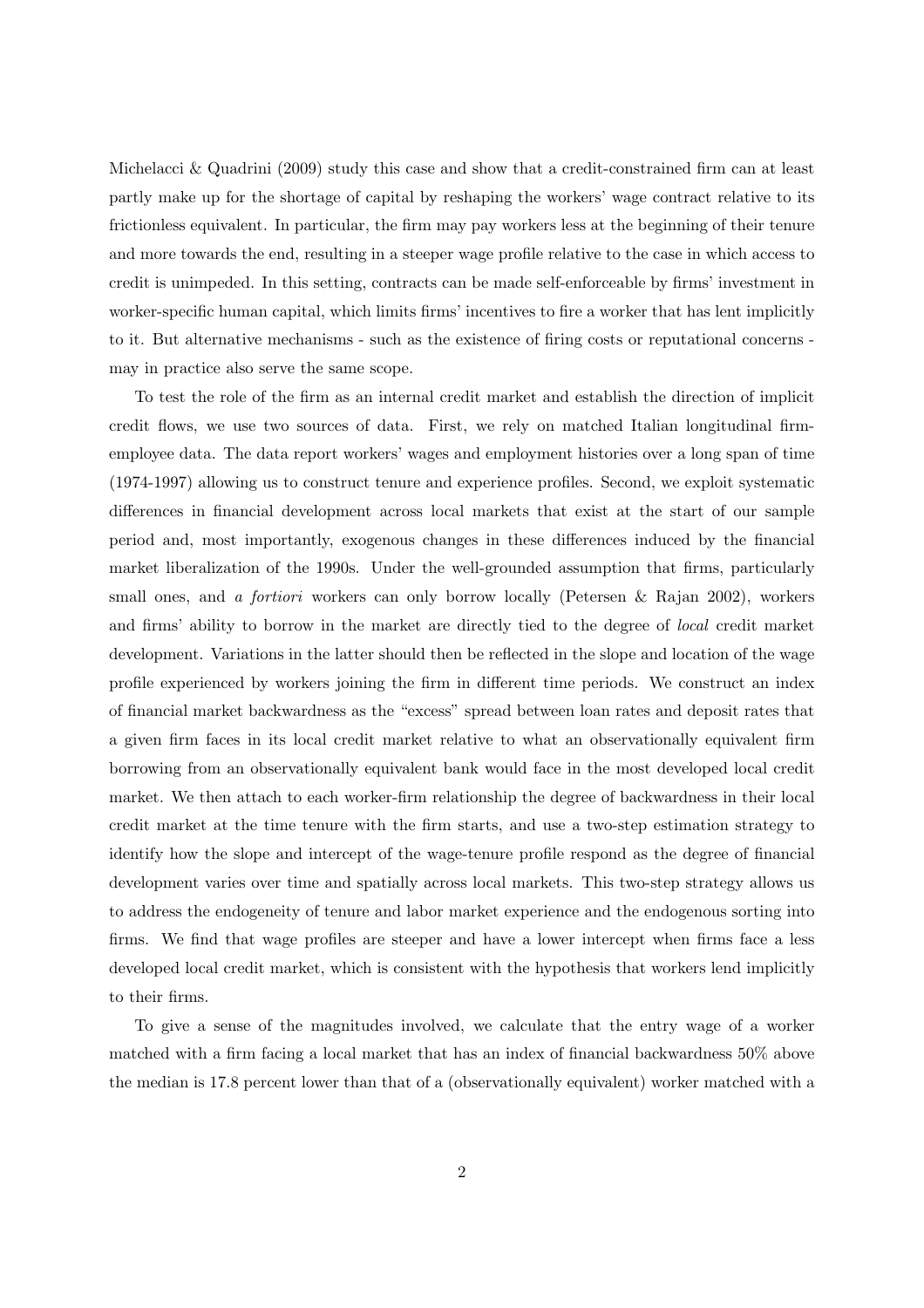(observationally equivalent) firm facing the median local credit market. Moreover, her wage grows at a rate that is 0.32 percent faster for each month of tenure. This implies that a typical worker will be lending to the firm over the first 54 months (4.5 years) of his tenure before starting to be "paid back".

These implicit wage contractual differences can generate substantial flows of funds from workers to firms. A representative firm located in the median developed credit market raises from workers as much funds as 11 percent of what it gets from banks. This share increases to 30 percent for a firm located in a market at the 75th percentile of our index of financial market backwardness. Our estimates of the internal rates of return of these implicit loans range between 1 and 4 percent, depending on the degree of financial development. Interestingly, these rates always sit between the rate on deposits (a measure of the return to workers' savings) and the rate on bank loans (the cost of firm debt), confirming the mutual advantage for contracting by workers and firms in imperfect financial markets.

Since the response of wage contracts to financial market imperfections should depend on firm and worker characteristics, we rely on observable heterogeneity to further corroborate our findings. We find that firms with plausibly more problematic access to the loan market, as measured by the credit score they receive from credit bureaus, react to financial market imperfections by offering steeper wage profiles than firms with easier access to loans - conditioning on being located in the same credit market. This is consistent with the idea that firms with more problematic access to credit need to rely on implicit borrowing from workers more than those with easier access. Interestingly, this finding is inconsistent with our results simply capturing the idea that better access to the loan market raises investment in human capital and hence the steepness of the wage profile. If this were the case, we should find that, as access to credit markets deteriorates, firms with a bad credit score should offer *flatter* profiles as they curtail investment (including investment in human capital) compared to better score firms. We find the exact opposite. Similarly, we find that workers who have presumably better access to the loan market and thus better alternative sources of consumption smoothing, as measured by their job position, face a steeper wage tenure profile in response to financial market frictions than workers with more problematic access to the market. This is in line with the idea that workers that are less dependent on borrowing are also more willing to implicitly lend to the firm.

Several papers have studied the occurrence of lending within the firm from a theoretical perspective. Besides Azariadis (1988) and Michelacci & Quadrini (2005, 2009), Bernhardt & Timmis (1990) were among the first to formalize the idea, already noticed in Azariadis (1975), that the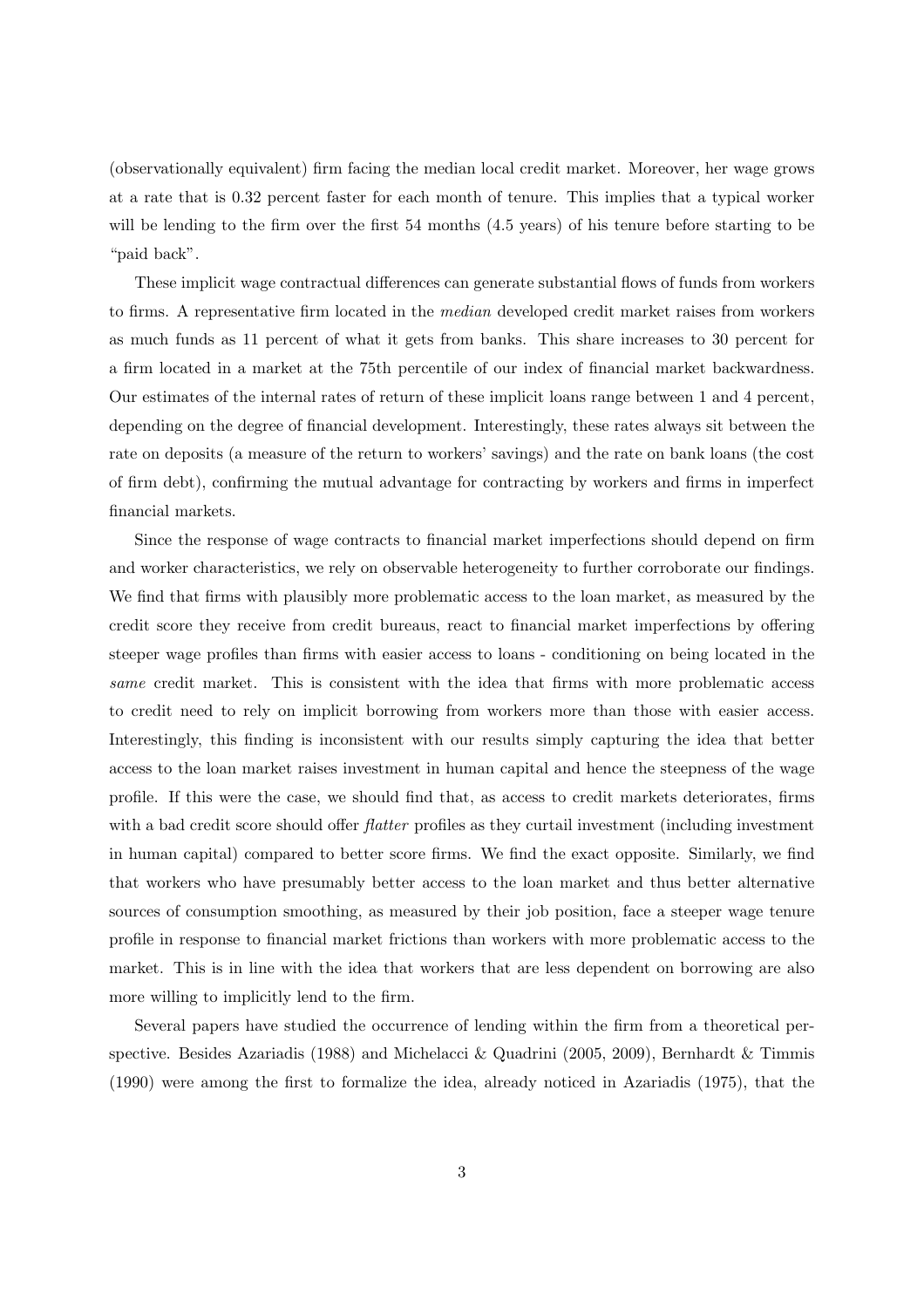employment relationship can help to "complete" financial markets when the workers cannot use human capital as collateral and are thus excluded from credit markets or when firms face borrowing restrictions due to financial frictions. More recently, Burdett & Coles (2003) study a labor market where firms post wage-tenure contracts and show that in equilibrium wages increase with tenure and the structure of the contracts reflects both the workers' preferences as well as the parameters of market environment that firms and workers face, including financial frictions. Our paper is, as far as we know, the first to systematically undertake the empirical task of showing how credit market frictions shape the wage contracts. The closest predecessor to our paper is Brandt & Hosios (1996). In a fascinating empirical contribution they use data on wage/employers contracts for some villages in 1936 rural China where presumably financial markets were absent. They show that wage contracts do indeed generate lending, whose direction - from the employer to the worker or vice versa - depends on preference parameters and the initial endowments of the two parties. However, in Brandt & Hosios (1996) credit frictions are given and taken as a realistic feature of the environment. In contrast, our main contribution is to establish how wage contracts respond to observed and measured differences in the financial markets that firms and workers face in a modern economy. Michelacci & Quadrini (2009) exploit the joint implications of their model on the wage process and firm dynamics to test for the existence of credit flows from workers to firms. In their model, credit constrained firms pay initially lower wages and grow faster than unconstrained firms as they borrow from workers to reach the optimal size; moreover, wages also grow faster with firm growth, as workers are "paid back" as the firm approaches the optimal size and credit constraints are relaxed. Using Finnish matched data, they find that wage growth is positively related to firm growth and starting wages are negatively related to future firm growth, consistent with the model's predictions. Differently from these estimates, which use firms' dynamics to proxy for financial constraints, we directly relate the wage-tenure profile to measured frictions in local financial markets. More broadly, our paper contributes to a literature that studies the interrelations between credit and financial markets (i.e., Wasmer & Weil 2004, Benmelech, Bergman & Enriquez 2010). Our paper is also related to the debate on the returns to tenure (Altonji & Shakotko 1987, Altonji & Williams 2005, Topel 1991) and on the factors that affect them (see Dustmann & Meghir (2005) and references therein). In particular, Abowd, Kramarz & Roux (2006) document both heterogeneity in returns to tenure and a tendency for returns to be higher in low starting-wage firms. Recognizing that the wage-tenure profile also reflects implicit credit flows contributes to explaining both findings.

The reminder of the paper is organized as follows. Section 2 illustrates our empirical strategy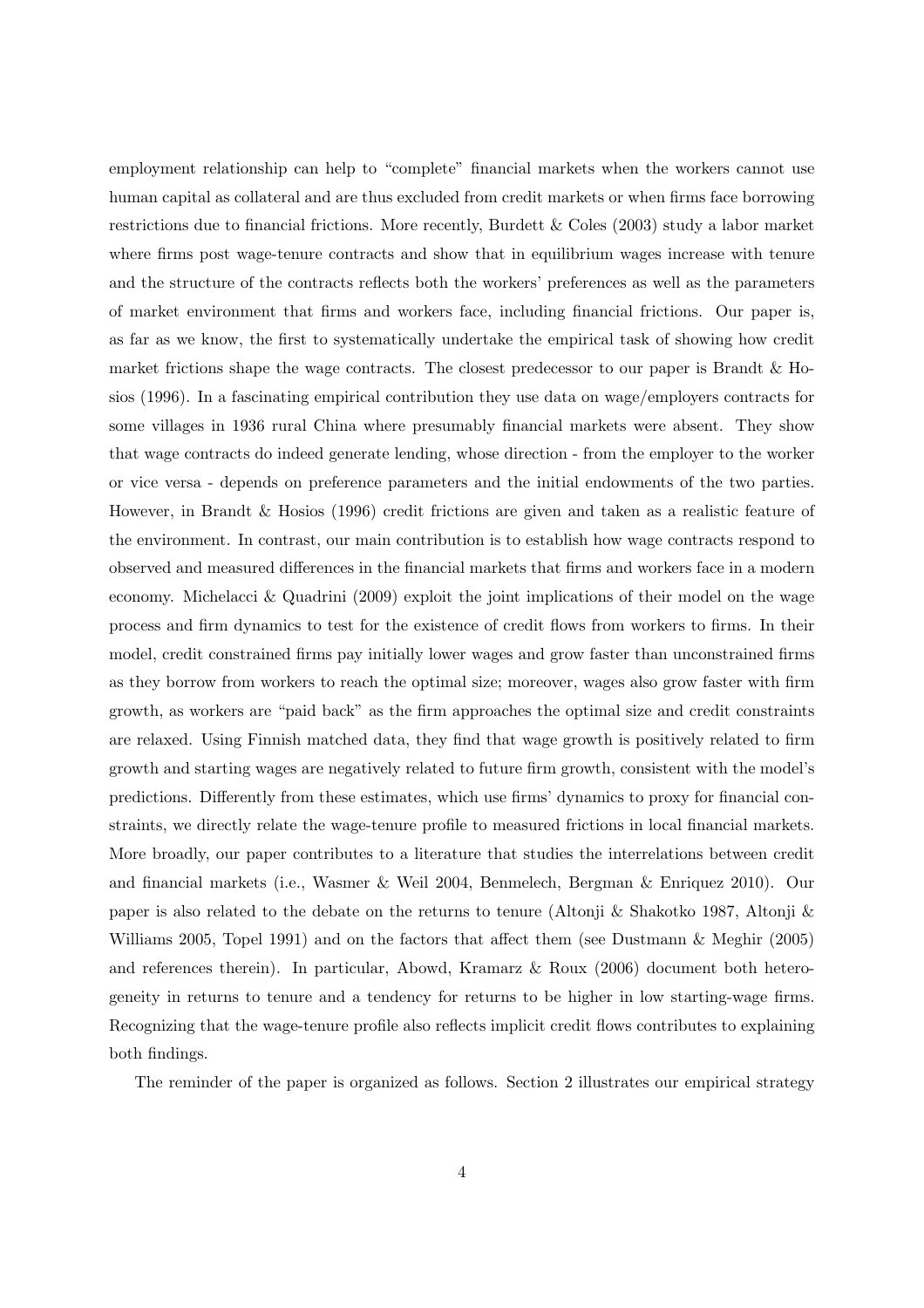and reviews some of the relevant literature. Section 3 describes the data and discusses the sources of variation in local financial market development. Section 4 illustrates the identification strategy behind our two-step estimator. Section 5 shows the main estimation results. We exploit heterogeneity in firms and workers to further corroborate our findings in Section 6 and perform a series of robustness checks in Section 7. Section 8 estimates the size of implicit lending within the firm and Section 9 concludes.

## **2 "Credit regimes" and Wage Tenure Profiles**

#### **2.1 Cases of Interest**

To illustrate how inefficiencies in local credit markets can affect (implicit) wage contracts, consider the following log wage equation:

$$
\ln w_{ij(p,t_0)t} = \rho + \beta T_{ij(p,t_0)t} + \delta L_{j(p,t_0)} + \gamma T_{ij(p,t_0)t} \times L_{j(p,t_0)} + \varepsilon_{ij(p,t_0)t}
$$
\n(1)

for  $t = 1, 2, ..., T$ . The actual wage equation we estimate below controls for a variety of other characteristics; here we use (1) for illustrative purposes. The subscript  $j(p, t_0)$  indexes the firm j located in market p that the worker joined in year  $t_0$ , i indexes the individual, and t indexes the current year. In (1)  $T_{ij(p,t_0)t}$  is tenure (hence  $T_{ij(p,t_0)t} = (t-t_0)$ ), and  $L_{j(p,t_0)}$  is a continuous measure of the degree of financial market imperfection in the area where firm  $j$  is located. Without loss of generality, we normalize  $L_{j(p,t_0)} = 0$  in the most developed credit market. We assume that the relevant credit market imperfections for the wage contract set with worker i are those that prevail at the time of hiring; hence, we do not consider the possibility of renegotiation.

Figure 1 illustrates the possible cases of interest. In the baseline case  $(L_{j(p,t_0)} = 0)$  the initial wage is  $\rho$  and it grows at rate  $\beta$  per month of tenure with the firm. The signs of  $\delta$  and  $\gamma$  determine the type of "credit regime" in which workers and firms operate. Consider first case I, in which  $\gamma$  < 0 and  $\delta$  > 0, implying that the wage profile in more backward credit markets is flatter than in more developed markets. Here, workers are implicitly borrowing from the firm. Their wage payments are front-loaded. This tilting of the wage profile may be interpreted as a response to credit market imperfections when workers and firms can establish long-term relationships through, for example, firm-specific human capital investments. In a perfect credit market, individuals with the growing wage-productivity profile depicted in the baseline case would borrow from banks at the start of their relationship with the firm to smooth consumption intertemporally. However, acquiring reliable information about aspects of the exchange relation between employer and employees may be costly for banks, which respond by limiting credit (in the extreme, denying access to it altogether).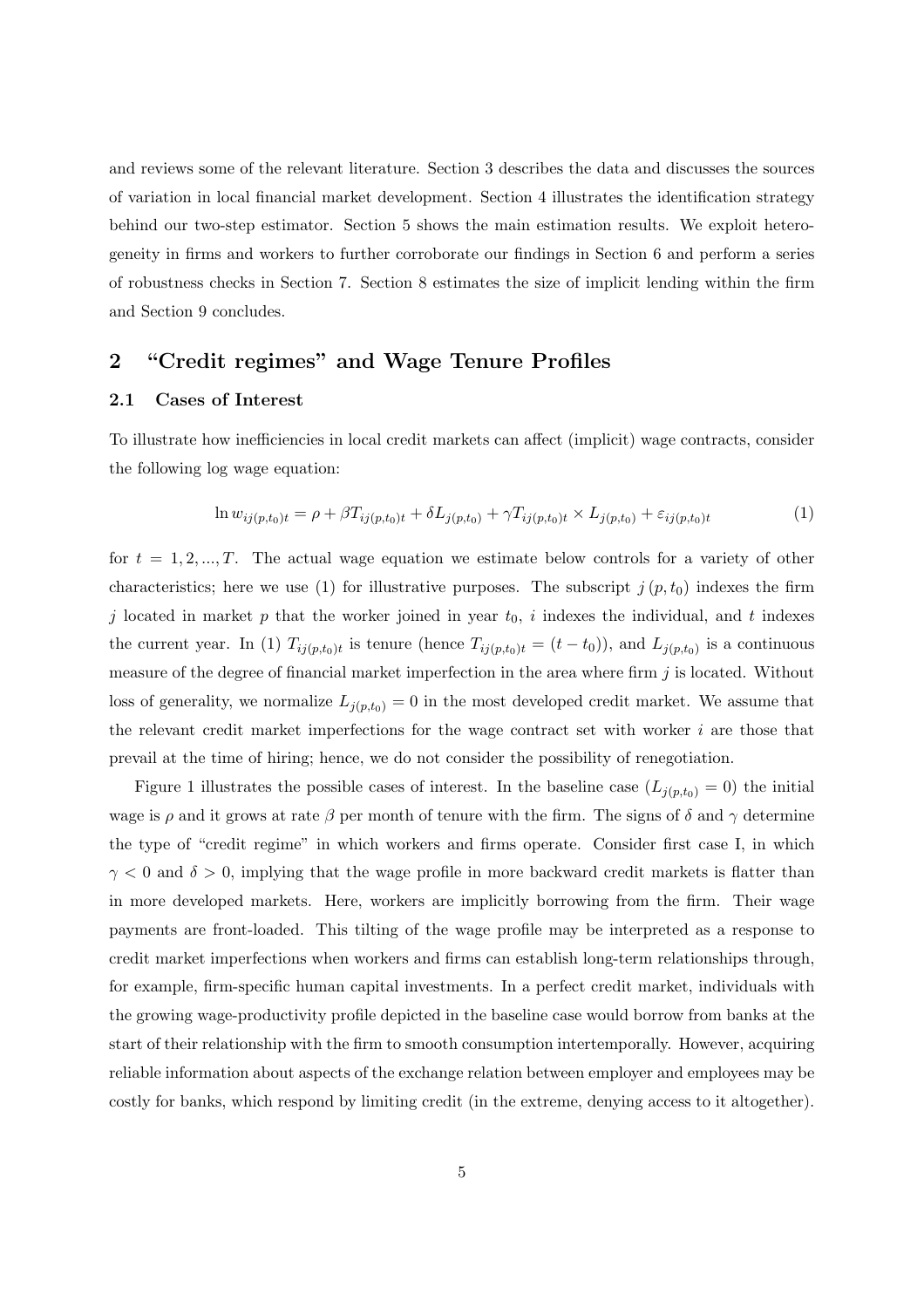



Azariadis (1988) and Bernhardt & Timmis (1990) were among the first to suggest that in this case the firm can act as a "lender of last resort" for its workers, implicitly lending to them by offering a wage profile that is flatter than in the frictionless case. In other words, in underdeveloped financial markets consumption smoothing is achieved through wage smoothing (or implicit borrowing), rather than through (or in addition to) formal borrowing.

There is an opposite view about the shape of the wage-tenure profile, articulated in Michelacci & Quadrini (2005, 2009). The intertemporal exchange may involve a liquidity-constrained firm implicitly borrowing from its workers. This can be achieved by back-loading wages, i.e., paying lower wages at the beginning of the worker-firm relationship (relative to the frictionless case) in exchange for higher wages at a later stage. This corresponds to case II in Figure 1. Here  $\gamma > 0$ and  $\delta < 0$  and the wage profile in less developed credit markets is steeper than in more developed credit markets.

Which of the two "credit regimes" shapes the wage-tenure profile? The answer depends on the signs of  $\delta$  and  $\gamma$ . We estimate these two parameters below using variation over time in access to credit in the location where the employment relationship takes place. The estimation procedure allows us to distinguish between the two above hypotheses. Other confounding issues are discussed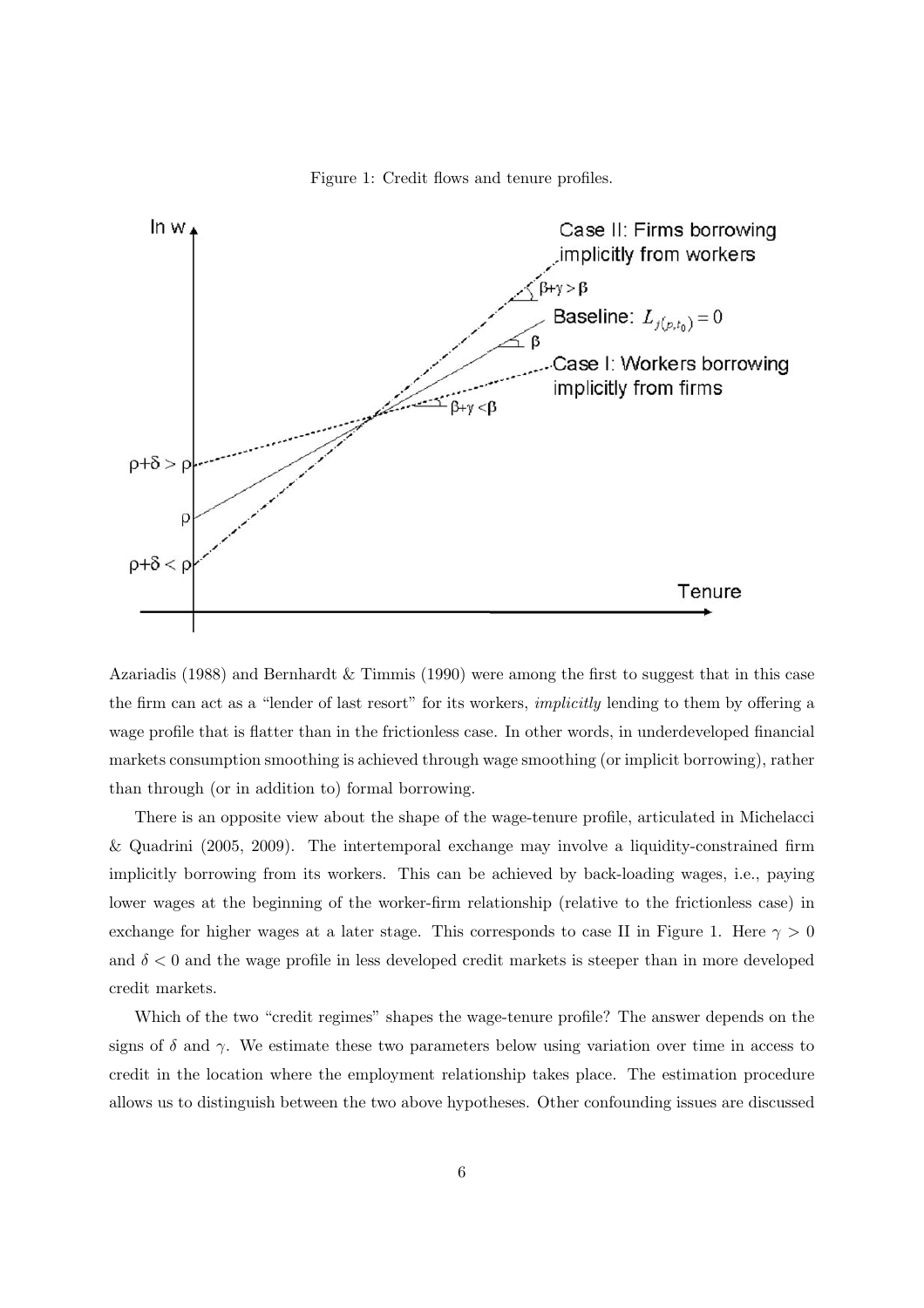$below.<sup>1</sup>$ 

#### **2.2 Enforcement and Alternative Stories**

What makes the contracts discussed above enforceable? Given that they involve implicit promises, they are not legally enforceable. However, as remarked by, among others, Azariadis (1988), Lazear (1981) and Michelacci & Quadrini (2009), specific human capital investments can be sufficient to make these contracts self-enforceable. In case  $I$  workers have little incentive to quit before repayment if they have made firm-specific human capital investments. In case  $II$  firms have little incentive to fire workers before their loans are fully repaid if they have made worker-specific investments. If specific human capital were not enough to make these contracts self-enforcing, e.g., because human capital is (mostly) specific to the industry rather than to the firm (as argued by Neal 1995), or specific to an occupation rather than to a worker, enforcement may be provided by other mechanisms. For instance, reputational concerns may facilitate implicit contract enforcement if the borrower's behavior is public information. Firing and higher costs on the firms' side and mobility costs on the workers' side may also contribute to reduce the incentive to terminate the employment relationship to avoid repayment.

Finally, it is worth mentioning the difference between the cases discussed in this section and that studied by Lazear (1981), in which firms tilt upward the wage profile relative to the worker's productivity profile to induce workers to exert effort. If one assumes that in the baseline case wages coincide with productivity, it would appear that the finding that the wage profile is steeper in more backward credit markets relative to the baseline (which turns out to be the empirically relevant case) can be made consistent both with an incentive story à la Lazear and a liquidityconstraint story à la Michelacci-Quadrini. Notice however that while in Lazear it is true that the firm "implicitly" borrows from its workers at the beginning of their relationship, the borrowing is incidental (it is the only way to implement the incentive aspect of the wage profile) and it is independent of whether the firm is liquidity constrained. As we shall see, this is not going to be the case empirically: more implicit borrowing is found among firms that are presumably more liquidity constrained.

Unfortunately we cannot test whether a Lazear-type mechanism is at work because we do not observe productivity. However, we stress that our test is valid even if such mechanism is indeed at work. Figure 2 illustrates this point graphically. The heavy dotted line represents the unobserved

<sup>&</sup>lt;sup>1</sup>Of course, there are two other cases that may emerge empirically:  $\gamma > 0$  and  $\delta > 0$ , and  $\gamma < 0$  and  $\delta < 0$ . These cases would be inconsistent with our interpretation that differences in the wage-tenure profile across local financial markets reflect implicit credit flows between firms and workers, thus providing a direct falsification test for our story.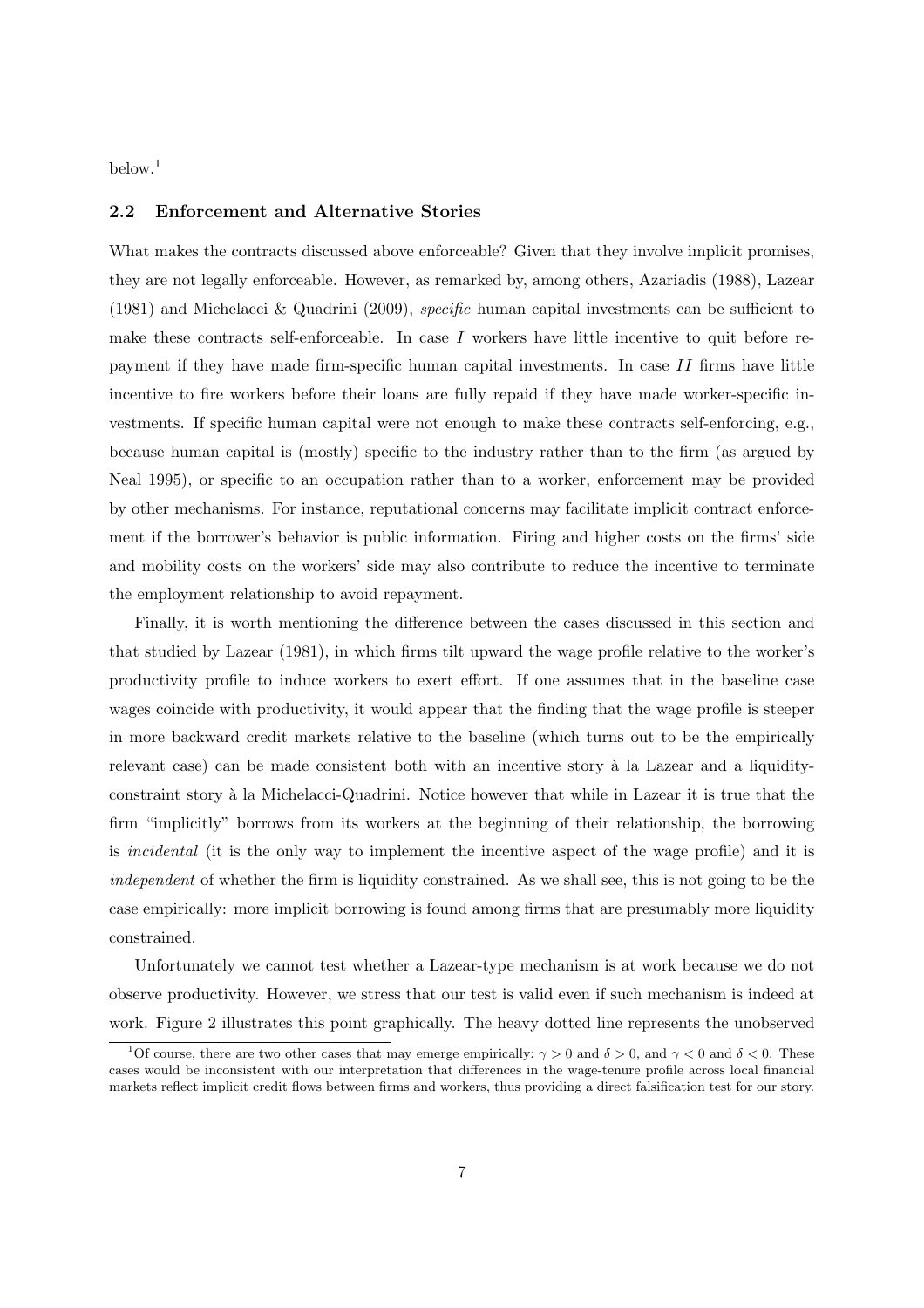worker's productivity profile. In the baseline (no liquidity constraints or  $L_{j(p,t_0)} = 0$ ), the wage profile is steeper than the productivity profile to supply incentives for workers. If firms are subject to liquidity constraints (case II above), they would make the wage profile even steeper for the additional purpose of borrowing implicitly from workers. The case of workers borrowing from firms (case I above) is aptly described by the following quote from Lazear's paper: "if workers have utility functions which are time separable and concave in income, then the optimal [wage] path will remain upward sloping,<sup>2</sup> even if all borrowing is prohibited, but will tend to be somewhat *flatter* than it is when no borrowing constraints are imposed" [italics added]. Hence, the wage profile would be still steeper than the productivity profile, but less steep than in a perfectly functioning credit market (where  $L_{j(p,t_0)} = 0$ ). This is exactly the effect we are studying.<sup>3</sup>



Figure 2: Credit flows and tenure profiles with tenure considerations.

<sup>2</sup>In Lazear's case productivity is flat due to absence of specific human capital.

<sup>3</sup>Lazear-type mechanisms may pose a different problem for our estimates. Since we rely on geographical variation in access to the credit market, one may argue that heterogeneity in local credit market development may be correlated with shirking. If in a province individuals are more prone to shirk on the job, they may also be more likely to default on loans, making banks less willing to lend. However, as we discuss in Section 4, our identification strategy relies on geographical heterogeneity in variation over time in financial development and the effect of local factors on wage tenure profiles, including diversity across areas in shirking attitudes, are captured by province dummies.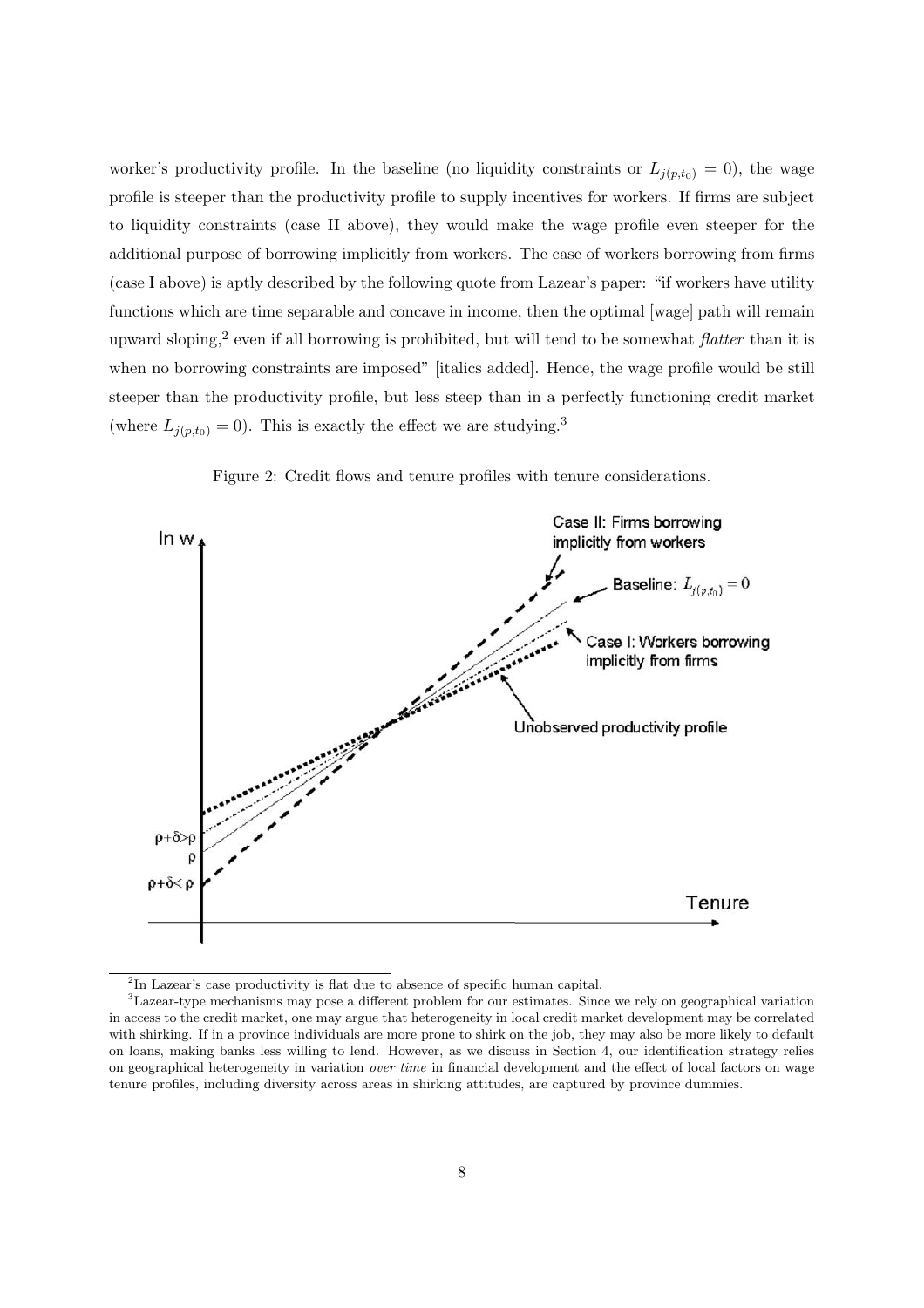# **3 Data**

To identify the effect of credit market imperfections on wage contracts, we need longitudinal data on workers' histories with the firms they have worked for and local credit markets that differ in efficiency. Italy offers both. First, administrative data from the Italian Social Security Administration allow us to obtain information on workers' earnings histories matched with their firms. Second, due to a number of "accidents of history" dating back to at least the 1930s, the development of Italian credit markets has differed markedly across localities as small as provinces (the equivalent of a US county). As a consequence of these initial disparities, credit market liberalization that took place over the 1990s differentially affected local credit markets. Hence, access to external finance for workers and firms in different areas differs greatly, differentially affecting their incentives to make up for these inefficiencies in the wage contracts. In what follows, we illustrate the main features of the data and of the procedure to construct the indicator of local financial market development, referring the interested reader to the data appendix for further details.

#### **3.1 Worker Wages and Firm Characteristics**

We obtain wage data from the Italian Social Security registry (INPS) which provides information on total compensation and its components for a sample of workers. The INPS data are provided for the entire population of workers registered with the social security system whose birthday falls on either March  $1^{st}$  or October  $1^{st}$ . Data are available on a continuous basis from 1974 to 2002. The data cover private sector employees (but not the self-employed or public employees) and derive from employer forms roughly comparable to those collected by the Social Security Administration in the US.<sup>4</sup> Misreporting is prosecuted. Besides providing information on workers earnings, the INPS data also contain some demographics. However, as is typical of administrative data, demographics information is scant and limited to age, gender, place of birth, and job category (blue collar, white collar or manager).

For our estimates we restrict the sample to workers aged between 18 and 60 observed over the years 1990-1997. We do not use data after 1997 because INPS switched to a new data archiving system (from OM1 to SA770). We do not use data before 1990 because (as we explain below) we do not have information on local credit market imperfections before that date. However, we use the INPS data before 1990 to construct measures of actual labor market experience and tenure with the firm. Each record in the original data set is a social security contribution record for a

<sup>&</sup>lt;sup>4</sup>While the US administrative data are usually provided on a grouped basis, INPS has truly individual records. Moreover, US earnings records are censored at Social Security cap, while the Italian data set is not subject to top-coding.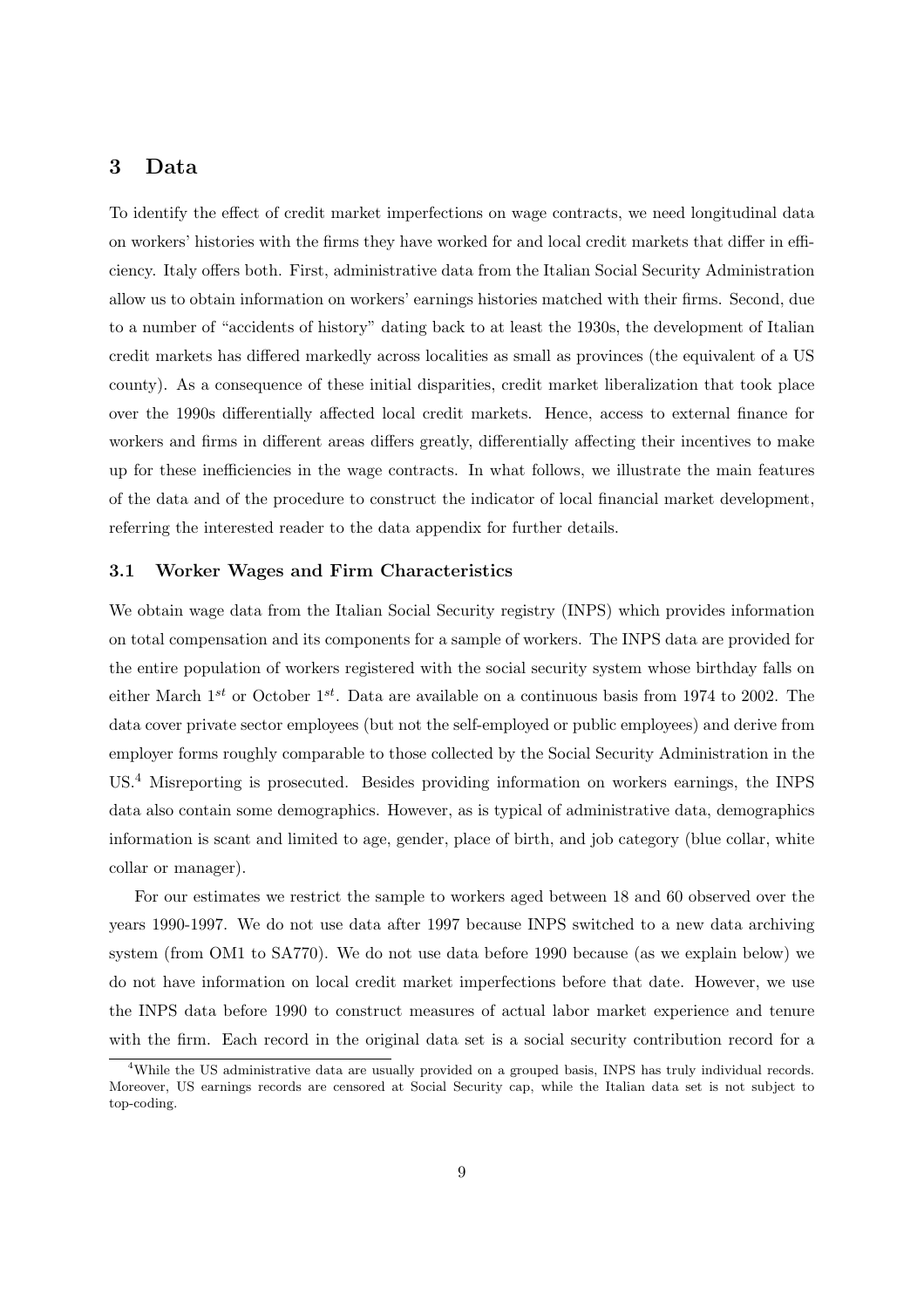given worker/firm/year observation. For each record, there is information about which months the worker was employed at that firm. Apart from self-employment or public employment spells, our measures of labor market experience and tenure should thus be free from measurement error (at least for those observed after 1974). We construct gross monthly earnings (our measure of wage in the regressions below) as total yearly earnings with a firm divided by the number of months the worker has been employed by the firm in that year. Table 1 reports summary statistics for the sample of workers used in estimation. Further details are in Appendix A.1.

We use firm data from the Company Accounts Data Service (Centrale dei Bilanci, or CB for brevity) matched with Credit Register  $(CR)$  data for the same firms.<sup>5</sup> The CB data span from 1982 onwards and give detailed information on a large number of balance-sheet items together with a full description of firm characteristics (location, year of foundation, sector, ownership structure), plus other variables of economic interest usually not included in balance sheets, such as flow of funds. Company accounts are collected for approximately 30,000 firms per year by the Service; as we explain in detail in the appendix, the data quality is high and the sample covers a large fraction of overall production. For our purposes the most important feature of the matched CB/CR data set is that it provides for each firm and for all the years from 1990 to 1997 two types of relevant information. First, the interest rate on credit lines charged by each bank that lends to the firm. We use these data to create a provincial measure of financial development, as described in Subsection 3.4. Second, a credit score used by banks when screening firms and allocating credit. As we will discuss later, this is a particularly attractive measure of firm-level creditworthiness which will prove useful when we look at heterogeneity in firms' motives for relying on internal lending. For the latter purpose, we merge the INPS worker data set with the CB/CR data set. This is possible because the INPS data provide us with the employer's tax code. Since our INPS data contains information only on a sample of workers, when we merge them with the CB/CR data set we lose observations. The matched employer-employee dataset (with information on both worker and firm characteristics) has 106,277 records, with information for 15,179 firms and 24,639 workers (note however that some firms have missing records on the credit score variable in some years).<sup>6</sup> Table 2 reports summary statistics for the sample of firms used to construct the measure of financial development (see below).

 $5$ More details on the matched CB/CR dataset can be found in Panetta, Schivardi & Shum (2009).

 $6$ See Guiso, Pistaferri & Schivardi (2005) for more details on the matched employer-employee data set.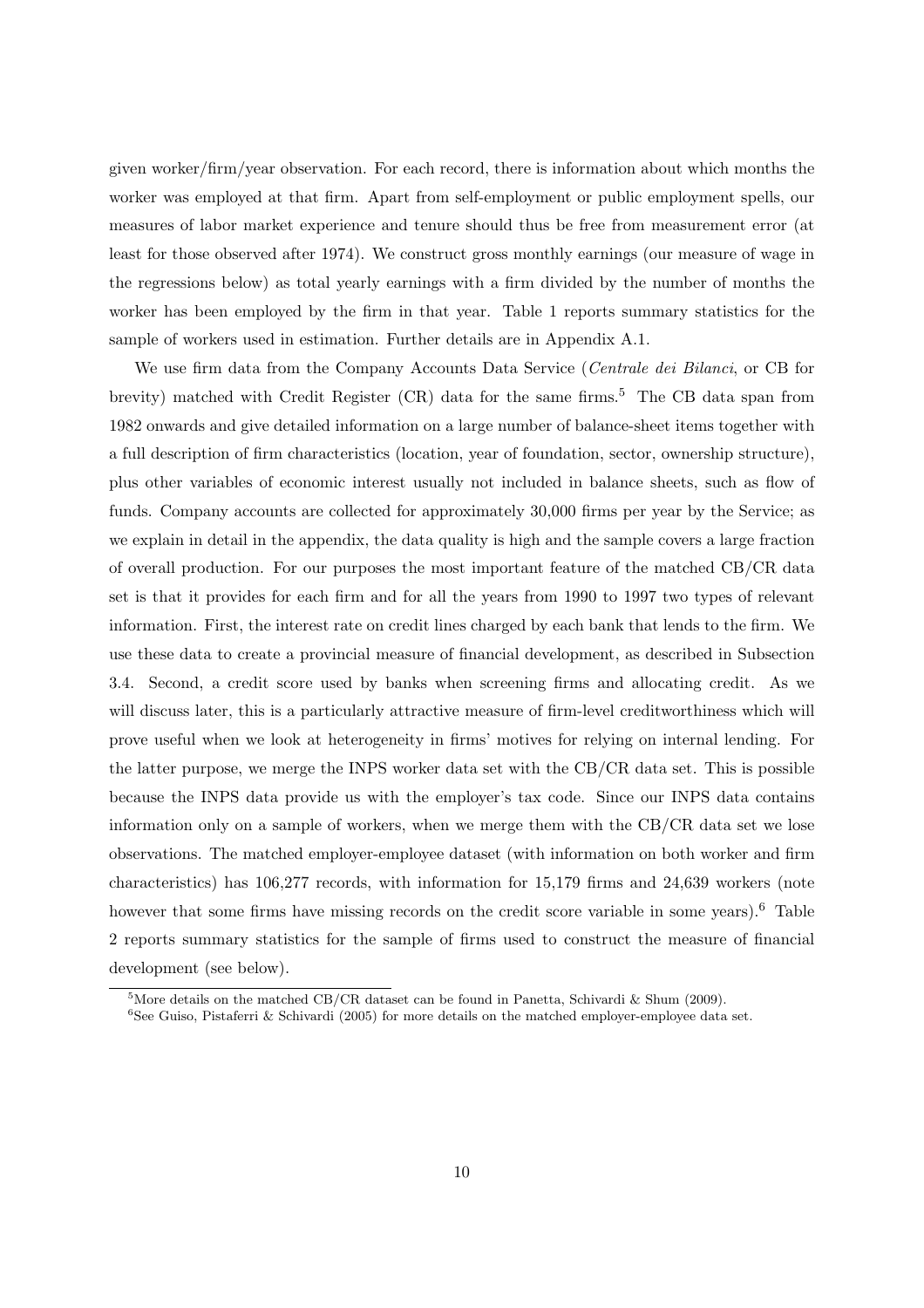#### **3.2 Measuring Financial Development**

To implement our test we require that firms and their workers, though located within the borders of the same country, have differential access to the loan market. Variation of this sort may arise if: (a) credit markets are geographically segmented so that a worker or a firm located in a certain local market is bound to borrow in that market; and (b) local credit markets differ in their degree of development.

There is ample evidence that firms, particularly small businesses like the ones in our sample (and thus a fortiori single individuals) are tied to their local credit markets. For instance, Petersen & Rajan (2002) show that lending to small businesses is a highly localized activity as proximity between borrowers and lenders facilitates information acquisition.<sup>7</sup> Segmentation of local credit markets is thus very likely to occur. Our geographical unit is the province, an administrative unit roughly comparable to a US county. Provinces are a proper measure of local markets in banking for at least three reasons. First, this was the definition of a local market used by the Bank of Italy to decide whether to authorize the opening of new branches when entry was regulated. Second, according to the Italian Antitrust authority the "relevant market" in banking for antitrust purposes is the province. Third, the bankers' rule of thumb is to avoid lending to a client located more than three miles from the branch. At the time of our data, there were 95 provinces.

Due to a number of historical legacies surveyed in detail by Guiso, Sapienza & Zingales (2004, 2006), Italian local credit markets traditionally differ in their degree of development in ways that are plausibly unrelated to differences in the level of economic development. Such differences can be traced back to the different political traditions before the country was unified at the end of the nineteenth century. Moreover, they have been perpetuated by a 1936 banking law that, in response to the 1929 crises, heavily regulated the sector, with strong limits to entry and expansion of banks. This regulatory system was maintained almost unchanged until the late 1980s, preserving and actually amplifying the differences in financial development across local markets that existed in the early 1930s. Hence, when at the beginning of the 1990s the process of financial liberalization started, it displayed its effects on a set of heterogeneously developed local credit markets. As a consequence of these different initial conditions, financial liberalization was relatively more beneficial to local markets that were lagging behind as of 1990. We will exploit these differential geographical effects of financial liberalization to identify the effect of credit market imperfections on wage contracts.

 $^7$ Bofondi & Gobbi (2006) show direct evidence of the informational disadvantage of distant lenders in Italy. They find that banks entering new markets suffer a higher incidence of non performing loans. This increase, however, is more limited if they lend through a newly opened local branch than if they lend at a distance. Degryse & Ongena (2005) find that small firms' loan conditions depend on distance. Lerner (1995) documents the importance of distance in the venture capital market.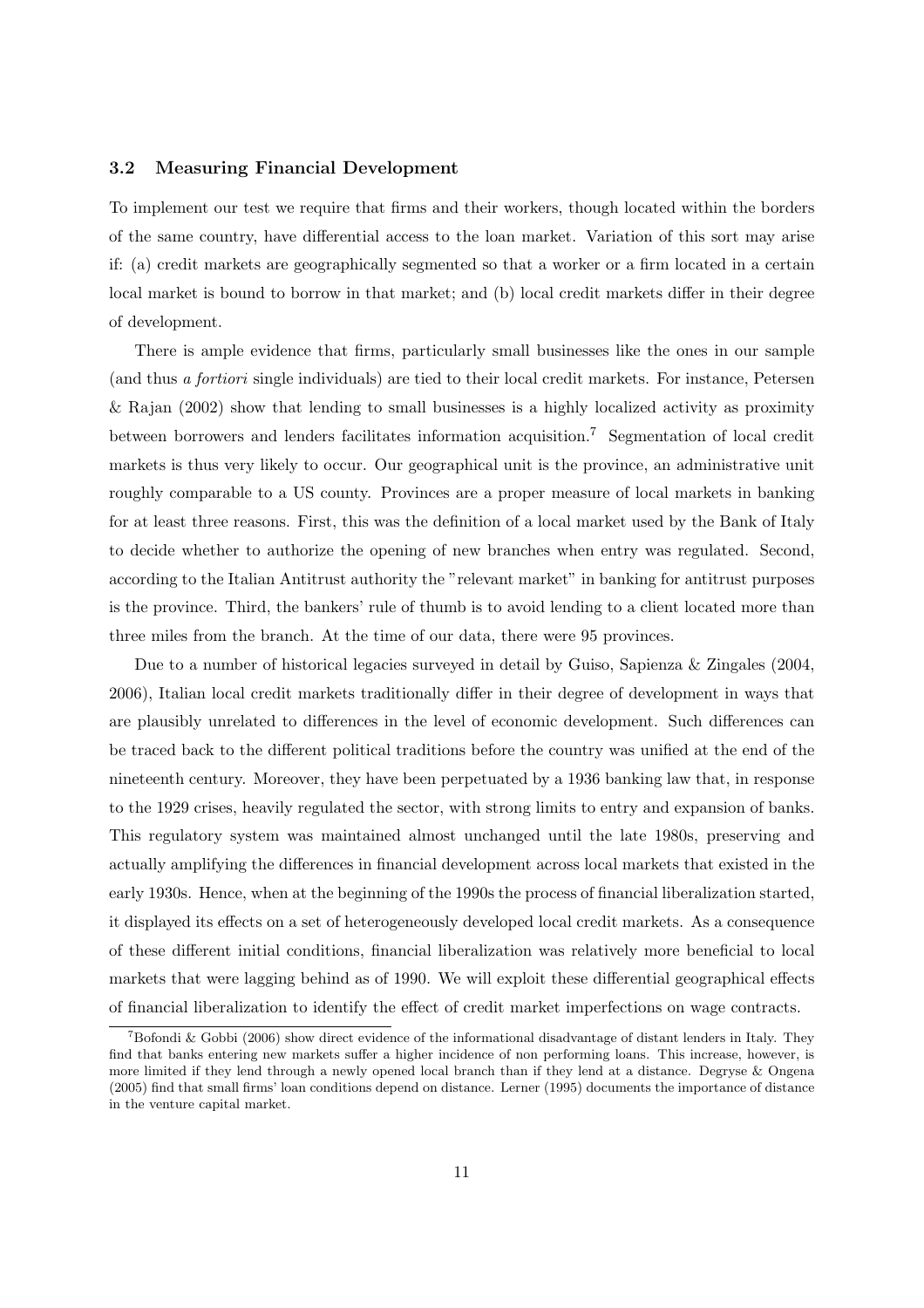A good measure of financial development would be the ease with which individuals that need external funds can obtain them and/or the premium (adjusted for risk) they have to pay for these funds; in fact, in a perfect credit market this premium would be zero. The key idea is to exploit the geographic variation in access to the credit market or in its cost to estimate the ease with which otherwise equal firms or workers can obtain lending in two different local markets. Here we follow Guiso, Sapienza & Zingales (2006) and use the variation across firms in the cost at which they can borrow to obtain a measure of the efficiency of the local credit market. We use the matched CB/CR data containing information on the interest rate on credit lines charged by each bank that lends to the firm. We then compute the interest rate spread with respect to the rate on deposits in the province where the firm is located to obtain a measure of the mark-up on loans and argue that banking markets that, ceteris paribus, are characterized by larger mark-ups, are less financially developed.<sup>8</sup> More formally, let  $s_{ibpt}$  denote the interest rate spread (relative to the province's average deposit rate) paid by firm j to bank b in market p in year t,  $F_{jpt}$  denote a vector of firm controls and  $B_{\text{bpt}}$  denote a vector of bank controls.<sup>9</sup> We run the regression

$$
s_{jbpt} = \beta_t F_{jpt} + \gamma_t B_{bpt} + f_{pt} + \eta_{jbpt} \tag{2}
$$

where  $f_{pt}$  is a vector of province-year fixed effects that captures the time variation at the local level in financial development, following the process of financial liberalization over the 1990s. We estimate equation (2) year by year between 1990 and 1997, and retrieve the estimated fixed effect  $f_{pt}$  for each one of the 95 provinces in which the country is divided and for each year between 1990

<sup>&</sup>lt;sup>8</sup>One criticism to this indicator is that it is based on the cost of obtaining a loan rather than the amount one can obtain; another is that it relies on firms' ease in accessing local credit markets and ignores workers' access. Guiso, Sapienza & Zingales (2004) use a similar methodology but rely instead on data from the Survey of Households Income and Wealth (SHIW) on households that were turned down by a bank to obtain a measure of financial development across Italian regions (which are larger geographical units than the province). This measure of financial development is highly correlated with the one we use; as shown by Guiso et al. (2006) this indicator can explain about 25% of the variation in the interest rate spread across provinces in 1990. Thus, in local markets where, ceteris paribus, workers are more likely to be turned down when applying for loans, the pricing of a granted loan to firms deviates more from the competitive benchmark. Furthermore, the variation over time in the fraction of households that were turned down is consistent with that in the spread indicator. Casolaro, Gambacorta & Guiso (2006) document that while the fraction of applicants that were turned down was around 50% before financial liberalization, it fell to 25% in 1998 and to 10% in 2002. Unfortunately, there are not enough data in the SHIW to obtain reliable estimates of the variation over time at the province level in the fraction of people that were turned down and use this as an alternative indicator of the change in local financial development.

<sup>9</sup>Firm controls make sure that province fixed effects do not reflect borrowers' differences in riskiness while bank controls make sure that they do not reflect differences across banks in the cost of making loans. Firm controls include the firm return on sales, its leverage (as a proxy for financial fragility), its size (measured by log assets) to capture the fact that smaller firms are more likely to fail, and the firm credit score. The latter is a particularly good control for firm riskiness as it is used by the banks that belong to the CB consortium to decide whether to grant a loan and to price it. As bank controls we use: the size of the lending bank (measured by log assets), its return on assets, the ratio of non-performing loans on total loans outstanding, and dummies for state or local government bank ownership. Since the same firm often borrows from multiple banks (see Detragiache, Garella & Guiso 2000), as an alternative to these bank controls we insert a full set of bank dummies obtaining very similar results.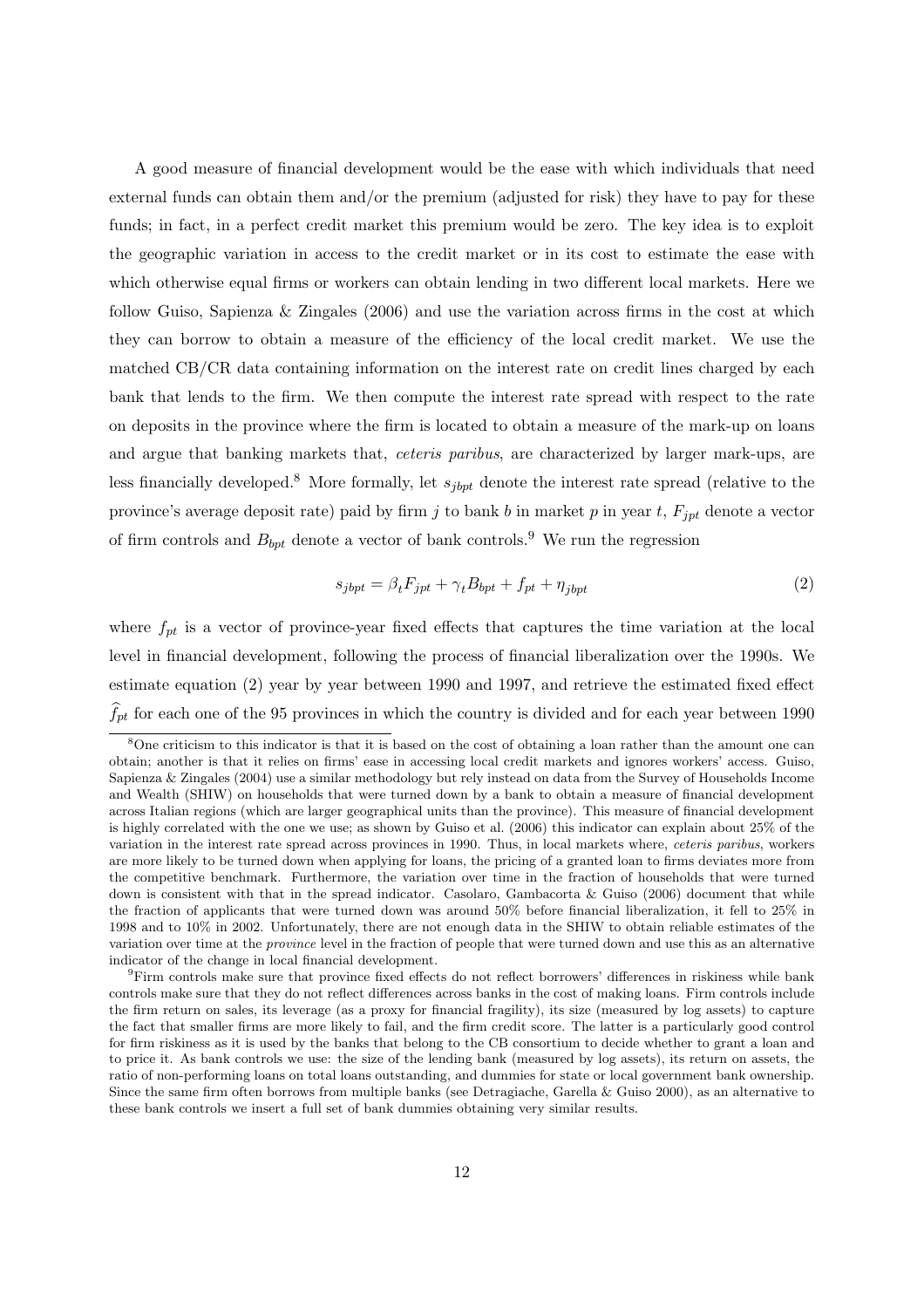and 1997. Finally, we define our indicator of financial backwardness by recentering the measure as:  $L_{pt} = f_{pt} - \min(f_{pt})$ . Hence, the most developed (i.e., the most competitive local credit market) is set to zero and the measure of financial backwardness is the deviation of the interest rate spread from the province where it is smallest.

Table 3 shows for each province the mean value of our measure of financial market backwardness, the value in 1990 - the first year in the sample - and the change in the indicator between 1990 and 1997 (our last sample year). There is ample variation across areas with a clear geographical pattern that shows more financially backward provinces, both at the beginning of sample and on average, in the Southern regions.<sup>10</sup> This is more clearly visible in Figure 3, which reports the map of our average measure by province. While a North-South divide is a feature of the data, there is considerable variation in financial development within the Center-North and the South.

At the beginning of the sample period, before the liberalization process started, the least financially developed province was Cosenza (in the Southern region of Calabria) while the most developed was Ravenna (in Emilia, one of the Northern regions); the interest rate spread between these two local markets was close to 400 basis points with a standard deviation across all markets of 81 basis points, implying highly segmented local credit markets and substantial dispersion in financial development. Differences across provinces in variation over time are also very pronounced (third column) with a standard deviation of 71 basis points. This is reassuring, since we will primarily use the time variation in the degree of financial backwardness to identify its effect on wage contracts (see the next section for details). Interestingly, provinces that were more backward just before the liberalization started are the ones where the improvement in financial development has been more marked. This is consistent with our contention that less developed markets benefit more from financial liberalization, providing the basis for our identification strategy. We document formally the convergence induced by the liberalization process in Table 4, which shows growth-type regressions of the change in financial backwardness between 1990 and 1997 on the initial value. The size of the negative coefficient on the initial level of  $L_p$  in column 1 implies that a province with a level of financial backwardness that was one standard deviation above the mean in 1990 has experienced a decline in the interest rate spread of 40 basis points. Convergence is apparent from Figure

<sup>&</sup>lt;sup>10</sup> Sicily is an exception as it shows lower values of the index of financial backwardness than other provinces in the South. This is most likely a consequence of a different regime of regulations that prevailed in Sicily since the post war period. In Sicily the authorization to open new banks and new bank branches was granted by the regional government rather than by the Bank of Italy. As a consequence, the number of local bank branches over a 20 year period went up by 586% compared to a national average of 83% and the number of banks went up by 21% while it was shrinking in the rest of the country. This is hard to explain with economic convergence but is consistent with the less stringent regulatory regime. At any rate, excluding Sicily from our sample does not change the results (see Table 10).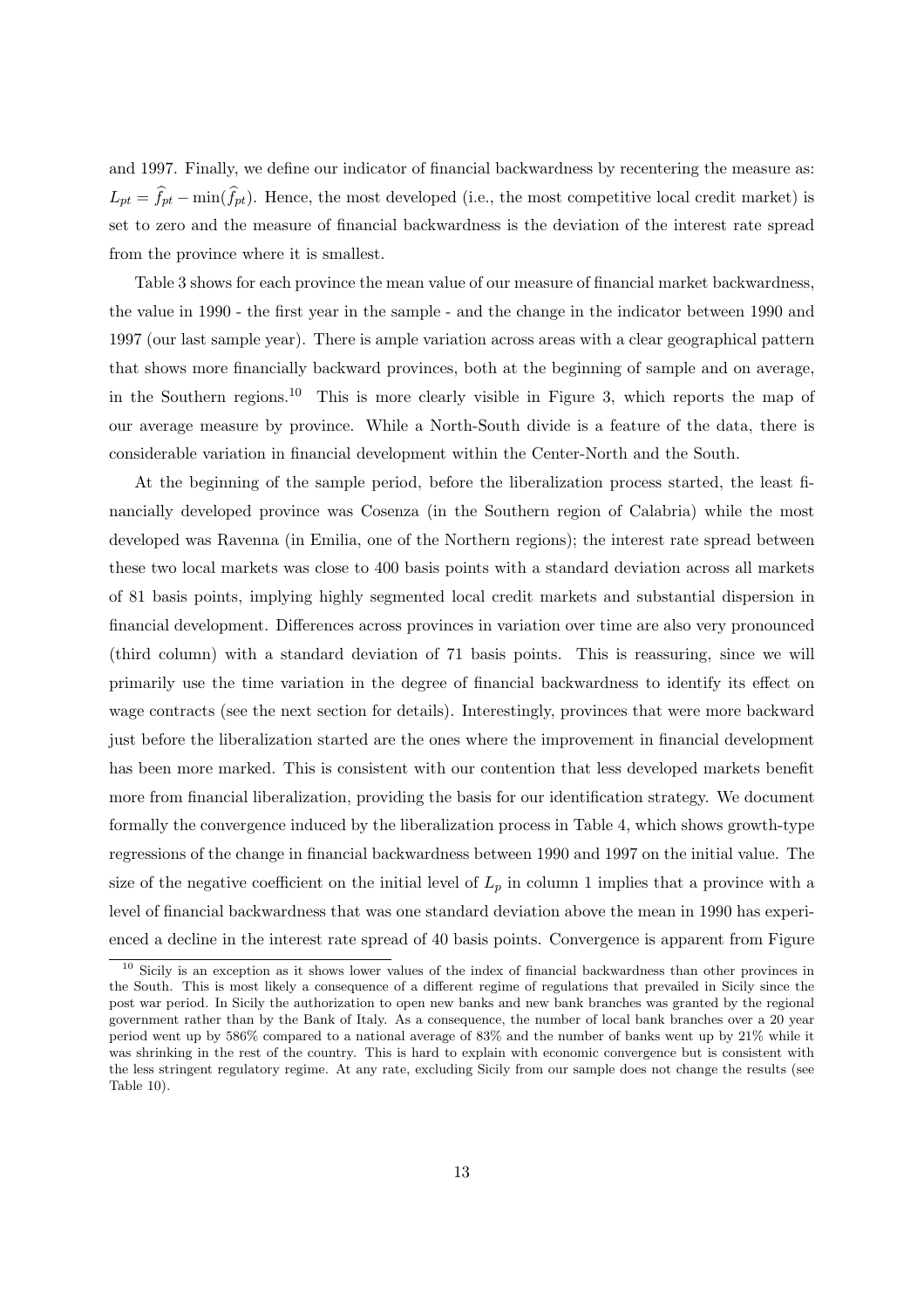



4, which plots the change in the backwardness indicator against its value in 1990, together with the regression line of Table 4. To investigate further the idea that heterogeneity across provinces in the effects of financial liberalization on financial development is due to the differences in the level of financial development that prevailed just before the liberalization started and that were largely the unintended consequence of the 1936 banking regulation, in the second column we report IV regressions where the 1990 level of financial backwardness is instrumented with measures of the structure of the banking industry in the region in 1936 as constructed by Guiso et al. (2004). The IV regressions confirm the OLS estimates, showing convergence after liberalization.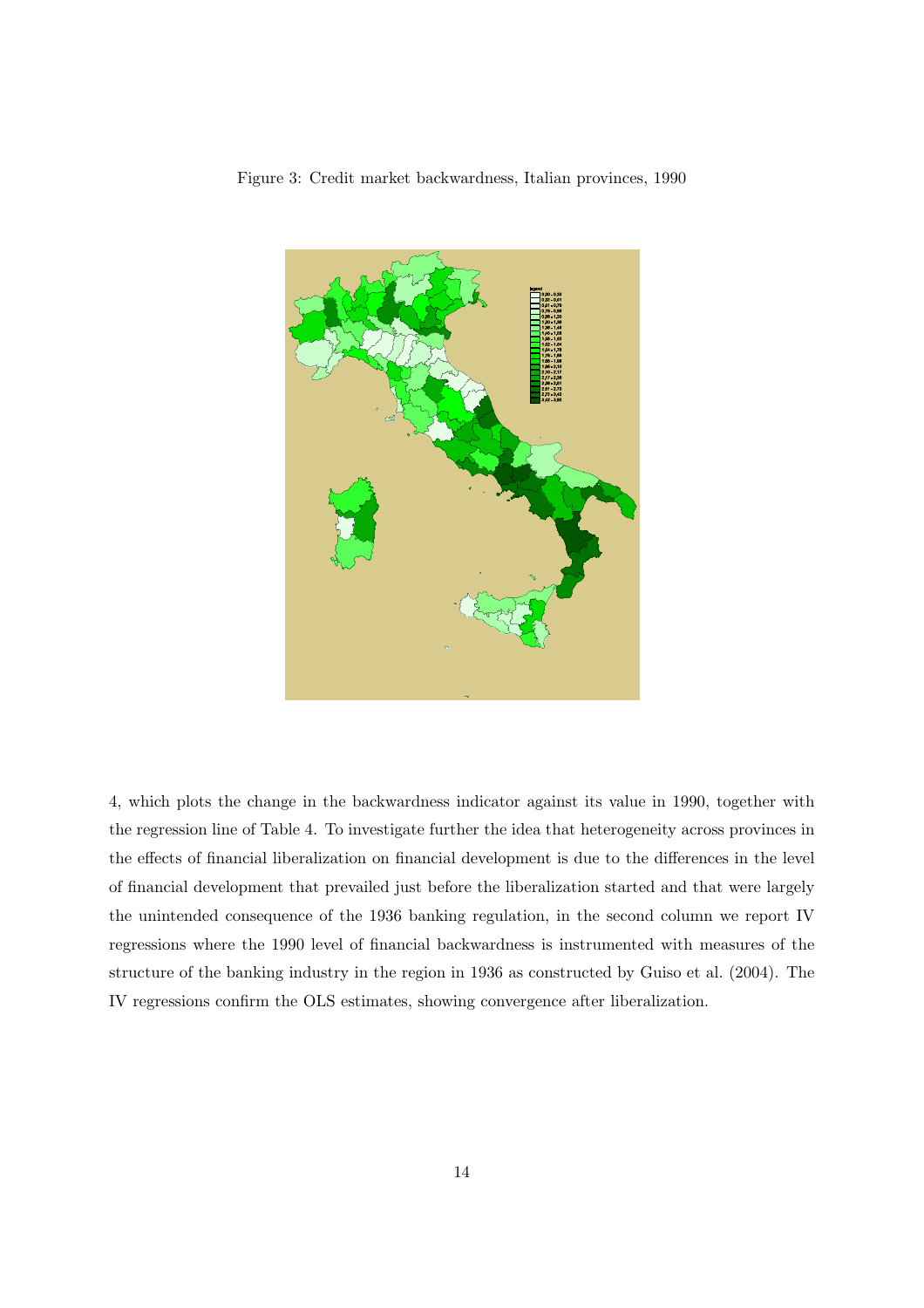

Figure 4: The convergence process

# **4 Identification**

We now discuss identification of the shift in the slope and intercept of the wage-tenure profile induced by local credit market imperfections. We expand (1) and rewrite it as:

$$
\ln w_{ij(p,t_0)t} = \rho + X'_{ij(p,t_0)t} \alpha + Z'_i \phi + \mu E_{it} + \beta T_{ij(p,t_0)t} + \delta L_{j(p,t_0)} + \gamma T_{ij(p,t_0)t} \times L_{j(p,t_0)} + \eta T_{ij(p,t_0)t} \times h_p + h_p + \varepsilon_{ij(p,t_0)t}
$$
\n(3)

where  $X'_{ij(p,t_0)t}$  and  $Z'_i$  are two vectors of time varying and time invariant worker characteristics, respectively,  $E_{it}$  a measure of the worker overall labor market experience and  $h_p$  a vector of provincial dummies. This specification allows for province effects both in the level of wage rates and in the returns to tenure. In particular, this formulation implies that any effect that differences in the average level of financial backwardness have on the intercept and the slope of the wage contract are captured by the province fixed effects in the level and growth equations, respectively. The vector  $X'_{ij(p,t_0)t}$  also includes year effects.

Assume that the structure of the error term in (3) is as follows:

$$
\varepsilon_{ij(t_0)t} = a_i + b_{ij(t_0)} + c_{it}
$$
\n<sup>(4)</sup>

Here  $a_i$  is an individual fixed effect ("ability"),  $b_{ij(t_0)}$  is a firm-worker match effect, and  $c_{it}$  is an i.i.d. shock. We could allow for the effect of time-varying firm-specific shocks (such as in Guiso et al.  $(2006)$ ) by appropriately re-defining the term  $c_{it}$ . The experience and tenure variables are likely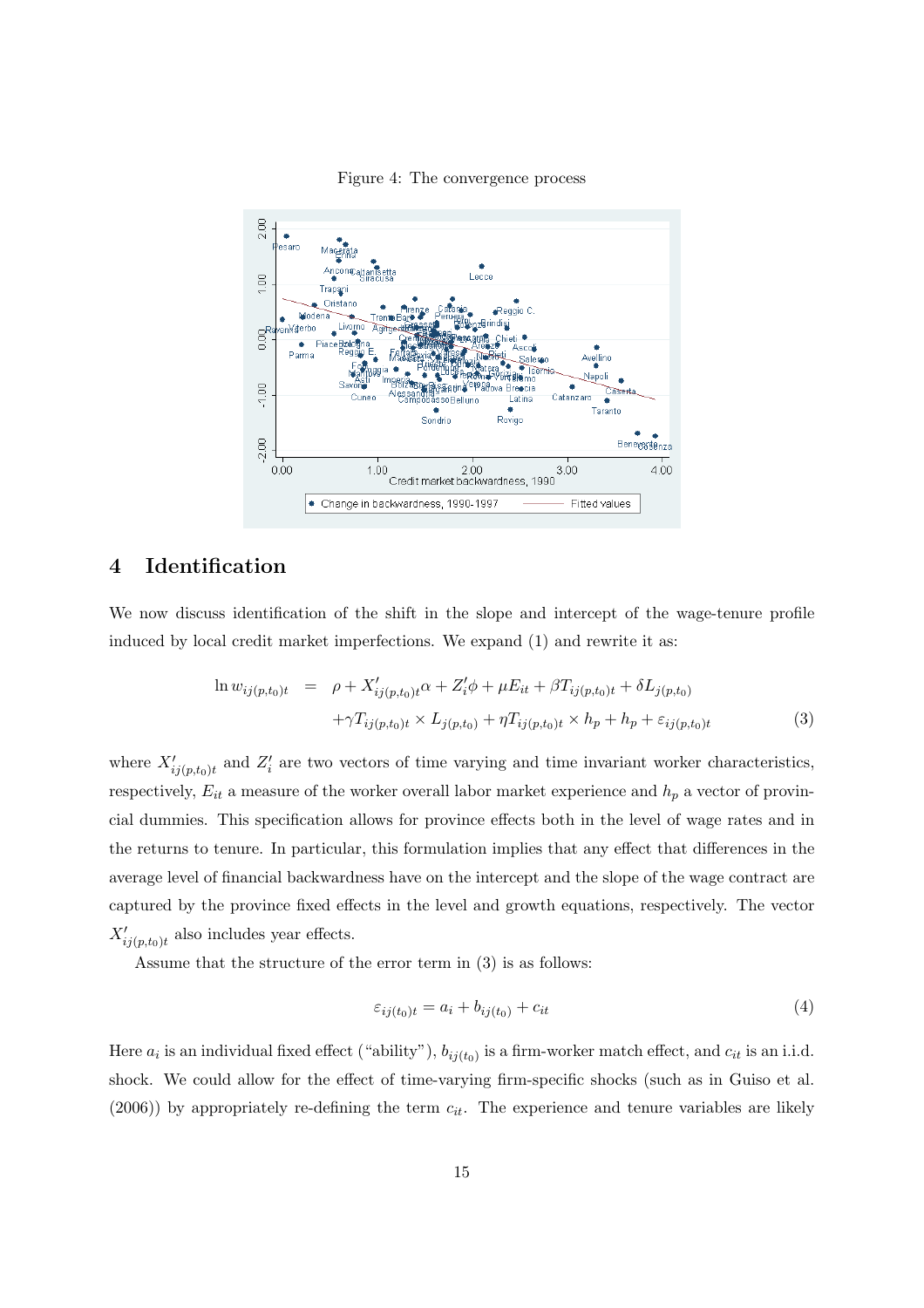correlated with the error term. For example, more able people (i.e., with high realizations of  $a_i$ ) may have stronger labor market attachment and hence longer overall labor market experience. Moreover, more experienced workers may be in better matches because they have had the opportunity to search longer while on the job. As for tenure, one might expect firms to fire less able workers more frequently than high ability workers. Moreover, firms are more likely to fire (or workers more likely to quit) when the value of the match is low. This discussion means that OLS applied to (3) will give biased and inconsistent estimates.

Our identification strategy is a variant of those proposed by Topel (1991) and Dustmann & Meghir (2005). Let  $M_{it}$  be an indicator variable denoting whether the worker moves (if equal to 1) or stays with the firm (if equal to 0) between period  $t-1$  and period t. Consider the first differenced version of (1) for individuals who stay with the same employer between  $t - 1$  and  $t$  ( $M_{it} = 0$ ). For these workers:

$$
\Delta \ln w_{ij(p,t_0)t} = (\mu + \beta) + \Delta X'_{ij(p,t_0)t} \alpha + \gamma L_{j(p,t_0)} + \eta h_p + \Delta c_{it}
$$
\n(5)

The advantage of this specification is that the sources of endogeneity (the correlation between tenure/experience and the individual/match fixed effects) have been removed. If  $\Delta c_{it}$  is independent of  $M_{it}$  (conditional on the observables), then an OLS regression is all that is needed to consistently estimate the parameters of (5), in particular  $\gamma$  and  $(\mu + \beta)$ . Note that  $\mu$  and  $\beta$  cannot be separately identified. If  $\Delta c_{it}$  depends on  $M_{it}$  (even after conditioning on the observables), then this creates a standard sample selection issue which can be addressed making distributional assumptions about the unobservable  $\Delta c_{it}$  and finding exclusion restrictions for identification. We use three exclusion restrictions. The first is whether the current job is one found following exogenous displacement due to firm closure. Those who are displaced must start searching for a new job sampling from the unconditional distribution of match values. Those who moved voluntarily to the current firm did it because they improved their match value, i.e., they sampled from the conditional distribution. Hence, the probability of being a mover out of the current job must be higher for the displaced worker than for the average worker (matches found after involuntary displacement are on average of lower quality than those found by voluntary moves). Since firm closure is an exogenous event affecting the entire work force of the firm, it is also likely to be independent of shocks affecting individual wages at some point in the future, i.e., of  $\Delta c_{it}$ , suggesting it is a valid exclusion restriction. The second exclusion restriction uses the time to earliest retirement date, taking into account not only age-based retirement, but also retirement based on the number of years one has contributed to the social security system.<sup>11</sup> In fact, mobility choices are taken trading off current mobility costs

<sup>&</sup>lt;sup>11</sup>For a worker of age A we define the residual work horizon (in months) as min $\{360-E,(R-A)\times12\}$ , where E is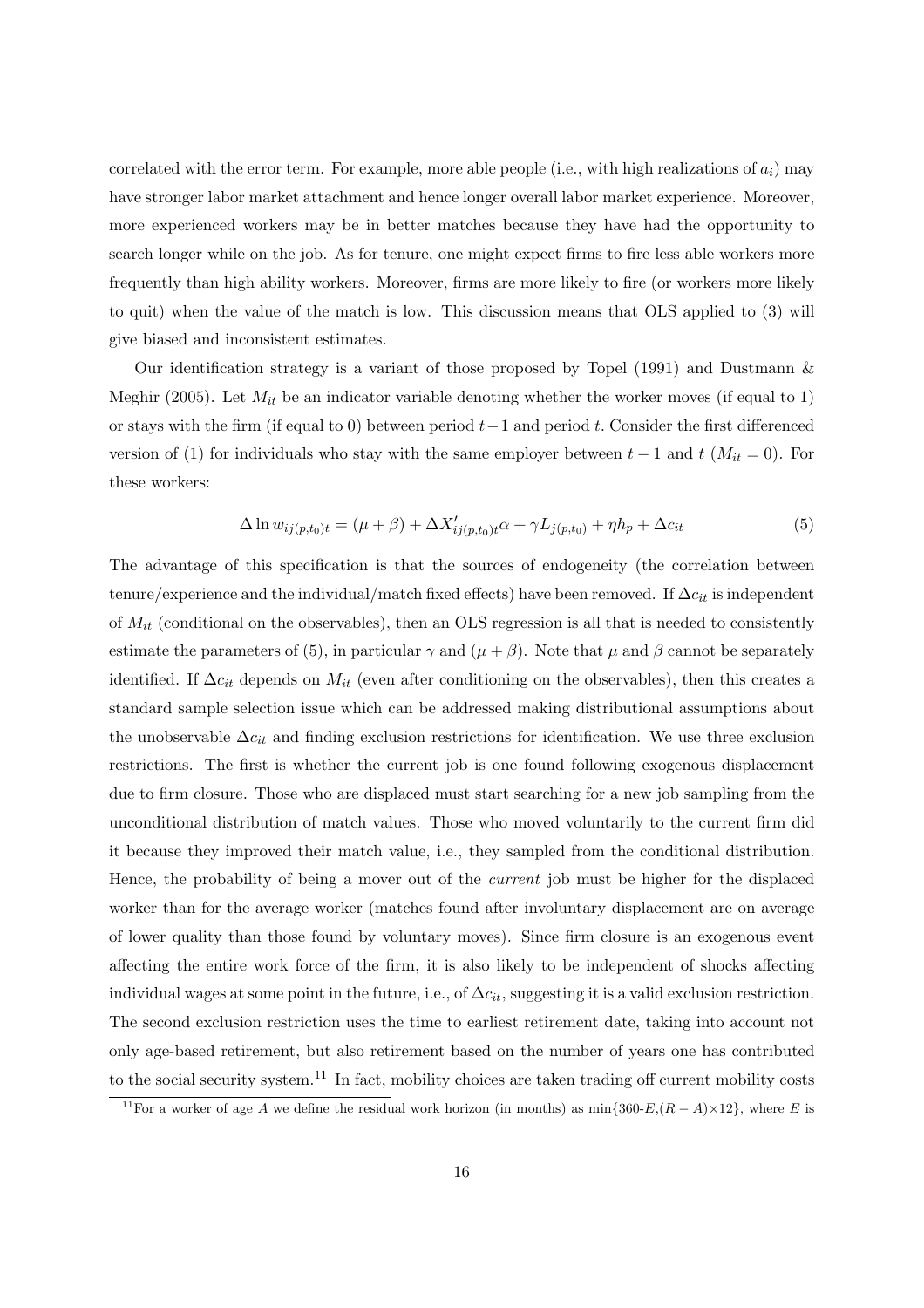against future wage benefits. The longer the horizon, the higher the effect in net present value terms of a given wage increase following a job change and hence more likely is a move. Under the assumption that equation (5) is correctly specified, it is reasonable that residual horizon is orthogonal to  $\Delta c_{it}$ . However, if returns to tenure vary with tenure, as for instance suggested by Dustmann & Meghir (2005), this assumption might fail. We come back to this issue in section 7 where we discuss robustness and show that our results are robust to using only the displacement indicator as an exclusion restriction. Finally, given that mobility costs can differ substantially across workers because of differences in the thickness of their local labor market, to capture heterogeneity in mobility costs and thus in the effect of residual horizon on mobility decision, we let the latter vary across provinces by including an interaction between the horizon length and province dummies (as proxies for labor market thickness).

Identification of  $\gamma$  comes from variation in  $L_{i(p,t_0)}$  over time and the fact that over the sample period workers start their tenures with a given firm in different years. Intuitively, we pin down  $\gamma$ by comparing the slope of the wage contract of a worker in province  $p$  who starts tenure with firm  $j$ at time  $t_0$  (facing financial constraints  $L_{j(p,t_0)}$ ) with that of an otherwise similar worker who starts tenure with the same firm but at time  $t_1$  (facing financial constraints  $L_{j(p,t_1)} \neq L_{j(p,t_0)}$ ).<sup>12</sup> Note that in order to consistently estimate  $\gamma$  (even controlling for selection into staying with the same firm), we need to assume that  $E\left(\Delta c_{it}|L_{j(p,t_0)}\right) = 0$ . Let us be clear about what this assumption entails. Since average wage growth in the province is absorbed by the province dummies  $h_p$ , it requires that shocks to the growth rate of individual wages, net of any common component, at any time after the worker starts its tenure with the firm are orthogonal to the degree of financial development in the province where the job is located at the time tenure starts,  $L_{j(p,t_0)}$ . We regard this as a very weak and reasonable requirement.

To obtain an estimate of the other parameter of interest - i.e.,  $\delta$ , the intercept of the wage-tenure relationship, which turns out to be key for measuring the extent of borrowing that goes on within the firm - we use the estimates of  $\alpha$ ,  $\gamma$  and  $(\mu + \beta)$  from (5) to construct the residual for individuals in their first job in the labor market. For these individuals,  $E_{it} = T_{ij(p,t_0)t}$ . Define the error:

months of labor market experience, and  $R$  is the statutory retirement age (60 for males and 55 for females). This definition accounts for the fact that over the period spanned by our data workers could retire either because of seniority (30 years or 360 months of paid work) or because of old-age (60 for men, 55 for women).

 $12$ Since we can estimate the degree of local financial development only starting in 1990, for workers joining the firm before 1990 we assign the degree of financial development of the province in 1990. This assumption is consistent with our observation (see Section 3.2) that the structure of the local banking market had been frozen by the 1936 legislation, with little entry and expansion until the 1990s (possibly with the exception of Sicily, see footnote 10).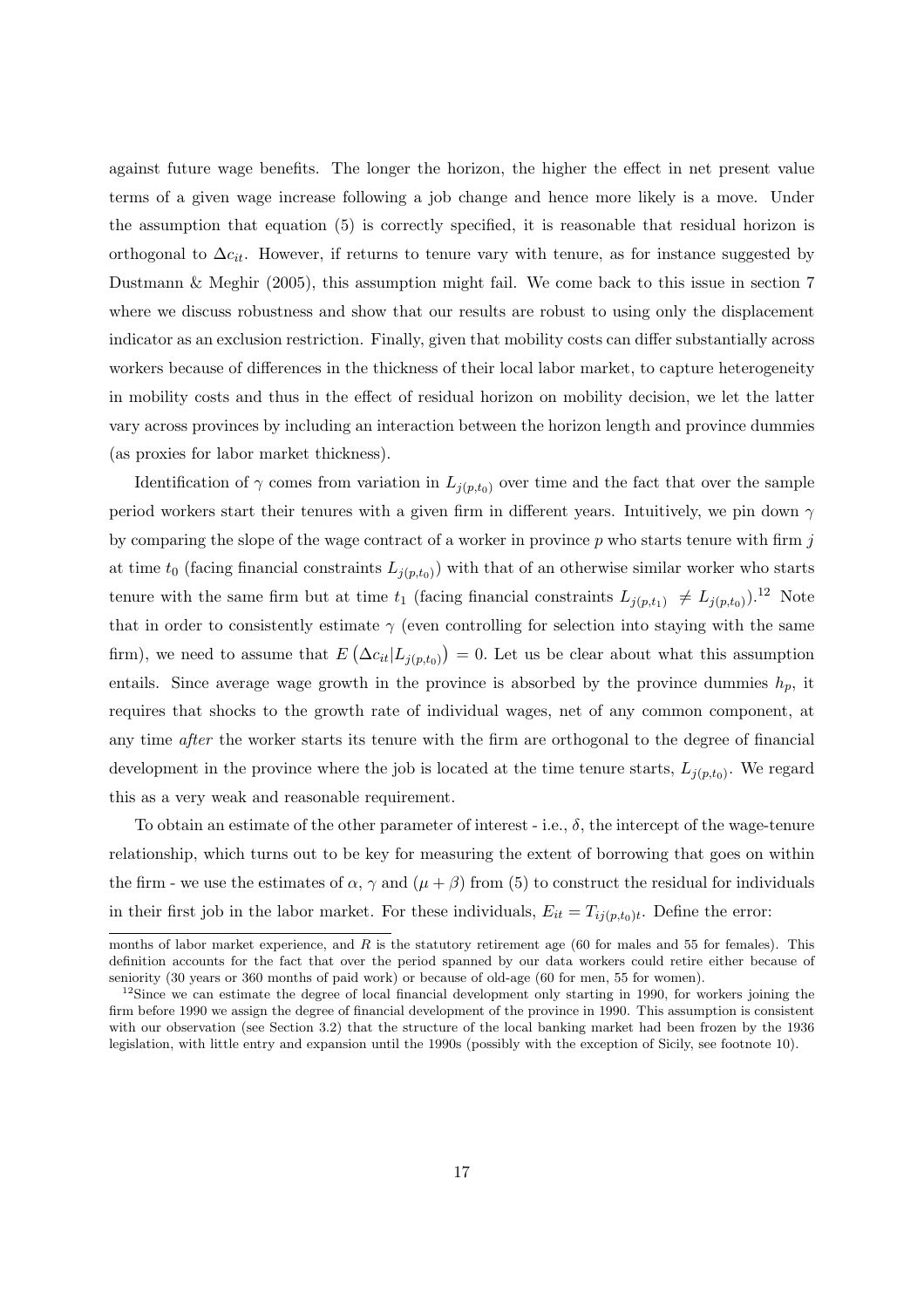$$
e_{ij(p,t_0)t} = \ln w_{ij(p,t_0)t} - X'_{ij(p,t_0)t} \alpha - (\mu + \beta) E_{it} - \gamma E_{it} \times L_{j(p,t_0)}
$$
  
=  $\rho + Z'_i \phi + \delta L_{j(p,t_0)} + \eta h_p + \varepsilon_{ij(p,t_0)t}$  (6)

If  $E\left(\varepsilon_{ij(t_0)t}|L_{j(p,t_0)}\right) = 0$ , regression (6) can be estimated by OLS using the residual  $\hat{e}_{ij(p,t_0)t}$ from (5) in place of the unobserved error  $e_{ij(p,t_0)t}$ . What does this assumption entail? From (4),  $\varepsilon_{i j(t_0) t}$  may be correlated with the level of financial development of the local market if more able workers sort into provinces that are on average more financially developed, or that have some other attractive features that happen to be correlated with financial development. Alternatively,  $\varepsilon_{i j(t_0) t}$ may be correlated with financial development if average matches are of higher quality in more financially developed provinces. In both cases, OLS estimates will be biased downward. If these effects were permanent (plus an inconsequential random error), the province fixed effects  $h_p$  would capture them and no bias would emerge. That is, suppose there are only two periods  $(t_0 \text{ and } t_1)$ and two provinces (p and p', with  $L_{j(p,t_0)} > L_{j(p',t_0)}$  without loss of generality, so that province p is initially less financially developed than  $p'$ ). Our assumption is that, with regard to ability,  $E(g_i|L_{j(p,t_1)}) = E(g_i|L_{j(p,t_0)}) < E(g_i|L_{j(p',t_0)}) = E(g_i|L_{j(p',t_1)})$  (and similarly for match effects). In this case province fixed effects would capture the (permanent) composition effects. These effects can be assumed permanent because the process of convergence across credit markets is slow or it takes time to attract talent so as to shift the distribution of ability or match values across provinces. In the absence of convincing instruments for  $L_{i(p,t_0)}$ , this will be our identifying assumption.

# **5 Results**

Table 5 reports the estimates of equation (5) using only the sample of job stayers. Since the job staying/moving decision can be endogenous, we present estimates with and without controlling for selection into new firms (columns 2 and 3 respectively). In column 1 we report the probit estimates for firm mobility. These are used to construct an estimate of the inverse Mills ratio. The exclusion restrictions in the mobility probit have the expected effects: the plant closure indicator has a strong positive effect on mobility and so does the residual worker horizon in all provinces.<sup>13</sup> Jointly, the instruments are highly statistically significant (the value of the  $\chi^2$  test statistic is 17,269 with 96 degrees of freedom) suggesting that the estimates do not suffer from weak exclusion restriction problems.<sup>14</sup>

<sup>&</sup>lt;sup>13</sup>The estimated effect of the residual work horizon varies between a minimum of 0.001 and a maximum of 0.005 and is statistically significant at the 5% confidence level in 74 out of 95 provinces.

<sup>&</sup>lt;sup>14</sup>The value of the  $\chi^2$  test statistic for the interaction between the residual work horizon and province dummies is 450 (with 94 degrees of freedom).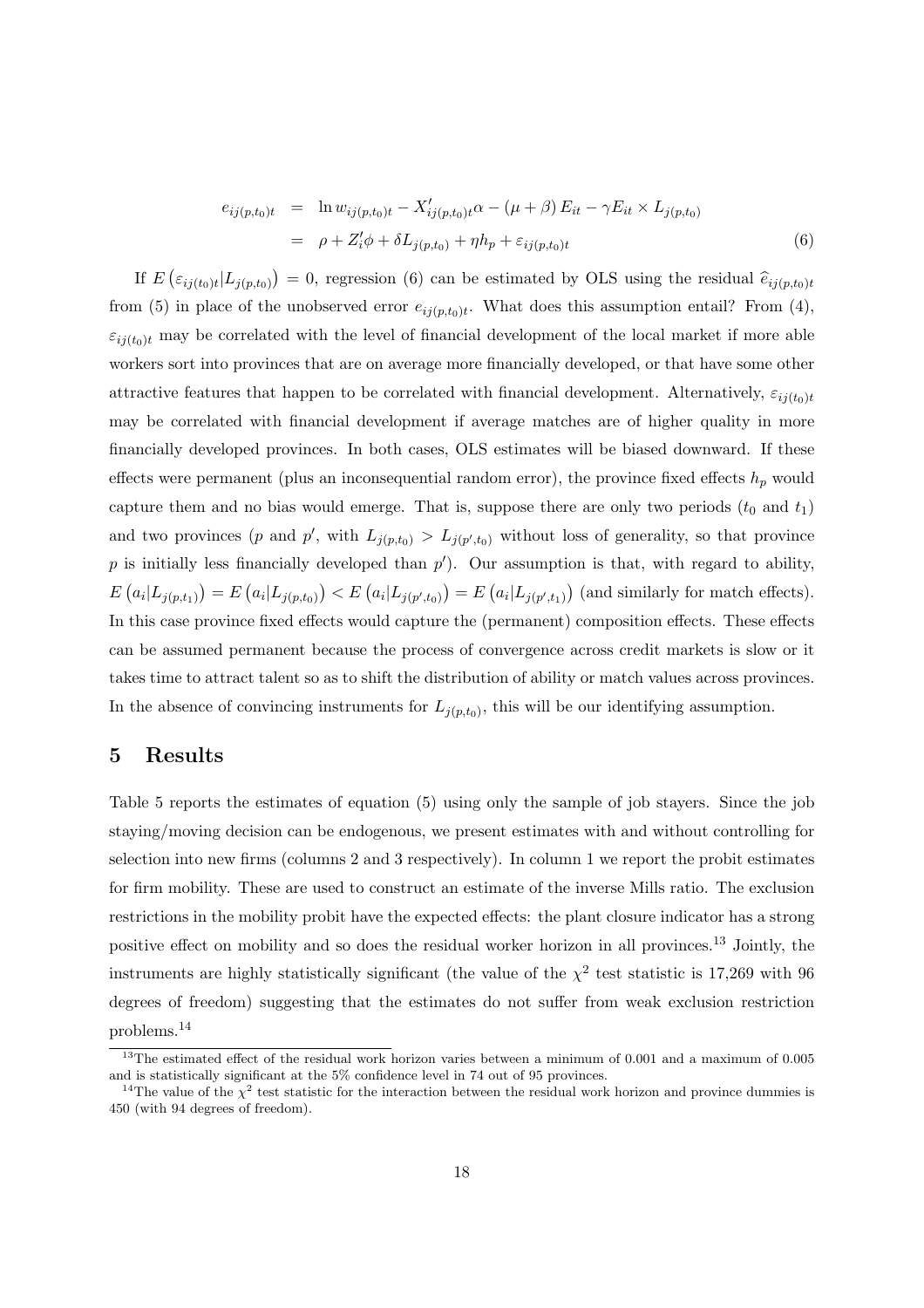In our regressions we control for worker job position (dummies for blue and white collar) and for year dummies. The latter, in particular, absorb any time variation in interest rate spreads over the sample period that is due to nation-wide movements in interest rates. Furthermore, since we can identify the effect of credit constraints out of province-specific time variation, we can insert a full set of province dummies as controls. Thus, any systematic differences across provinces (for instance in average productivity) that is reflected in wage growth is captured by these controls. Without province-specific time variation in financial development, identification of the effect of financial frictions on wage contracts using only cross sectional geographical variation in the level of financial development would be problematic; in fact, insofar as financial development also spurs average productivity growth, it would also capture differences in the latter on wage growth.<sup>15</sup>

Column 2 shows the results when no adjustment for sample selection is made. The financial frictions indicator has a positive and highly significant impact on a worker wage rate growth implying that in provinces with more backward financial markets firms and workers settle on a steeper wage profile over the tenure horizon. Ceteris paribus, this implies that when access to the credit market is more limited, workers will lend to the firm, consistent with the model of Michelacci  $\&$ Quadrini (2009). Adjusting for selection (column 2) results in a substantially smaller coefficient of the liquidity constraints indicator - pointing to the importance of accounting for movers' decisions - but the coefficient remains highly statistically significant (a p-value of 1.5%).

To fully characterize the effect of financial market imperfections on the shape of the wage contract, we need to identify not only their effect on the slope but also on the intercept of the wage profile. In fact, as described in Figure 2, if in less developed financial markets workers lend to their firm, the wage profile should have a higher slope and a lower intercept. Table 6 reports the OLS estimates of equation (6). Column 1 uses the parameters estimated in column 2 of Table 5 to compute the left-hand side of equation (6), while column 2 uses those from the selection adjusted specification (column 3). We find a negative and highly statistically significant effect on the intercept of the wage profile (the parameter  $\delta$  in equation (6)). It is important to stress that although we use some of the estimated parameters of the wage growth regression to compute the left-hand side of equation (6), there is nothing in our exercise that would mechanically produce a negative estimate of  $\delta$ .<sup>16</sup>

<sup>&</sup>lt;sup>15</sup>This is not the case when identifying the bite of financial frictions out of time variation within each province, because the source of variation is the exogenous liberalization imposed by the EU directive and because its heterogeneous effects across provinces are the consequence of the different initial levels of financial development, themselves the accidental reflection of the 1936 legislation as shown in Table 4.

<sup>&</sup>lt;sup>16</sup>From (6), measurement error in  $L_{j(p,t_0)}$  alone would generate a *positive* relationship between  $e_{ij(p,t_0)t}$  and  $L_{j(p,t_0)}$ (since  $\hat{\gamma} > 0$ ).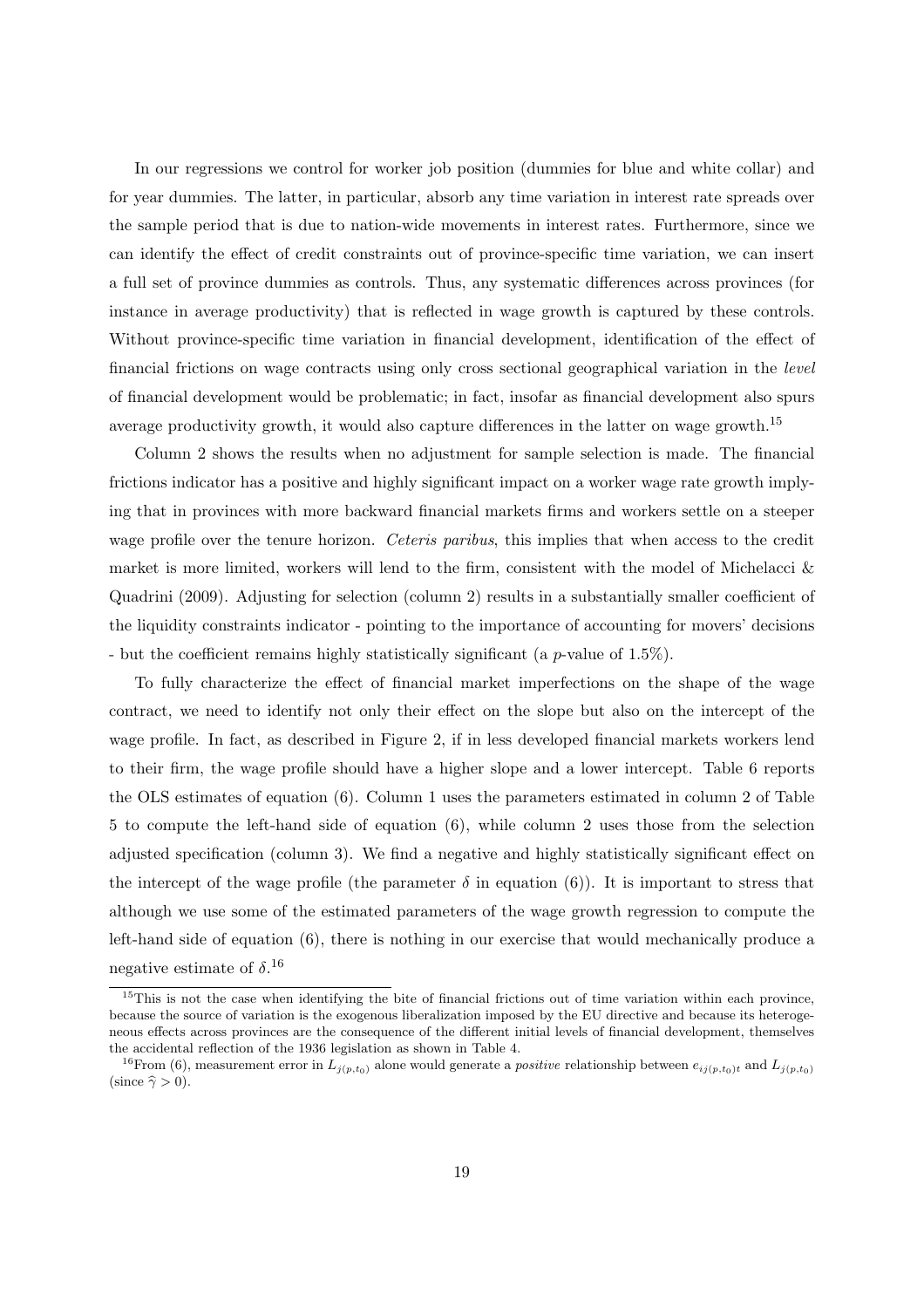The wage profile shifts downward and tilts upward in provinces with less developed financial markets. This is consistent with the view that firms circumvent credit market constraints by borrowing implicitly from their workers (back-loading compensation). Economically, the values of  $\gamma$  and  $\delta$  using the selection-adjusted estimates imply that the wage of a worker that begins tenure matched with a firm facing a local market that has an index of financial backwardness 50% above the median value in 1997 (roughly 100 basis points) is 17.8% lower than that of an otherwise equal worker in the median local market for financial development; but it grows at a rate that is 0.32 percent faster for each month of tenure (3.9% a year). Thus, by itself, heterogeneity in access to finance across firms is sufficient to generate significant cross sectional heterogeneity in observed wages paid by (otherwise) similar firms to (otherwise) similar workers. This helps address the wage heterogeneity puzzle documented by, among others, Krueger & Summers (1988), Abowd & Kramarz (2000) and Van den Berg (1999).

Of course, since the main effect of credit market imperfections is to twist the wage profile, this same worker will receive a higher wage at the end of his tenure. Hence, there exists a value of tenure at which the wage in a financially developed market equals that in a financially depressed market (where profiles cross). Using (1), this value, which we denote  $T^*$ , is equal to  $\delta/\gamma$ , i.e., about 54 months using our estimates in the second column of Tables 5 and 6. Hence, during the first 4.5 years of tenure the worker is typically lending to the firm before being repaid.

# **6 Heterogeneous Effects as an Identification Device**

The estimates in Tables 5 and 6 are consistent with the idea that the firm can (partially) circumvent imperfections in financial markets by appropriately altering the shape of compensation schemes. While we have argued that the time variation in access to external markets we rely upon stems from exogenous shocks, a skeptical reader may object that even exogenous differences in access to the loans market may result in differences in the workers' productivity profile and our regressions would be picking up the latter rather than changes in the wage tenure profile related to borrowing and lending within the firm. To wit, suppose that wage-tenure profiles vary systematically with borrowing restrictions because the latter change the incentives to invest in human capital which affect the tenure profile, as in Azariadis (1988). Even if firms pay workers their current productivity, so that there is no lending within the firm, we would be observing a correlation between our indicator of financial backwardness and workers' wage growth. We have two answers to this objection. First, in order for our results to reflect variation in productivity profiles induced by variation in access to the loans market, it must be that productivity profiles are steeper in less developed financial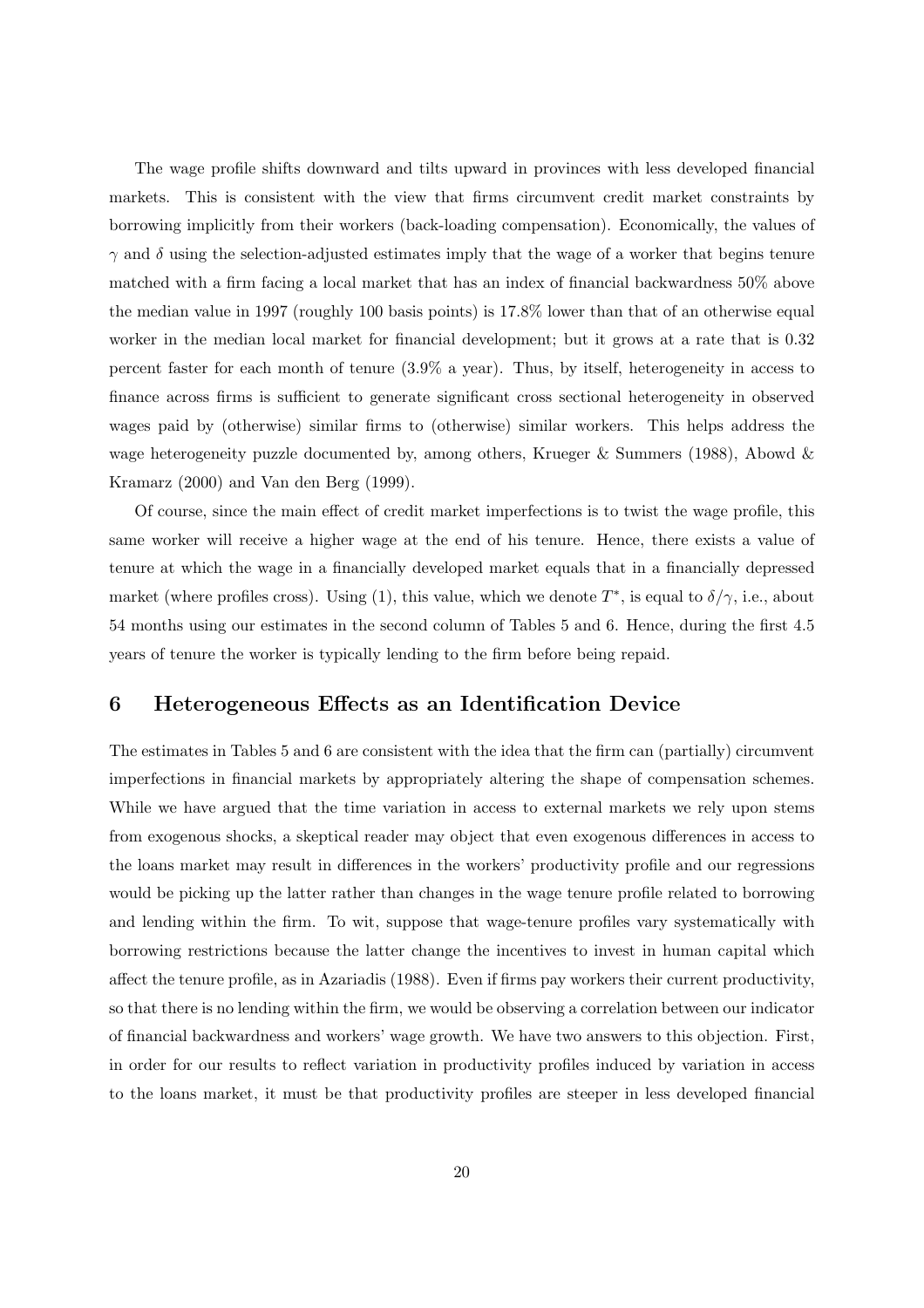markets. We find this unlikely. If either workers or firms have more difficulty accessing the loan market they will invest less in general human capital and will also invest less in specific human capital. Hence, workers' pay profiles should be flatter, not steeper as we find, when financial development deteriorates. Thus, insofar as variation in access to the loan market also has a direct effect on workers productivity profiles, our estimates are a lower bound of the effect of financial frictions on wage contracts.

A second way of addressing this issue and at the same time putting to a tougher test our causal interpretation is to exploit compensation-relevant heterogeneity in workers' and firms' sensitivities to borrowing frictions. Suppose that we can identify a set of firms (or workers) that are highly sensitive to borrowing frictions, for instance because they are highly dependent on outside finance or have no source of external funding other than bank borrowing. For these firms (or workers) we should expect, *ceteris paribus*, the wage contract to be even steeper than for the average firm (or worker). This heterogeneity in the values of  $\gamma$  and  $\delta$  is directly predicted by the firm-as-aninternal-credit-market model and can be used to assess its empirical validity. In some cases, what this model predicts is opposite to what one should find if the correlations in Table 5 were due to differences in financial frictions causing differences in workers productivity profiles and can thus be used to tell the two interpretations apart. Here we focus on two sources of heterogeneity that we can confidently measure.

**Firm creditworthiness**. The first source of heterogeneity is differences in access to credit within the same local credit market. Firms in the same location but with easier access to their local credit market should be less in need of raising funds from their workers than firms that have more trouble accessing the same local credit market. Hence, we should expect that firms with better access to their local credit market offer flatter wage profiles. We measure firms' ease of obtaining external funds locally with firms' credit scores. While often heterogeneity in creditworthiness has been measured by the size of the firm or its age (e.g., Kumar & Francisco (2005) and the references therein), the use of these variables is dictated more by lack of better alternatives rather than by their intrinsic merit. In fact, both of these measures are likely to be poor indicators of creditworthiness as they also reflect many other features that may affect wage setting independently. This is particularly important in our context as firm size and age may, inter alia, pick up differences in human capital specificity which may also affect the wage contract. In fact, there is a large literature addressing the empirical regularity that large firms pay higher wages even after controlling for observable characteristics (see Oi & Idson (1999) for a survey). The credit score allows us to deal with this issue. This variable is directly available to the banks that belong to the CB consortium and they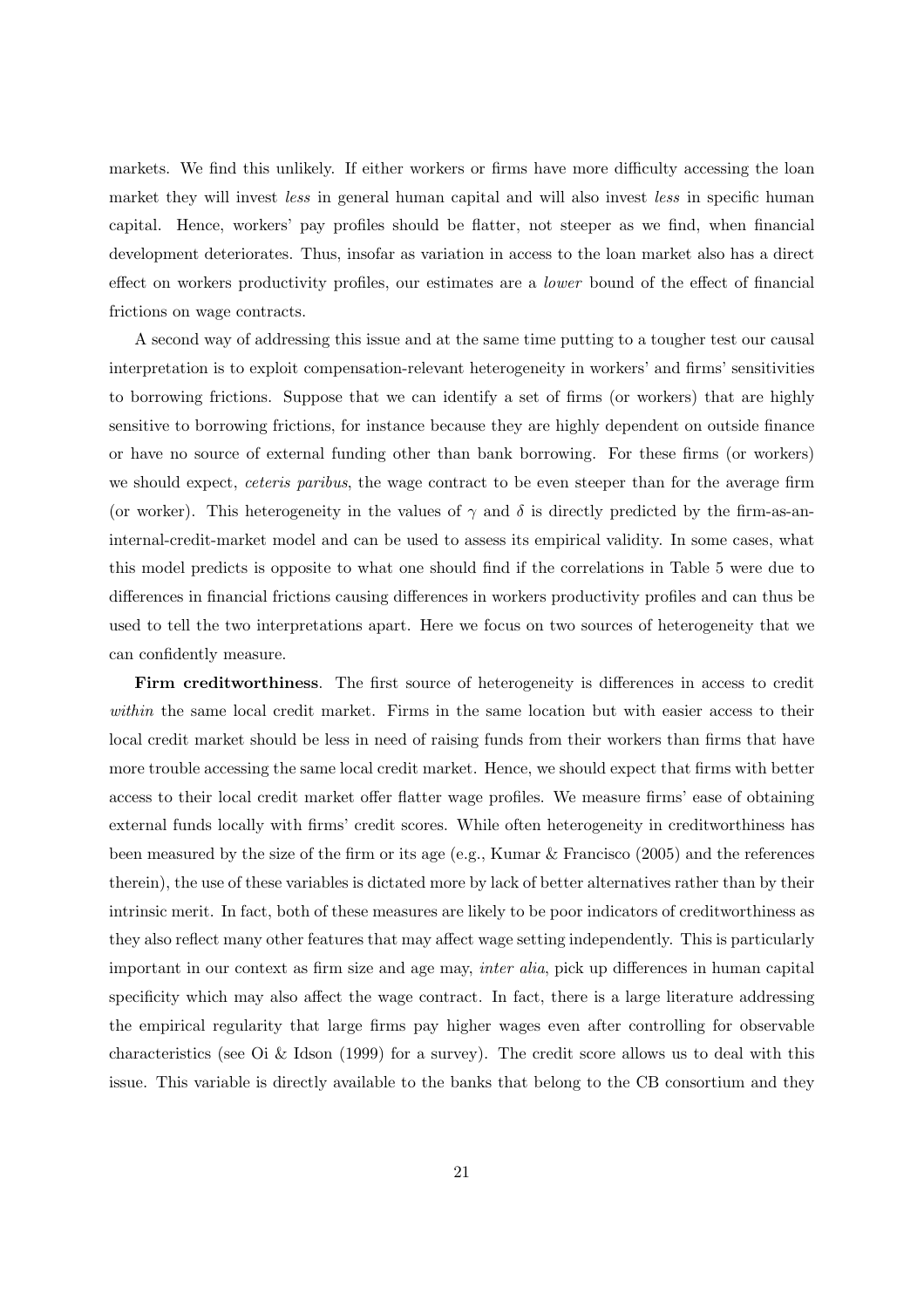condition their decisions about whether and how much to lend to a firm on its value. Hence, the score provides a measure of the creditworthiness of any firm on the same metric, irrespective of the firm's age or size. Consistent with credit scoring measuring differences in firms creditworthiness, we find that, *ceteris paribus*, good-score firms pay lower interest rates, as discussed in Section 3.4.<sup>17</sup>

Finally, it is interesting to stress that under the skeptical view that financial frictions affect wage profiles because they affect directly workers' productivity profiles, firms with bad credit scores which suffer more than good score firms when markets become less financially developed - should invest less in worker-specific human capital and thus offer flatter profiles than good score firms. This is the opposite prediction of a model in which the firm counteracts credit market frictions by distorting wage profiles relative to tenure-productivity profiles.

**Worker differential access to the loan market**. Following a similar logic, we expect that workers facing borrowing constraints in the local credit market should be less willing to lend to their firm (and may even borrow from it) and hence have a flatter wage tenure profile, that is, smaller  $\gamma$  and (in absolute value)  $\delta$ . For workers we do not have as good a measure of their creditworthiness as we have for firms and thus have to rely on a coarser indicator. We proxy for it with a worker's job type using the distinction between blue collar, white collar and managers and assume that access to the loan market is more problematic for blue collar workers than it is for white collar workers and managers. This assumption is backed up by evidence from estimates of the conditional probability that a loan applicant is turned down by an intermediary obtained using the Italian Survey of Households Income and Wealth (SHIW), which shows that blue collar workers are significantly more likely to be denied credit than white collar workers and manager, conditioning on a variety of controls.<sup>18</sup>

Table 7 shows the results of the estimates when these interaction effects are added to the estimates of the wage equation in first differences (equation 5) and in levels (equation 6). In each case we re-estimate (5) by adding an extra interaction term between the indicator of local financial

<sup>&</sup>lt;sup>17</sup>One may wonder why workers are willing to lend more to bad-score firms in a less developed credit market. One answer is that the riskiness of the firm results in a higher compensating premium for risk that may not be appealing to a bank. In fact, workers have access to a cheaper monitoring technology than a bank, because for them information collection about the firm is a by-product of going to work. This makes workers' signals more precise, reducing conditional uncertainty and making them more willing to lend.

 $18$ The Bank of Italy SHIW, run biannually on a representative sample of 8,000 Italian households, contains information on whether a loan application was accepted or turned down. We pool the 1998 and 2000 waves and run probit regressions for whether an application was turned down controlling for demographics, measures of workers' economic resources, geographic, time, and occupational dummies. Relative to the sample mean, being a blue collar worker raises the probability of being denied access to the loan market by 8.75%; being a white collar worker and a managers lowers it respectively by 37% and 49%. Even so, we feel less comfortable when we rely on this indicator than when we use the firm credit score. Job qualification, in fact, may capture other forces that may give rise to heterogeneous reactions to financial market frictions. For instance, it may reflect differences in specific human capital.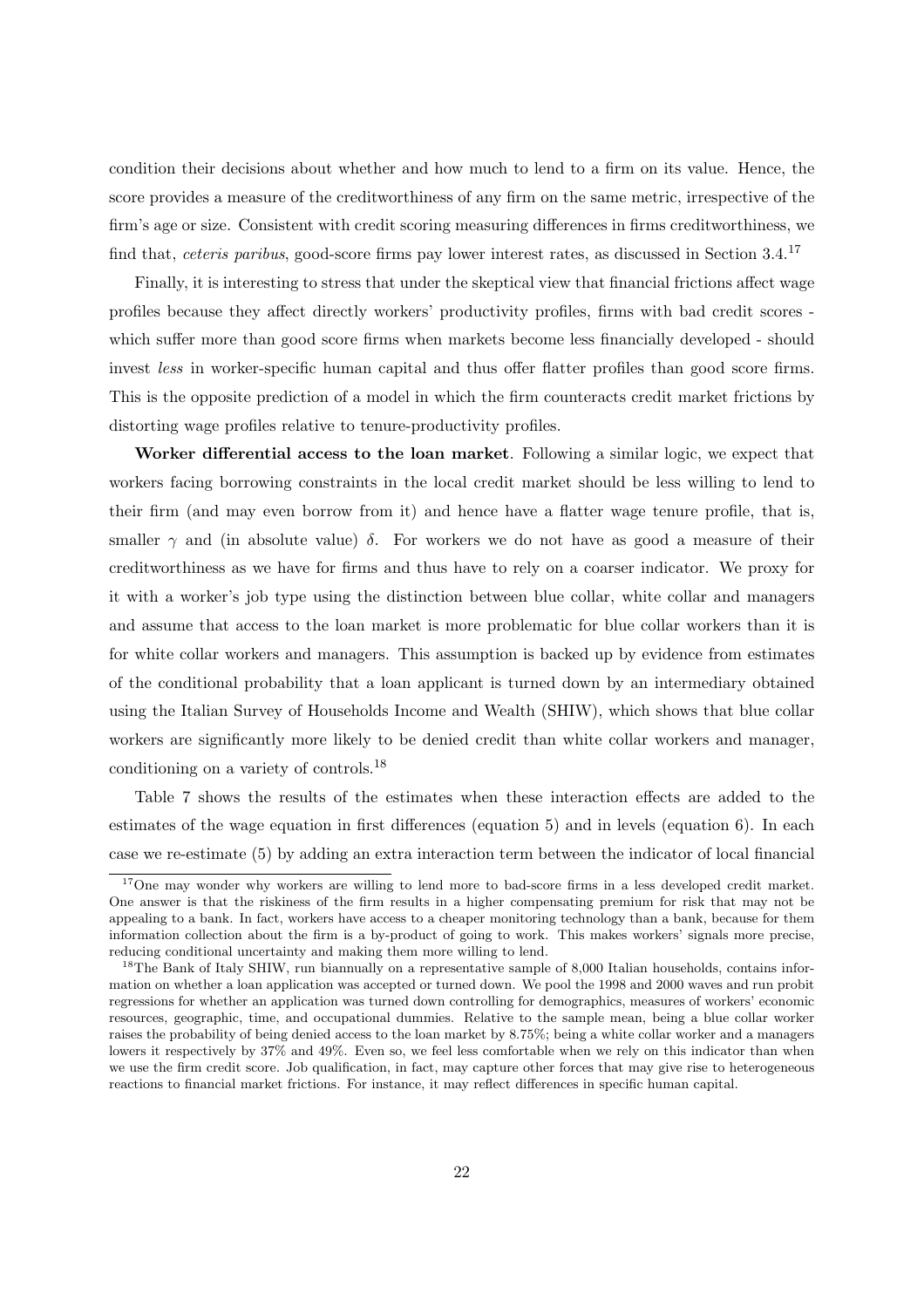frictions and the relevant measure of firm or worker heterogeneity, controlling for any direct effect that this heterogeneity may have on wage setting.<sup>19</sup> The first two columns show the results when we interact financial backwardness with firms' credit scores in the wage growth equation (first column) and in the wage level equation (second column), respectively. We divide the credit score into three categories identified by three dummies: bad, medium and good scores (the excluded  $\gamma$  Controlling for any direct effect the score level may exert on workers wage growth, we find that medium score and, even more so, bad score firms offer significantly steeper wage profiles than good score firms in the same local credit market. Moreover, the estimate of the intercept becomes smaller for lower score firms as required for the change in the wage-tenure profile to be interpreted as an implicit credit contract. We want to stress again that this result is in no way an artifact of our two step estimator. These estimates imply that low-score firms raise more funds from low-tenure workers in response to local credit market imperfections than good score firms. Quantitatively, a bad score firm would respond to a deterioration in access to the local credit market by adjusting the steepness of the wage profile offered to its workers 1.5 times more than a medium score firm, and 6.9 times more than a good score firm, which would offer much flatter wage contracts. Moreover, at a level of financial backwardness of 1, low score firms pay a wage level at the beginning of tenure that is 9.4 percent lower than that paid by similar firms operating in the same local credit market but with a good credit score (7 percent lower for medium score firms). This result speaks in support of the firm-as-a credit market model and against the idea that our findings reflect the effects of credit frictions on human capital accumulation.

The last two columns of Table 7 show the results when the indicator of local credit market frictions is interacted with the manager and white collar dummies, as proxies for workers' creditworthiness (blue collar workers are the excluded group). Consistent with this interpretation we find that in response to financial frictions firms offer steeper profiles to managers (deemed to face easier access to the local credit market) than to white collar workers, and the latter in turn obtain steeper compensation profiles than blue collar workers (deemed to rank low in terms of creditworthiness). For the three types of workers, the estimates of  $\gamma$  are 0.0025, 0.0055 and 0.0115 respectively. The estimates of the intercept shift is always negative in this case as well and more so for the group of workers that are more willing to lend to the firm. The point estimates of  $\delta$  for blue collar workers, white collar workers and managers are respectively  $-0.147, -0.226$  and  $-0.448$ , respectively. These

<sup>&</sup>lt;sup>19</sup>In each case, we re-estimate the mobility probit adding the extra variables that appear in the wage growth equation and construct a new Mills ratio to control for selection into staying with the same firm.

<sup>&</sup>lt;sup>20</sup>The credit score is a number between 1 and 9 with higher values signaling lower creditworthiness. We assign firms with a number between 7 and 9 to the "bad score" category (19%); firms with a number between 4 and 6 to the "medium score" category (47%); the remainders are in the excluded category (34%).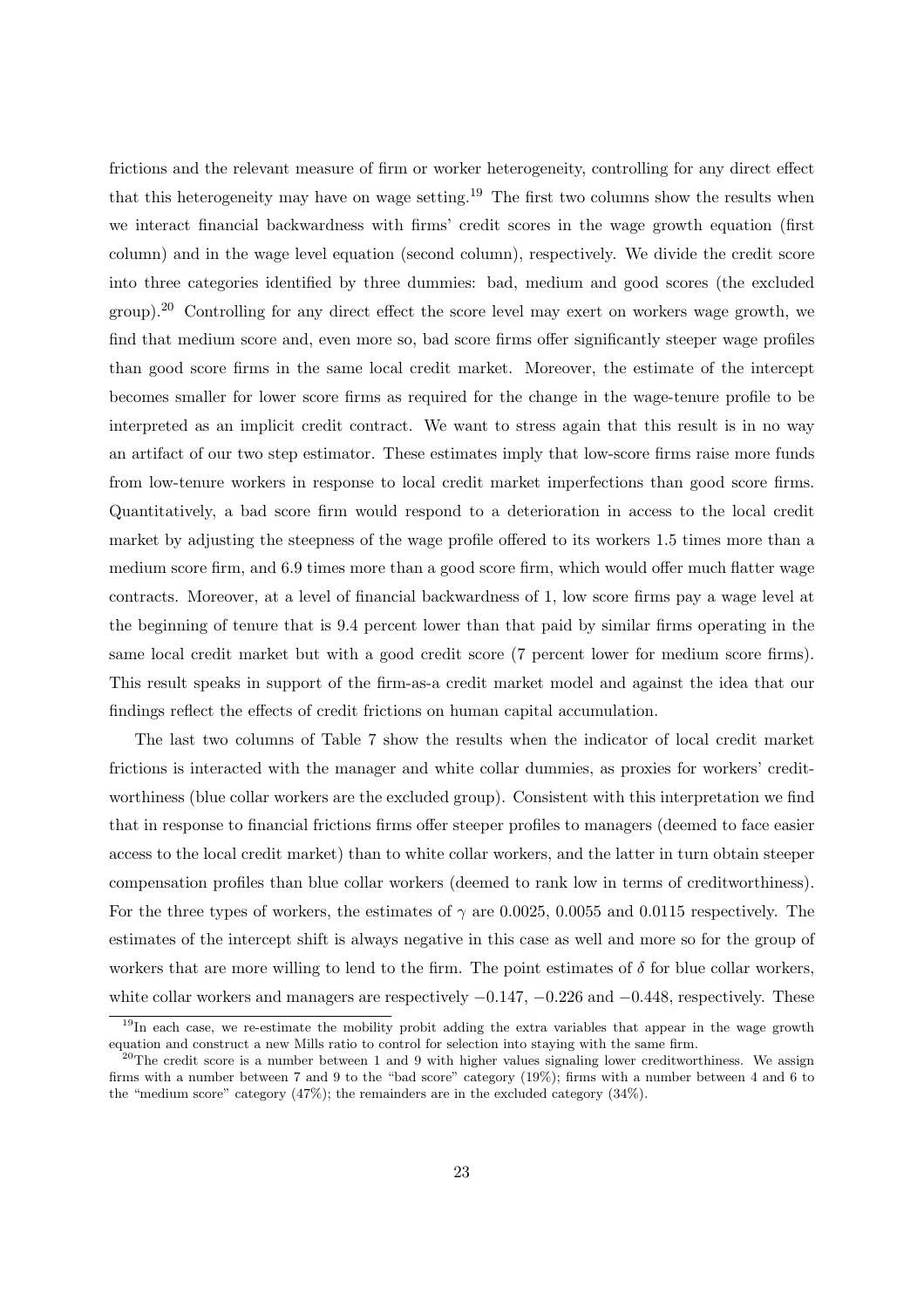estimates of  $\gamma$  and  $\delta$  imply substantial differences in the way firms design contracts so as to obtain more funds from workers who have a higher propensity to lend.

# **7 Robustness**

In this section we assess the robustness of the previous results along various margins. The key question we want to address is: does the finding of a downward shift and an upward tilt of the wage profile in more backward credit markets survive when we change the regression specification or sample?

A first issue is that our identification strategy relies on variation in financial development across local credit markets. Clearly local credit market conditions are binding for firms only if they cannot borrow outside the boundaries of the local market. This is less likely to be the case for large firms, which can raise funds outside the borders of the province where they are located (through, say, remote bank lending or issuance of corporate bonds). Though most firms in our sample are small (median employment is 30), the firm size threshold that qualifies a firm for borrowing outside its province is unobserved, and this introduces measurement error in the matching between a firm and the relevant credit market condition that it and its workers face. To account for this we repeat our estimation exercise restricting the sample to workers employed in firms with fewer than 30 employees at the beginning of the sample - a rather stringent criteria. The first two columns of Table 8 show the estimates. The first column reports the effect of credit market backwardness on the slope of the wage tenure profile, the second column reports the effect on its intercept using the same two-step methodology as in Tables 5 and 6 (to save on space we only report the estimates of the relevant coefficients in the robustness check at hand). Though we lose about 250,000 observations (and with them statistical precision), we still find that tenure profiles are steeper in less developed credit markets and wages are lower at the beginning of tenure and higher towards the end. Furthermore, consistent with local credit market conditions binding more for smaller firms, the effect on the slope and the intercept are stronger in this sample of very small firms than in the overall sample. The other columns use less stringent criteria to restrict the sample: columns three and four focus on firms with less than 100 workers, and the last two columns focus on firms with size below the mean. In this case results are closer to those for the whole sample.

Another issue, mentioned at the end of Section 4, is that returns to tenure may not be constant as implied by our main specification, but depend on attained tenure itself (Dustmann & Meghir 2005). To allow for non-linear returns to tenure we modify equation (1) to include a quadratic term in tenure and its interaction with our measure of financial market backwardness.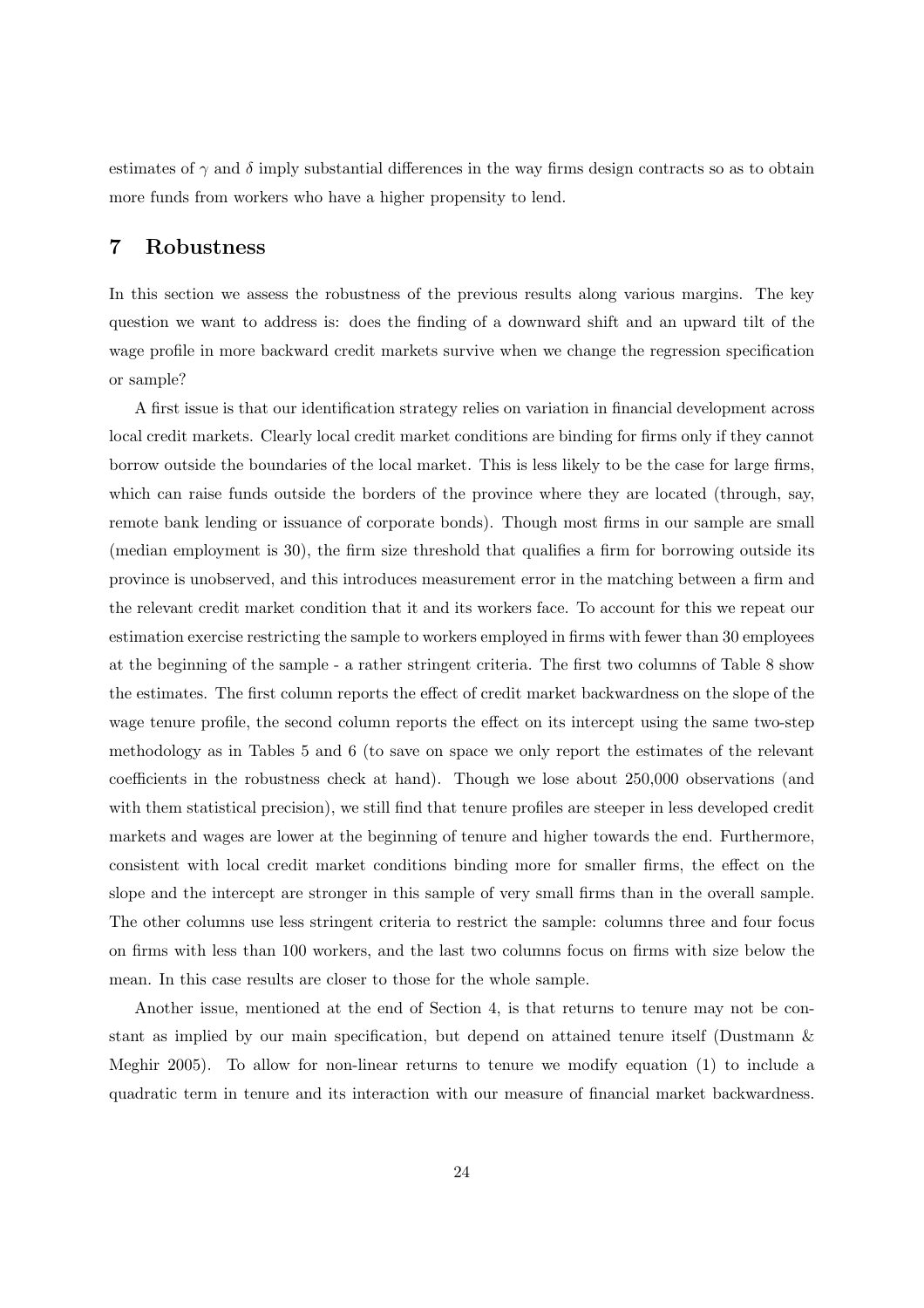The estimation strategy remains unchanged. The wage growth equation, estimated only on the sample of firm stayers, includes two extra variables, a linear term in tenure and its interaction with the financial market backwardness variable (which identify the effect of the quadratic term in wage (log) level equation). Results for this specification are reported in Table 9. Because of the different specification, we report the full results for the wage growth equation and the wage level equation separately. The negative and significant effect of the linear term in tenure in the wage growth equation implies that the wage profile is concave in tenure, consistent with Dustmann and Meghir's findings (Panel A). However, this does not affect the previous conclusion that wage tenure profiles are steeper in firms facing more backward credit markets. In fact the effect of credit market imperfections on wage growth is positive at all levels of tenure (the quadratic term is small and insignificant). Furthermore, even for this specification the estimate of the wage level equation shows that the intercept of the wage tenure profile is lower in less developed local credit markets confirming the previous results (Panel B).

In Table 10 we check the robustness of our results vis- $\grave{a}$ -vis four additional issues. First, we need to consider a subtle form of non-random attrition. The estimates of (6) use a variable number of observations for each individual. Individuals who stay longer with the initial firm naturally contribute more observations. However, longer tenures are typically associated with higher match values or higher ability, creating a possible form of sample selection bias. One simple way of addressing this problem is to "balance" the panel artificially by using only the first year in the labor market for each individual. This is what we do in Panel A (the first difference results are the same as for the main sample, and reported for completeness). The results show that even when accounting for this type of attrition, and notwithstanding the substantially smaller sample, credit market inefficiency still results in a lower wage level at the beginning of tenure.

Second, one may wonder whether the results are robust to the exclusion restrictions imposed in the worker mobility selection equation. While we cannot test the exclusion restrictions directly, we can check informally whether the results are sensitive to adopting a more parsimonious strategy, and hence impose only the least controversial restriction. Specifically, we retain only the firm closure dummy as the identifying variable in the selection equation. Estimation results based on the restricted instrument set are shown in Panel B; the sign, size and significance of the effect on the slope and intercept are not much different from the estimates obtained in Tables 5 and 6.

Third, in Panel C we exclude from the regressions the Sicilian provinces. As mentioned in footnote 10, Sicily is anomalous because its credit market appears more competitive than other Southern regions due to a number of institutional factors. However, the results excluding Sicily are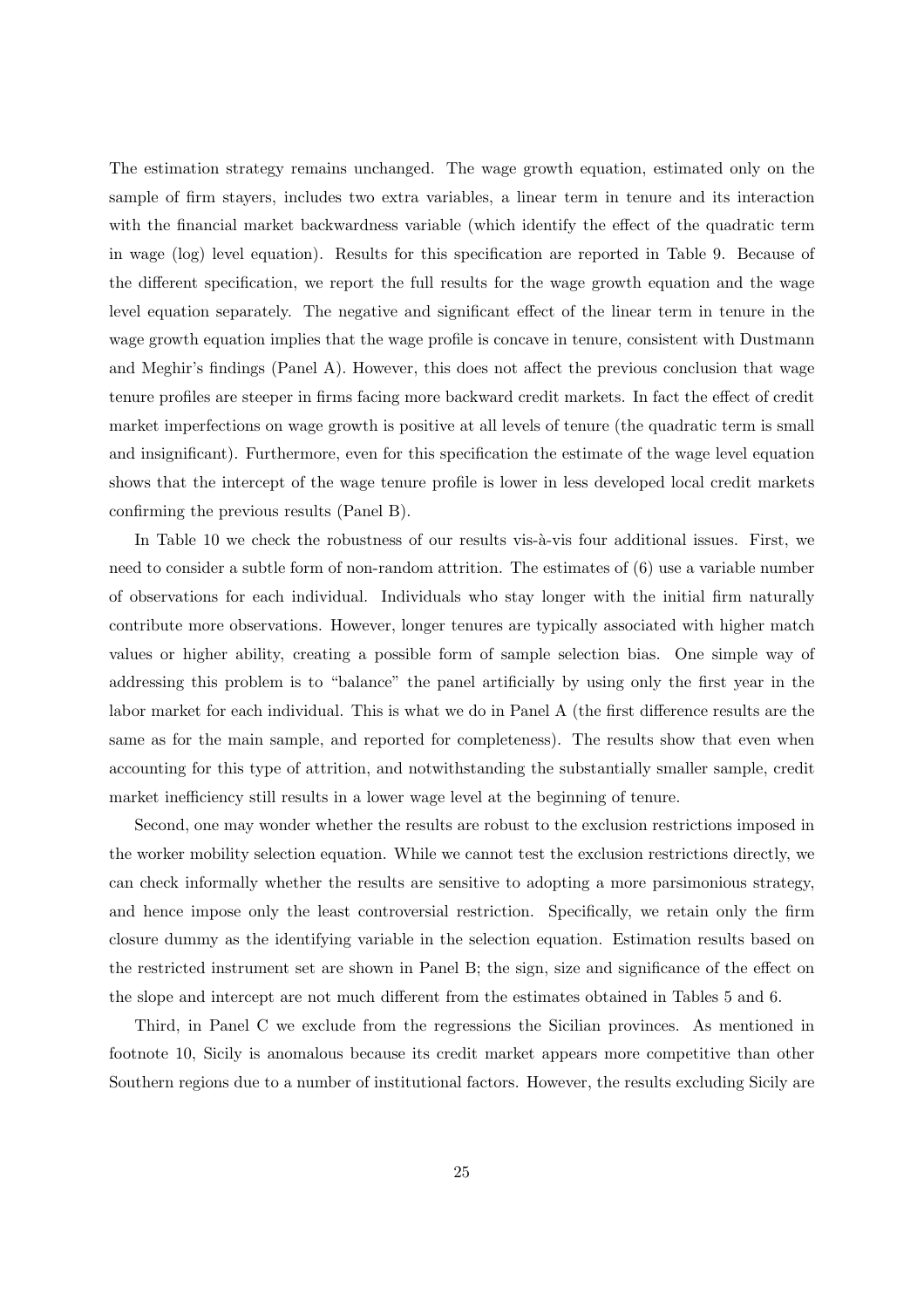virtually identical to those obtained including it.

A final concern relates to the effects of the local business cycle conditions on the wage profile. Suppose that workers who join a firm during a weak local labor market receive lower initial wages, but later they experience faster wage growth due to a mean reversion effect. If the spread between the rates on loans and deposits increases when local labor market conditions are poor, due for example to an (uncontrolled for) increase in the risk premium, our specification may be capturing this effect rather than implicit borrowing. To allay this worry, we augment our regressions with the local unemployment rate at the time of hiring,  $U_{j(p,t_0)}$ , and its interaction with tenure.<sup>21</sup> If the effect we are describing is at play, we should find that  $U_{i(p,t_0)}$  is positive in the wage growth equation and negative in the level equation and that the credit market backwardness variable becomes insignificant. In fact, the effect of  $U_{j(p,t_0)}$  is negative (and significant) in the wage growth equation and in the level equation (but insignificant). Moreover, the estimates of  $\gamma$  and  $\delta$  are robust to the introduction of this further control (Table 10, Panel D).

In sum, the results in Tables 5 and 6 display remarkably little sensitivity to exclusion of larger firms, allowance for non-linear wage tenure relations, non-random attrition, variations in the set of exclusion restrictions used for identification, and other confounding effects, such as wage effects induced by local business cycle conditions when starting a job. Across a large variety of samples and specifications, we confirm evidence of a lower initial wage and a steeper wage tenure profile in financially backward credit markets, consistent with the idea that firms borrow implicitly from their workers.

#### **8 Assessing implicit interest rates and credit flows**

We now assess the implied interest rate and the size of the implicit credit flows, comparing them with prices and quantities observed in the credit market. We pool observations over all available years to estimate the tenure distribution, average wages at each tenure within each province, and the degree of credit market imperfections faced by workers at the time they joined the firm. In what follows, therefore, we drop the time, firm and individual subscripts.<sup>22</sup> From equation (3), a

<sup>&</sup>lt;sup>21</sup>Similar to what was done for  $L_{j(p,t_0)}$ , for people hired before 1990 we use the unemployment rate recorded in 1990.

<sup>&</sup>lt;sup>22</sup>Ideally, we would construct time-varying measures of average wage by tenure and of the tenure distribution. Unfortunately, for many provinces we do not have enough observations to do that. Financial development must be measured as of the year when the worker entered the job. Given that we take the cross sectional average, for each province we construct financial development for those with tenure  $T$  as the weighted average of financial development in the province in the year they started the job:  $L_{pT} = \sum_{t} \frac{n_{pT}}{n_{pT}} L_{p(t-T)}$  where  $n_{pT}$  is the number of workers with tenure T in year t,  $n_{pT} = \sum_t n_{pT}$  is the total number of workers with tenure T over our sample period, and  $L_{p(t-T)}$ is the credit market backwardness index measured in the year the worker joined the firm.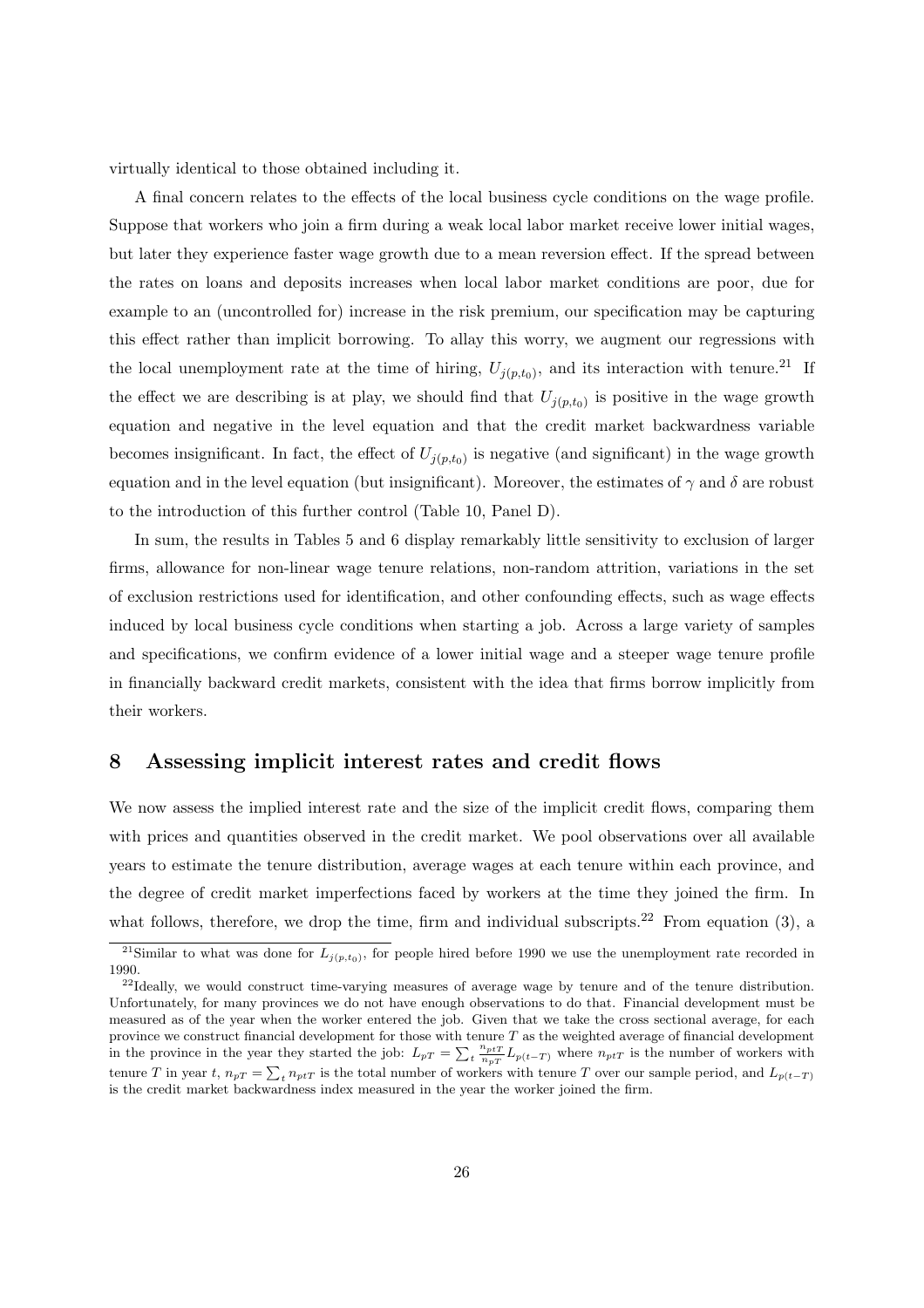firm located in province p pays a wage  $w_{pT} = e^{(\delta + \gamma T)L_{pT}} w_{p^*T}$  to a worker of tenure T, with  $w_{p^*T}$ being the wage that the same firm would pay if located in the most competitive credit market (where  $L_{pT} = 0$ ). It follows that the amount of implicit borrowing from a worker with tenure T in province  $p \neq p^*$  is:

$$
\mathbf{Borrowing}_{pT} = \left(e^{-(\delta + \gamma T)L_{pT}} - 1\right)w_{pT} \tag{7}
$$

By construction, **Borrowing**<sub>pT</sub> is positive as long as  $T \leq T^*$  (the tenure at which the worker begins being repaid). It represents savings on wage payments due to the different tenure profile compared to the province with the most developed financial market. In terms of figure 1, **Borrowing**<sub>pT</sub> is the vertical distance between the baseline line and that for the case of firms borrowing from workers.

A first check of the implications of our estimates is based on comparing implicit borrowing and repayment flows. In fact, the worker lends to the firm up to  $T^*$  and is repaid after that. If we impose the condition that the expected flows to and from the firm are actuarially equal, we can compute the internal rate of return (IRR), i.e., the interest rate that makes the expected stream of borrowing and repayments implicit in the tenure profiles equal to zero in net present value. Formally, the IRR is the unique value that solves:

$$
\sum_{T} \frac{\pi_T}{(1 + IRR)^T} \left( e^{-(\delta + \gamma T)L_{pT}} - 1 \right) w_{pT} = 0
$$

where  $\pi$  is the survival probability, i.e., the probability that a worker is still attached to the firm at tenure  $T$ , computed from the actual tenure distribution (assuming for simplicity that all tenure spells are completed). This expression represents the expected net present value of implicit borrowing and repayments.<sup>23</sup> The first row of Table 11 reports the results of this exercise for the most backward province (Cosenza), the one at the  $75<sup>th</sup>$  percentile of the financial backwardness distribution (Lecce), at the  $50^{th}$  percentile (Ragusa), at the  $25^{th}$  percentile (Trento). We find that the average IRR is 2.9%, with considerable cross-province heterogeneity: it is 3.7% in Cosenza and Lecce,  $1.2\%$  in Ragusa, 2.4 in Trento.<sup>24</sup> Ideally, the IRR should be above the interest rate that workers can obtain on their savings and below the interest rate that firms pay on bank loans.<sup>25</sup> In fact, in the 1990-97 period, the cross-country average real interest rate on loans was 10.1% and on deposits 0.6%; in Cosenza, they were 10.6% and -0.2% and in Trento 9.9% and 0.92%. Our values are exactly within these ranges: both workers and firms benefit from transacting. An IRR of 2-4% indicates that the surplus is split but firms appropriate a larger share.

<sup>23</sup>We are implicitly assuming that firms and workers are risk neutral.

 $^{24}$ Note that, due to differences in wages and in the tenure structure across provinces, the IRR need not be monotonic in the degree of credit market backwardness.

 $^{25}$ Given that the repeated interaction between firm and workers might allow for transactions that, due to asymmetric information, do not take place in financial markets, the observed interest rate on loans might underestimate the shadow value of credit for a firm.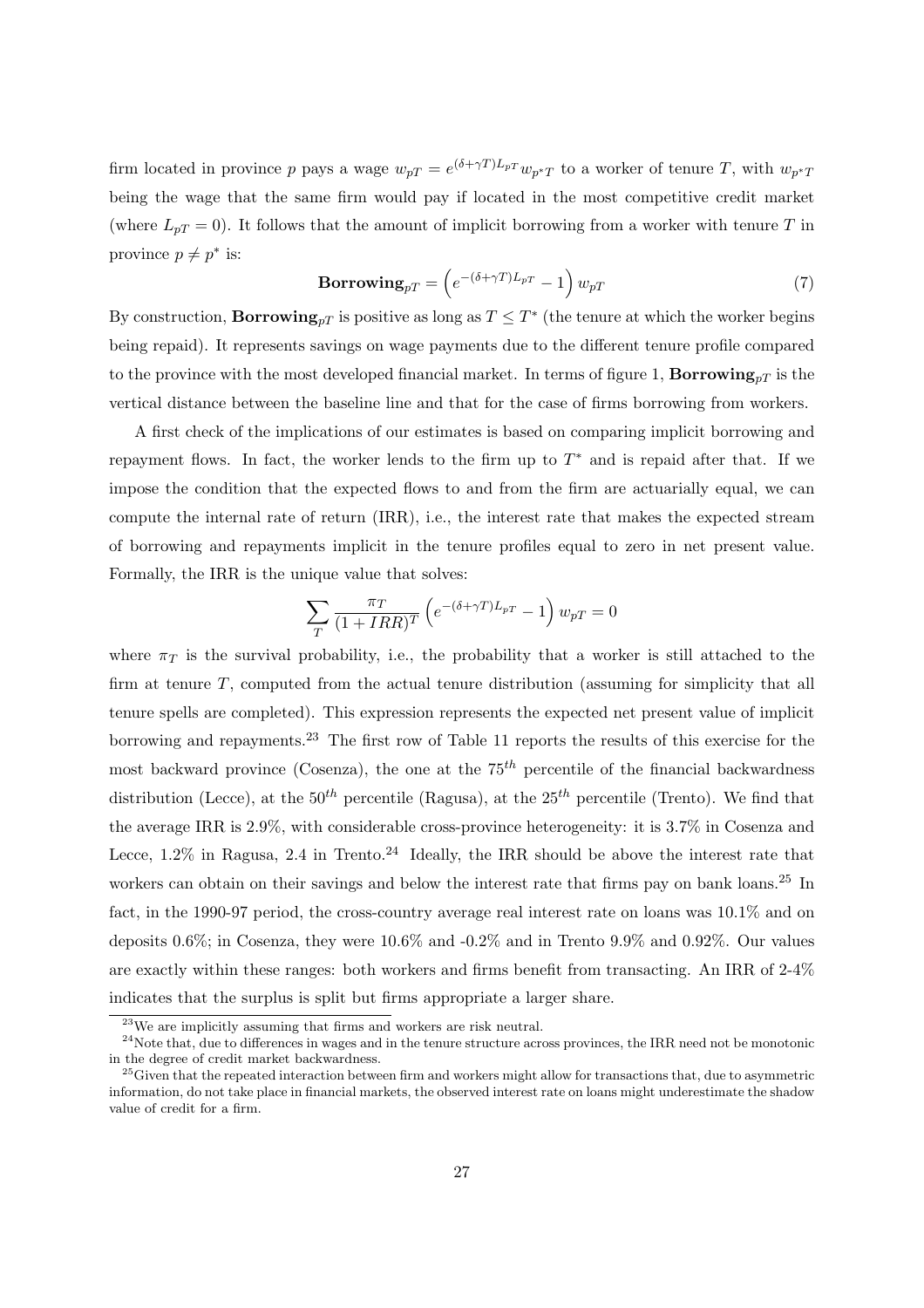We have considered how the implied IRR changes with different values of the parameters  $\gamma$  and δ. We found that proportional parameter changes that leave  $T^* = -\delta/\gamma$  unchanged affect the IRR only marginally. For example, increasing both  $\delta$  and  $\gamma$  by 20% implies an average IRR of 2.3%, while decreasing both parameters by 20% implies an average IRR of 3.5%. Proportional changes in the estimates of the parameters do not affect our results dramatically, so that we can focus on  $T^*$ to assess the sensitivity of the IRR to parameter changes. As one should expect, the implied IRR is more sensitive to changes in  $T^*$ . Setting  $T^* = 50$ , approximately a 10% drop, implies an average IRR of 5.6%, while a  $T^* = 45$  implies an IRR of almost 9%. In fact, moving the crossing point in Figure 1 to the left requires a higher interest rate to equate the implicit borrowing and repayment flows. On the other side, increasing the crossing point to  $T^* = 60$  (approximately a 10% increase) implies an average IRR of 1.1%, while further increases lead to an average IRR of zero.

We next assess the size of the implicit credit flows between workers and firms, comparing it to bank borrowing to gauge the relevance of this financing channel. We describe the measures of borrowing briefly here and supply all the details in the appendix. We measure gross lending as the savings on wage payments that a firm facing a local market with financial frictions obtains from workers with tenure  $T \leq T^*$  compared to being located in the most developed local financial market. We compute two measures of borrowing: first, maximum borrowing, that is, the stock of implicit debt that the firm has towards a worker of tenure  $T^*$ : in Figure 1, this is the area between the baseline and the case II line for  $T \leq T^*$ . Second, borrowing per worker, that is the average per worker stock of debt toward the workers with  $T \leq T^*$ , for an hypothetical firm with a tenure distribution equal to the actual tenure distribution at the provincial level. This measure can be directly compared with bank debt per employee. We obtain information on bank borrowing from the CB data service.<sup>26</sup> We take the average bank debt per employee at the provincial level, pooling observations over the 1990-97 years, to which the worker data refer.

In Table 11 we report the results for the various statistics described above. For Cosenza, the maximum borrowing is almost 12,000 euros. This means that a worker with tenure  $T^*$  has accumulated a credit towards the firm on the order of 1.5 years of earnings. The value decreases with financial development, but it still amounts to 5,700 euros for the province of Trento, at the  $25^{th}$ percentile of the credit backwardness distribution. Implicit borrowing per worker is between 1,500 and 3,000 euros. In the most backward province implicit borrowing per worker is 2,762 euros while bank borrowing per worker is around 8,000 euros. This means that borrowing from the workers is

<sup>&</sup>lt;sup>26</sup>The CB is likely to overestimate the amount of bank borrowing per employee, as only firms with a certain degree of credit-worthiness are included. This implies that, if anything, the comparison between bank borrowing and borrowing from workers is biased towards finding a more important role for bank borrowing.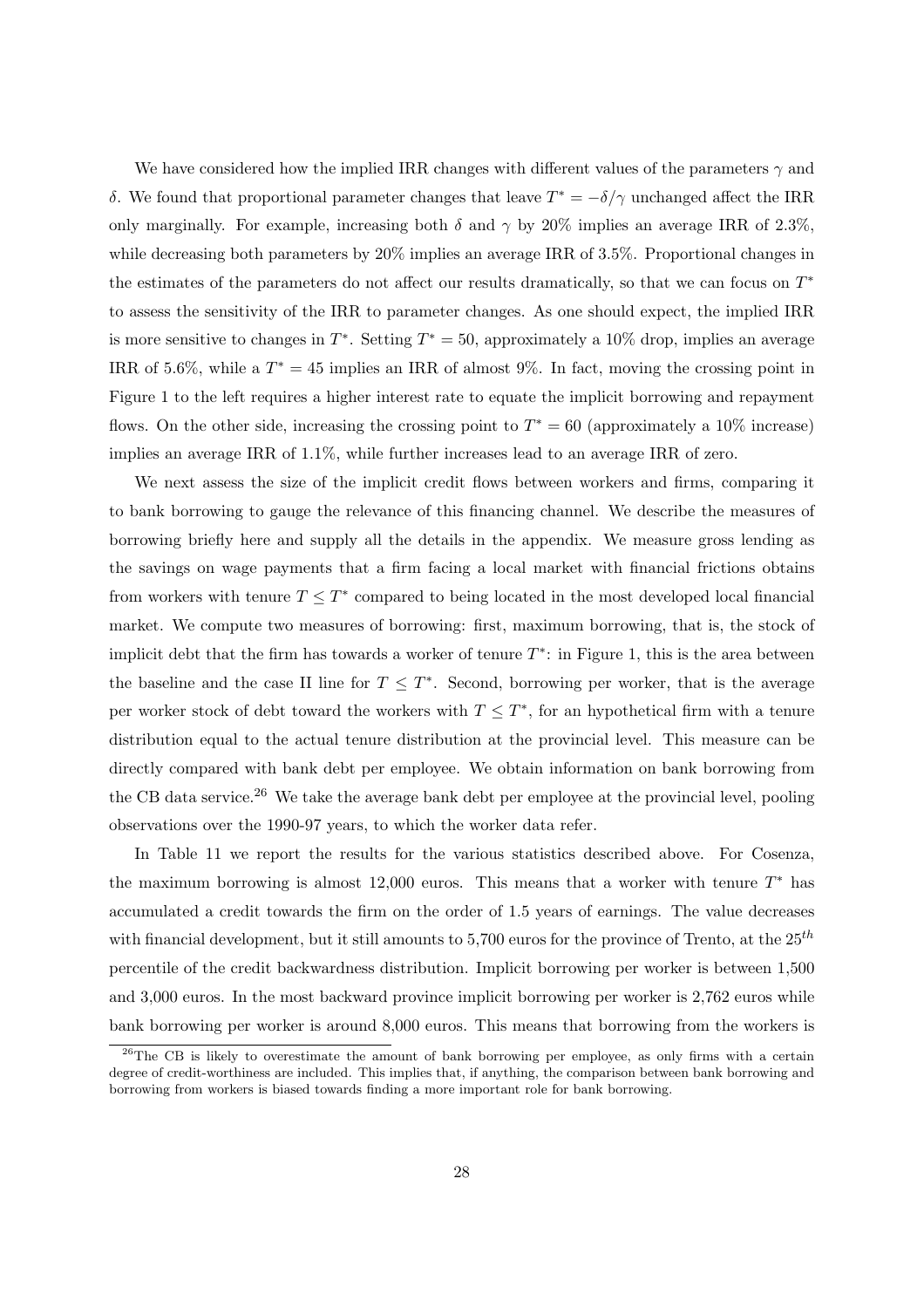approximately one third of that from banks. And since bank borrowing per employee in the most financially developed province is approximately twice as large that of Cosenza, around one third of the difference in bank borrowing between the most and the least backward province is made up by borrowing from workers. As expected, the magnitude of implicit borrowing tends to decrease with financial development. For example, in Trento, at the  $25<sup>th</sup>$  percentile of the financial backwardness distribution, implicit borrowing per worker is 1,432 euros, less than 10% of loans from banks. The cross province average is 1,645, 11% of bank loans.

All in all, we find that the financial sector is the main financing channel for firms even in underdeveloped markets, but implicit credit flows between workers and firms can supplement substantially explicit credit flows from financial intermediaries.

# **9 Conclusions**

It has long been theoretically recognized that the repeated relationships established within the firm between workers, on the one hand, and entrepreneurs on the other can go a long way towards tempering the effects of credit and insurance market frictions. They can even go as far as providing a basis for the existence of the firm (Bovenberg & Teulings 2002). Yet, very little progress has been made in pinning down empirically the importance of the firm as an insurance provider and as an internal credit market. Our previous work (Guiso et al. 2005) shows evidence of the role of the firm as an insurance market against idiosyncratic shocks to a firm's productivity. This paper shows how much credit can take place within the firm and establishes that there is substantial lending flowing from workers to firms, with its size related to the degree of credit market frictions. Thus, the evidence we provide lends empirical support to the idea that the employment relationship allows reduction of the adverse consequences of poorly working credit markets.

While we have focused on financial trades between employees and employers, the same factor that makes these trades possible - the human capital specificity that ties workers to their company - might also facilitate intertemporal monetary exchanges between workers in the same firm. The literature has so far studied the first type of exchanges, but the latter may, quantitatively, also be relevant. Even more interestingly, the possibility of financial exchanges between workers may reinforce financial exchanges between employees and employers: knowing that she can borrow from her colleagues when facing an adverse shock, a worker may be more willing to lend to her employer. We regard this as an interesting topic for future research.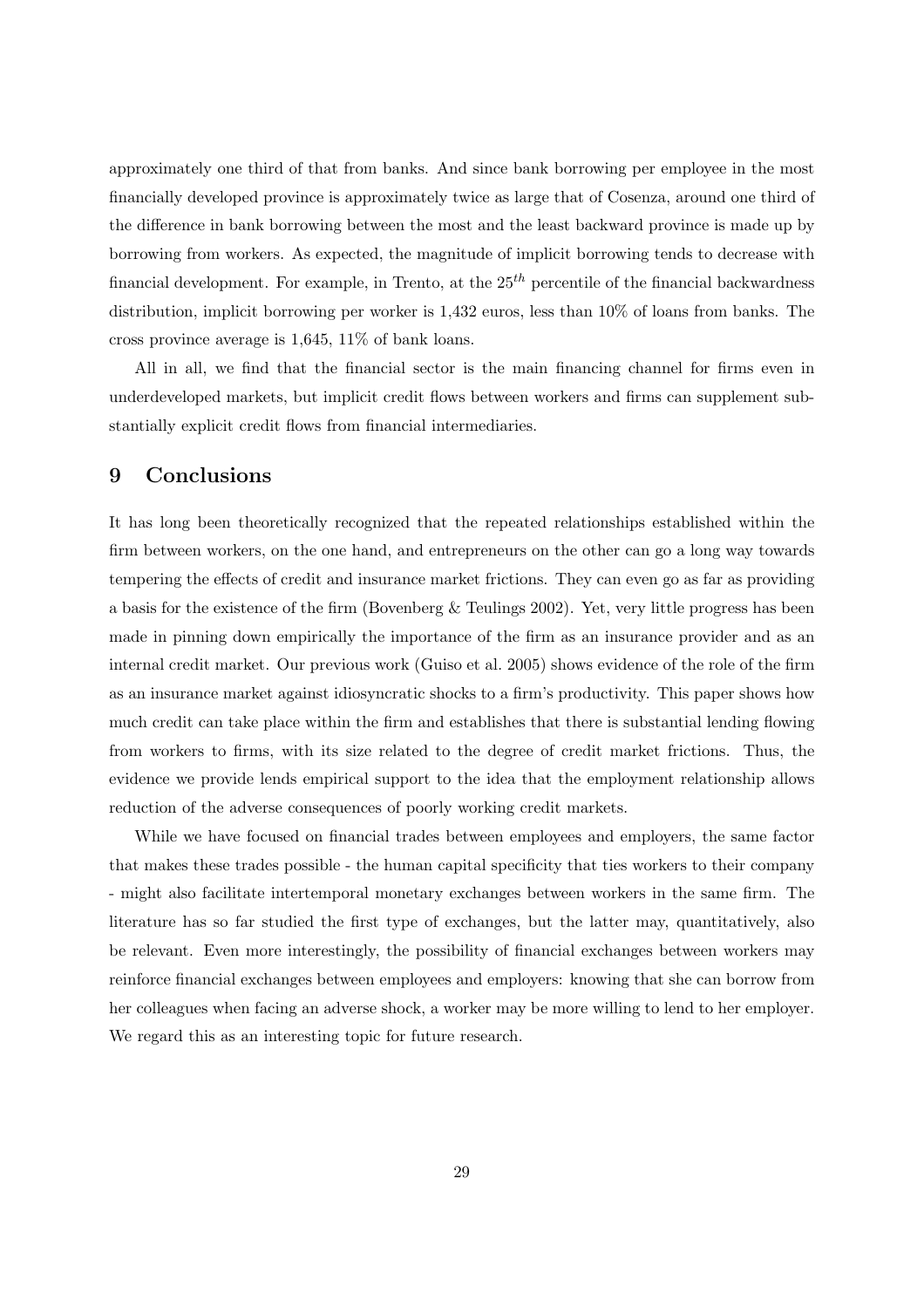# **A Appendix**

#### **A.1 Data details**

Our initial workers sample is composed of social security records for individuals aged 18 to 60 with non missing social security codes, positive reported earnings, and consistent monthly employment codes (642,361 records and 112,303 individuals). A worker may have multiple social security contribution records in a given year (if, say, she had multiple employers in that year). We drop those with multiple concurrent jobs (because moves are hard to identify), those who receive social security contributions from a firm after it goes bankrupt (because it may signal a merger or acquisition rather than a closure), and those who have spells at a given firm separated by intervening spells at other firms (because the concept of tenure is not very clear cut). These selections reduce our sample to 508,342 records and 96,444 individuals. We drop individuals who have one or more outlier monthly earnings records (a decline greater than 70% or an increase greater than 400%). We lose 35,759 records and 6,095 individuals. Since we need to estimate wage growth equations, we also drop workers observed for only one year (15,596 records). Finally, we eliminate records with missing information on the province of work, because we cannot match them to information about local credit market imperfections  $(3,010 \text{ records})$ .<sup>27</sup> Our final sample consists of 454,675 records corresponding to 74,520 individuals.<sup>28</sup>

The firm data are collected by the Company Accounts Data Services, which was established in the early 1980s jointly by the Bank of Italy, the Italian Banking Association and a pool of leading banks to gather and share information on borrowers. Since the banks rely heavily on it in granting and pricing loans, the data are subject to extensive quality controls by a pool of professionals, so measurement error should be negligible. While the CB data are reasonably representative of the entire population in terms of distribution by sector and geographical area (Guiso & Schivardi 2007), the focus on level of borrowing skews the sample towards relatively larger firms: CB reporting firms account for approximately half of total employment and 7% of the number of firms in manufacturing.

#### **A.2 Credit flows definition**

To compute the total debt towards a worker with tenure  $T$ , note that the firm has been borrowing from such worker **Borrowing**<sub>p0</sub> in the first month of employment, **Borrowing**<sub>p1</sub> in the second month, and so on. Given the interest rate r, the present value of **Borrowing**<sub>p0</sub> is  $(1 +$ 

 $^{27}\mathrm{We}$  impute the province of work when we find clear coding errors.

<sup>&</sup>lt;sup>28</sup>Note that, given that mobility requires knowledge about current *and* past employers, the first observation for each worker is lost and hence the probit regression in Table 5 uses only 380,125 observations. The wage growth regression uses only 329,545 observations because it conditions on staying with the same firm.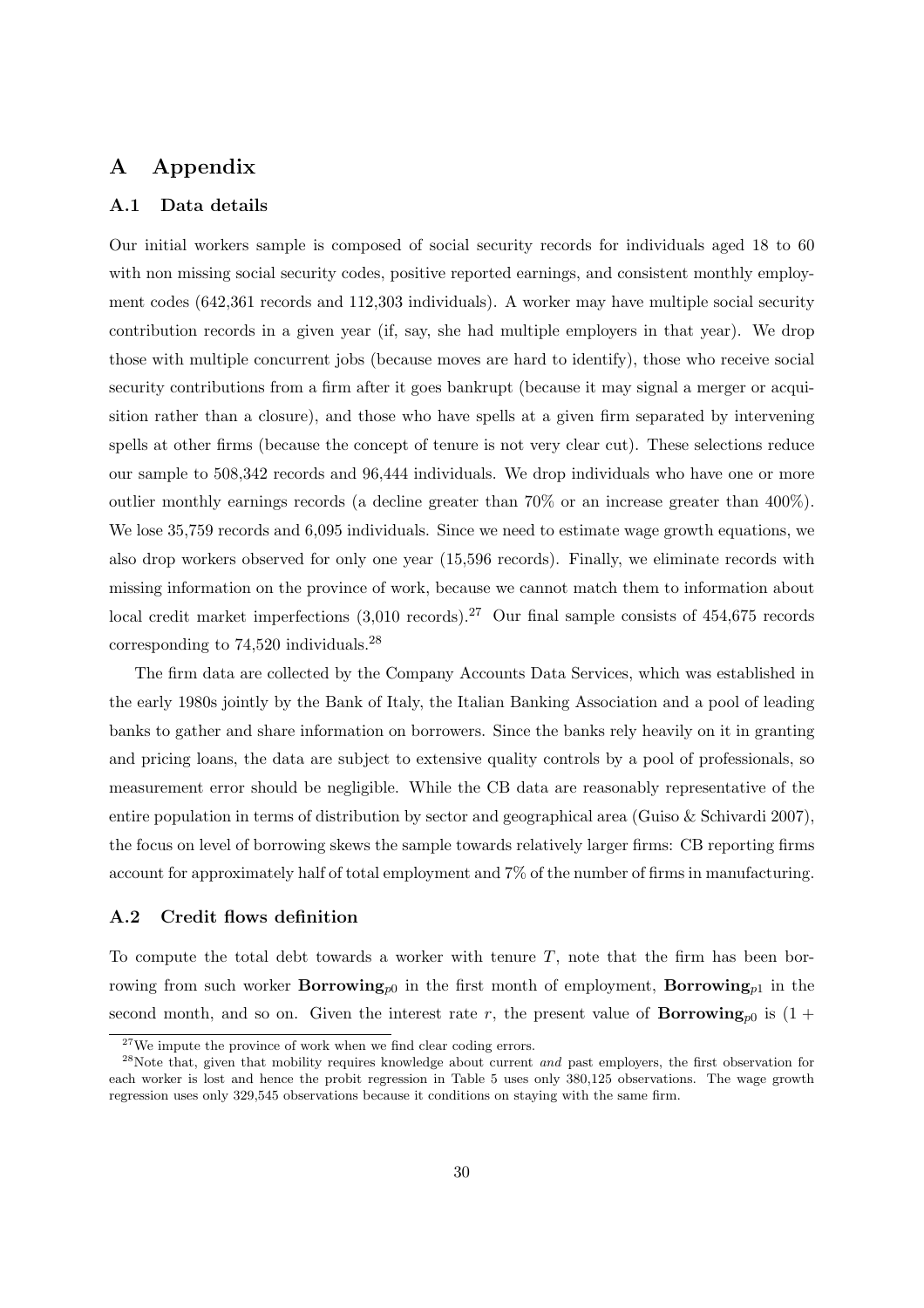$r$ <sub>p</sub> $_{p0}^{T}$ **Borrowing**<sub>p0</sub> and similarly for subsequent flows. The cumulative borrowing from such worker is therefore:

Cumulative Borrowing<sub>*pT*</sub> = 
$$
\sum_{t=0}^{T} (1+r)_{pt}^{(T-t)}
$$
 Borrowing<sub>*pt*</sub>.

Following the results on the IRR, we will use an annual interest rate of 3%. Results are not very sensitive to alternative values of  $r$ , given that the average tenure (weighted by the share of workers at each tenure level) is about 6 years. **Cumulative Borrowing**<sub>pT</sub> reaches a maximum at  $T^*$ , after which the firm starts repaying the worker and  $\mathbf{Borrowing}_{pT}$  turns negative. The maximum stock of debt that a firm can accumulate form a worker is therefore **Maximum Borrowing**<sub>p</sub> = **Cumulative Borrowing**<sub> $pT^*$ </sub>.

The basic idea we use to construct a measure of borrowing from the workers can be illustrated with a simple example. Consider a model in which workers work for two periods and define them as junior in the first and senior in the second period. Junior workers lend implicitly to the firm, which pays them back when senior. A firm born at time 1 hires a junior worker, from whom it borrows implicitly B; at time 2, the firm hires another junior worker, from whom it also borrows B, and pays back the "loan" to the former junior workers, now turned senior; from period 3 onward, the senior worker retires, the junior turns senior and is paid back and the firm hires another junior worker from whom it borrows. In this scheme, starting in period 2 the flows of borrowing and repayments are equal in NPV terms. Still, the firm has an outstanding stock of debt equal to B, because in the first period it received the implicit loan B without any repayment being made. This loan will be repaid when the firm stops hiring, in which case it will make the payment to the senior worker without borrowing from the junior one. Until then, the firm is borrowing from its workers the amount B. This idea can be generalized to a firm with a given steady-state distribution of workers' tenures. We consider an hypothetical firm with a unit mass of workers, with a tenure distribution equal to the actual tenure distribution at the provincial level. Recall that the firm's borrowing from a worker with tenure T is **Cumulative Borrowing**<sub>pT</sub>. The total stock of debt for the hypothetical firm with one "representative" worker is therefore:

$$
\text{Implicit borrowing per worker}_p = \sum_{T \leq T^*} \omega_{pT} \text{Cumulative Borrowing}_{pT}.
$$

Implicit borrowing per worker represents the stock of debt that the firm has accumulated towards workers with seniority smaller or equal to  $T^*$ , where each seniority level is weighted according to the actual seniority distribution in the province. Given that this hypothetical firm has one representative employee.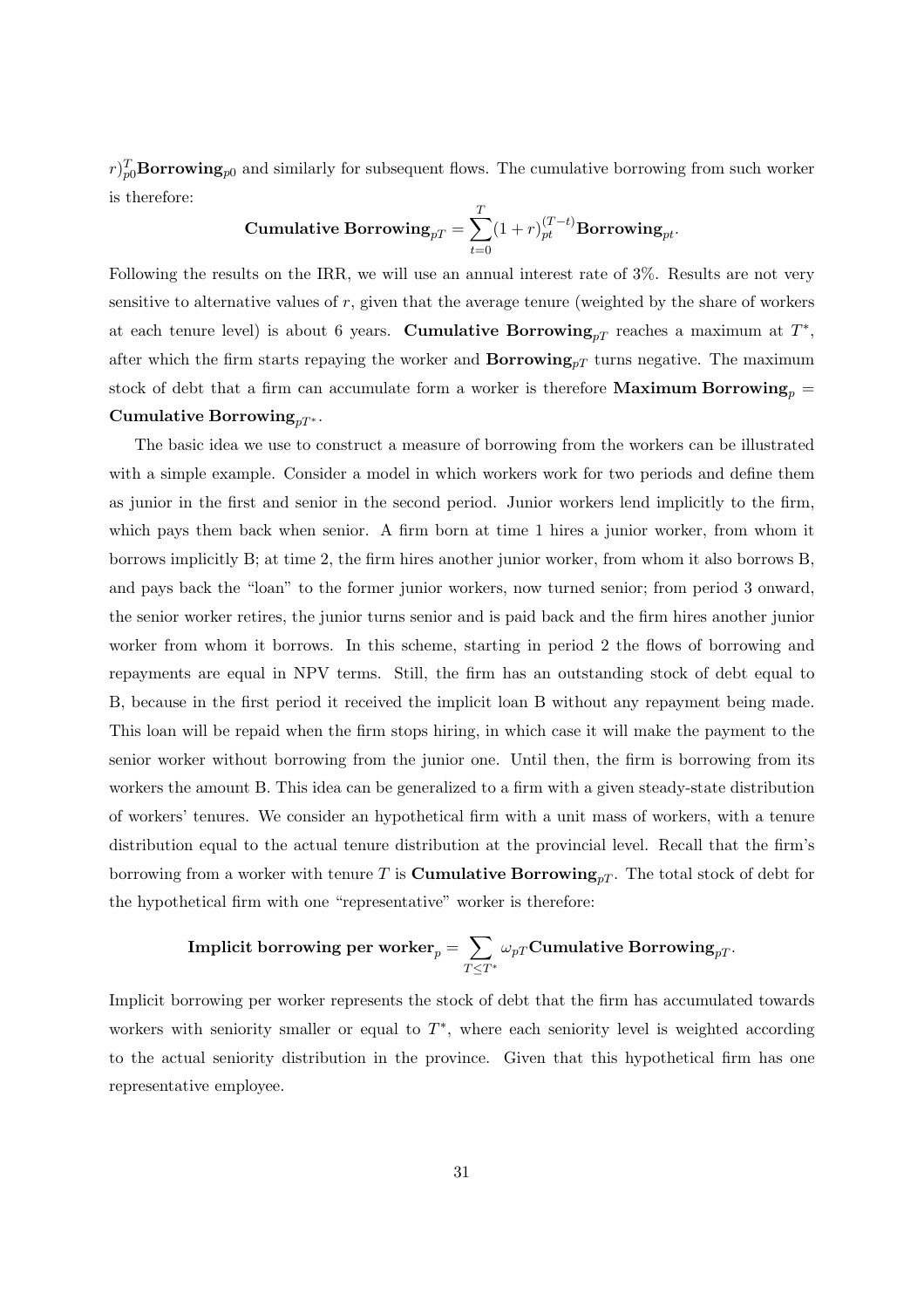# **References**

- Abowd, J. & Kramarz, F. (2000), Inter-industry and firm-size wage differentials: New evidence from linked employer-employee data. Unpublished manuscript, Cornell University.
- Abowd, J., Kramarz, F. & Roux, S. (2006), 'Wages, mobility and firm performance: Advantages and insights from using matched worker-firm data', Economic Journal **116**, F245–F285.
- Altonji, J. & Shakotko, R. (1987), 'Do wages rise with job seniority?', The Review of Economic Studies **54**, 437–459.
- Altonji, J. & Williams, N. (2005), 'Do wages rise with job seniority? A reassessment', Industrial and Labor Relations Review **58**, 370–397.
- Azariadis, C. (1975), 'Implicit contracts and underemployment equilibria', The Journal of Political Economy **83**, 1183–1202.
- Azariadis, C. (1988), 'Human capital and self-enforcing contracts', The Scandinavian Journal of Economics **90**, 507–528.
- Baily, M. (1974), 'Wages and employment under uncertain demand', The Review of Economic Studies **51**, 37–50.
- Benmelech, E., Bergman, N. & Enriquez, R. (2010), Negotiating with labor under financial distress. Mimeo, Harvard University.
- Bernhardt, D. & Timmis, G. (1990), 'Multiperiod wage contracts and productivity profiles', Journal of Labor Economics **8**, 529–563.
- Bofondi, M. & Gobbi, G. (2006), 'Informational barriers to entry into credit markets', Review of Finance **10**, 39–67.
- Bovenberg, A. & Teulings, C. (2002), Insurance and information: Firms as a commitment device. CEPR Discussion Papers 3441.
- Brandt, L. & Hosios, A. (1996), 'Credit, incentives, and reputation: a hedonic analysis of contractual wage profiles', Journal of Political Economy **104**, 1172–1226.
- Burdett, K. & Coles, M. (2003), 'Equilibrium wage-tenure contracts', Econometrica **71**, 1377–1404.
- Casolaro, L., Gambacorta, L. & Guiso, L. (2006), Regulation, formal and informal enforcement, and the development of the household loan market: Lessons from Italy, in G. Bertola, C. Grant & R. Disney, eds, 'The Economics of Consumer Credit: European Experience and Lessons from the US', The MIT Press.
- Degryse, H. & Ongena, S. (2005), 'Distance, lending relationships, and competition', Journal of Finance **60**, 231–266.
- Detragiache, E., Garella, P. & Guiso, L. (2000), 'Multiple versus single banking relationships: Theory and evidence', The Journal of Finance **55**, 1133–1161.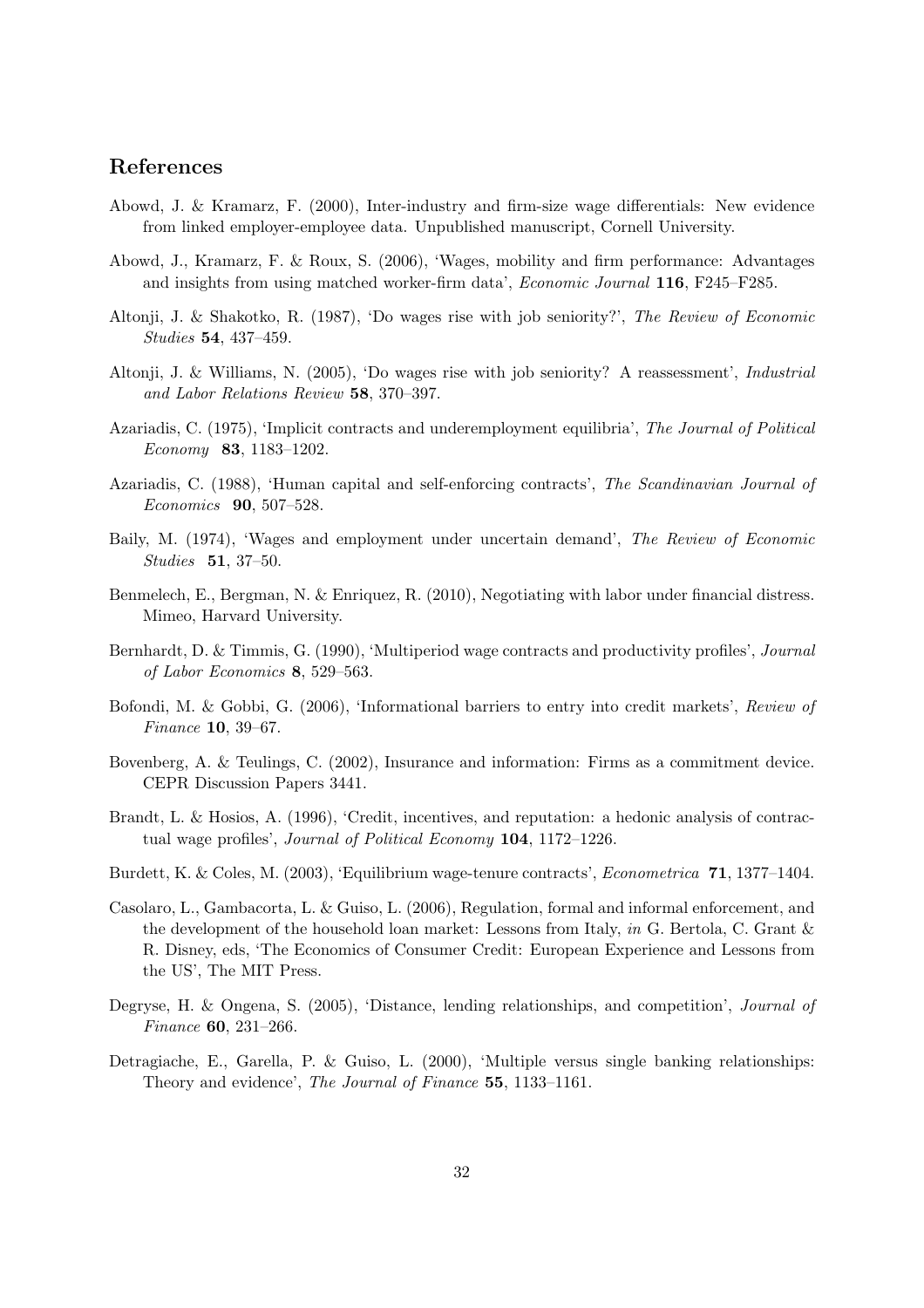- Dustmann, C. & Meghir, C. (2005), 'Wages, experience and seniority', The Review of Economic Studies **72**, 77–108.
- Guiso, L., Pistaferri, L. & Schivardi, F. (2005), 'Insurance within the firm', Journal of Political Economy **113**, 1054–1087.
- Guiso, L., Sapienza, P. & Zingales (2006), The cost of banking regulation. Mimeo, Chicago GSB.
- Guiso, L., Sapienza, P. & Zingales, L. (2004), 'Does local financial development matter?', The Quarterly Journal of Economics **119**, 929–969.
- Guiso, L. & Schivardi, F. (2007), 'Spillovers in industrial districts', Economic Journal **117**, 68–93.
- Hubbard, R. (1998), 'Capital-market imperfections and investment', Journal of Economic Literature **36**, 193–225.
- Knight, F. H. (1921), Risk, Uncertainty, and Profit, New York: August M. Kelley.
- Krueger, A. & Summers, L. (1988), 'Efficiency wages and the inter-industry wage structure', Econometrica **56**, 259–293.
- Kumar, A. & Francisco, M. (2005), Enterprise size, financing patterns, and credit constraints in Brazil: analysis of data from the investment climate assessment survey. World Bank WP no. 49.
- Lazear, E. (1981), 'Agency, earnings profiles, productivity, and hours restrictions', The American Economic Review **71**, 606–620.
- Lerner, J. (1995), 'Venture capitalists and the oversight of private firms', *Journal of Finance* **60**, 301–318.
- Michelacci, C. & Quadrini, V. (2005), 'Borrowing from employees: Wage dynamics with financial constraints', Journal of the European Economic Association P&P **3**, 360–369.
- Michelacci, C. & Quadrini, V. (2009), 'Financial markets and wages', Review of Economic Studies **76**, 795–827.
- Neal, D. (1995), 'Industry-specific human capital: Evidence from displaced workers', Journal of labor Economics **13**, 653–677.
- Oi, W. & Idson, T. (1999), Firm size and wages, in O. Ashenfelter & D. Card, eds, 'Handbook of labor economics, Volume 3B', Elsevier.
- Panetta, F., Schivardi, F. & Shum (2009), 'Do mergers improve information? Evidence from the loan market', Journal of Money, Credit and Banking **41**, 673–709.
- Petersen, M. & Rajan, R. (2002), 'Does distance still matter? The information revolution in small business lending', Journal of Finance **57**, 2533–2570.
- Stein, J. & Center, L. (2003), Agency, information and corporate investment, in G. Constantinides, M. Harris & R. Stulz, eds, 'Handbook of the Economics of Finance', North-Holland.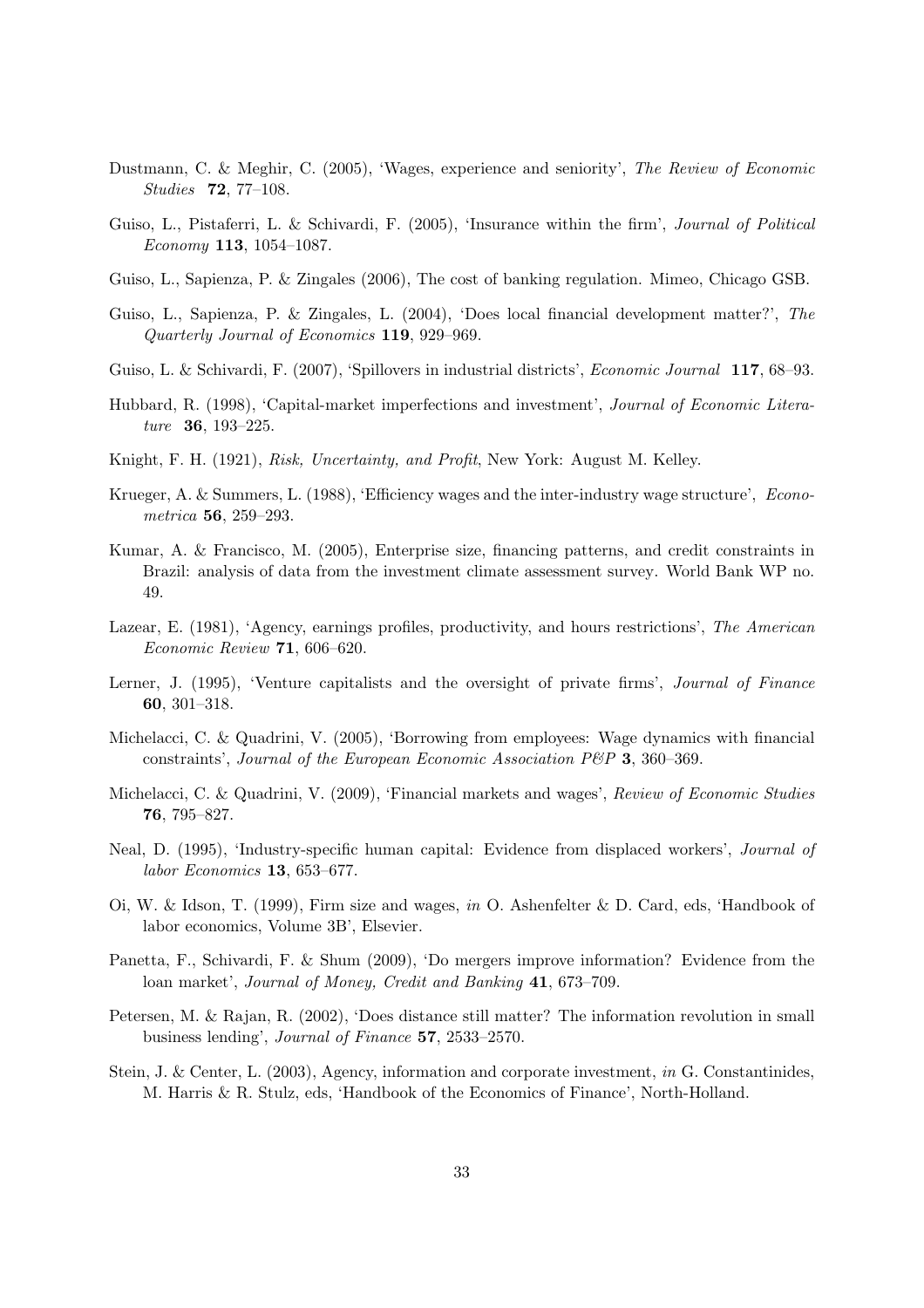- Topel, R. (1991), 'Specific capital, mobility, and wages: Wages rise with job seniority', Journal of Political Economy **99**.
- Van den Berg, G. (1999), 'Empirical inference with equilibrium search models of the labour market', Economic Journal **109**, 283–306.
- Wasmer, E. & Weil, P. (2004), 'The macroeconomics of labor and credit market imperfections', American Economic Review **94**, 944–963.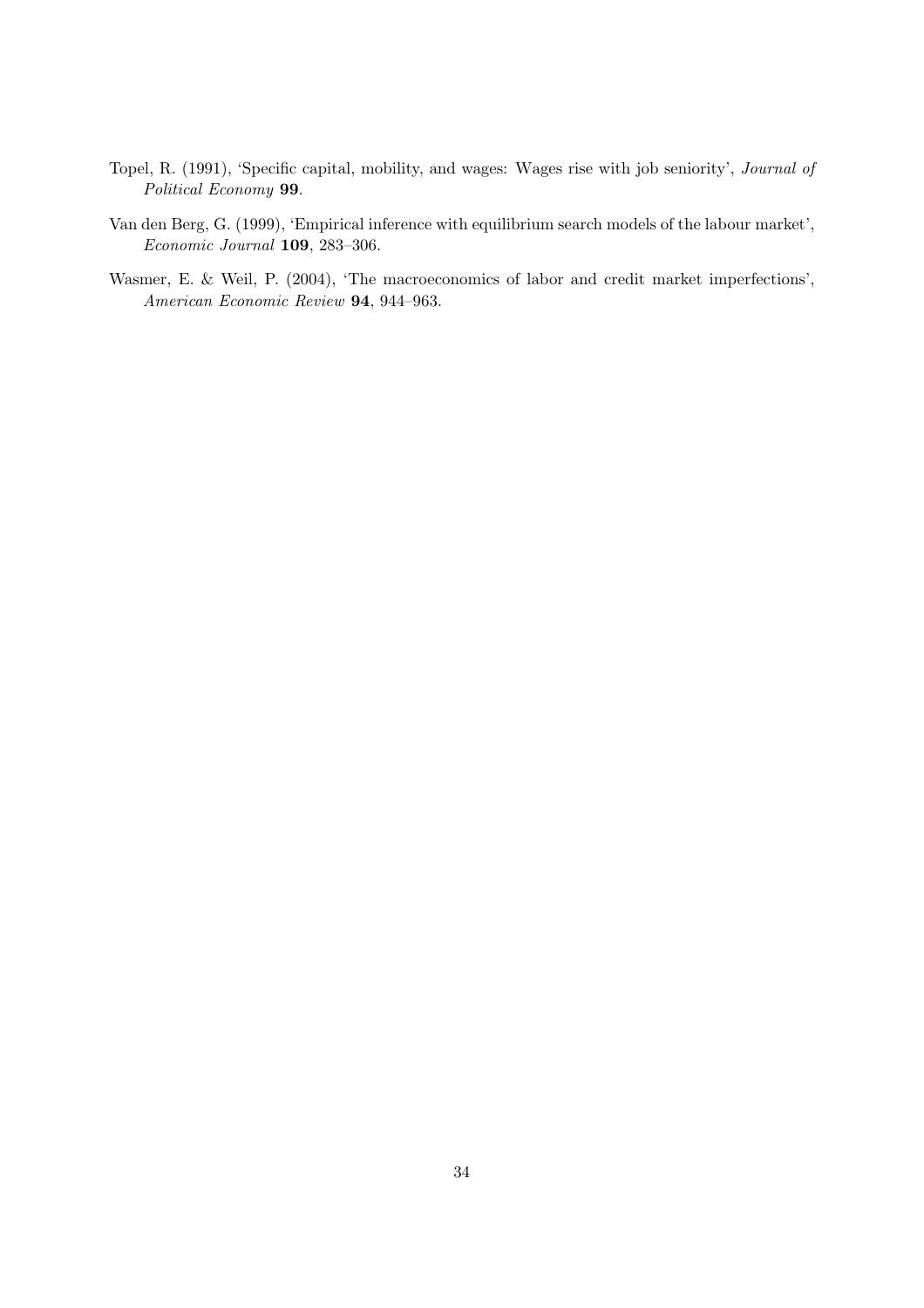| Variable                         | Mean<br>(st. dev.) |
|----------------------------------|--------------------|
| Monthly earnings (euro)          | 766<br>(544)       |
| Age                              | 37<br>(11)         |
| Male                             | 0.65<br>(0.48)     |
| Productions                      | 0.60<br>(0.49)     |
| Clericals                        | 0.39<br>(0.49)     |
| South                            | 0.22<br>(0.41)     |
| North                            | 0.59<br>(0.49)     |
| Experience (in months)           | 117<br>(81)        |
| Tenure (in months)               | 66<br>(71)         |
| Mover                            | 0.11<br>(0.31)     |
| Displaced due to firm bankruptcy | 0.02<br>(0.15)     |
| Firm size                        | 2506<br>(12199)    |
| Median firm size                 | 32                 |

# **Table 1: Workers' characteristics**

Note: The table shows summary statistics for the workers in the whole sample used in estimation (454,675 records). Standard deviations in parenthesis. Data on firm size are available only for a subset of those (411,302). Monthly earnings are gross earnings, expressed in 1995 euros.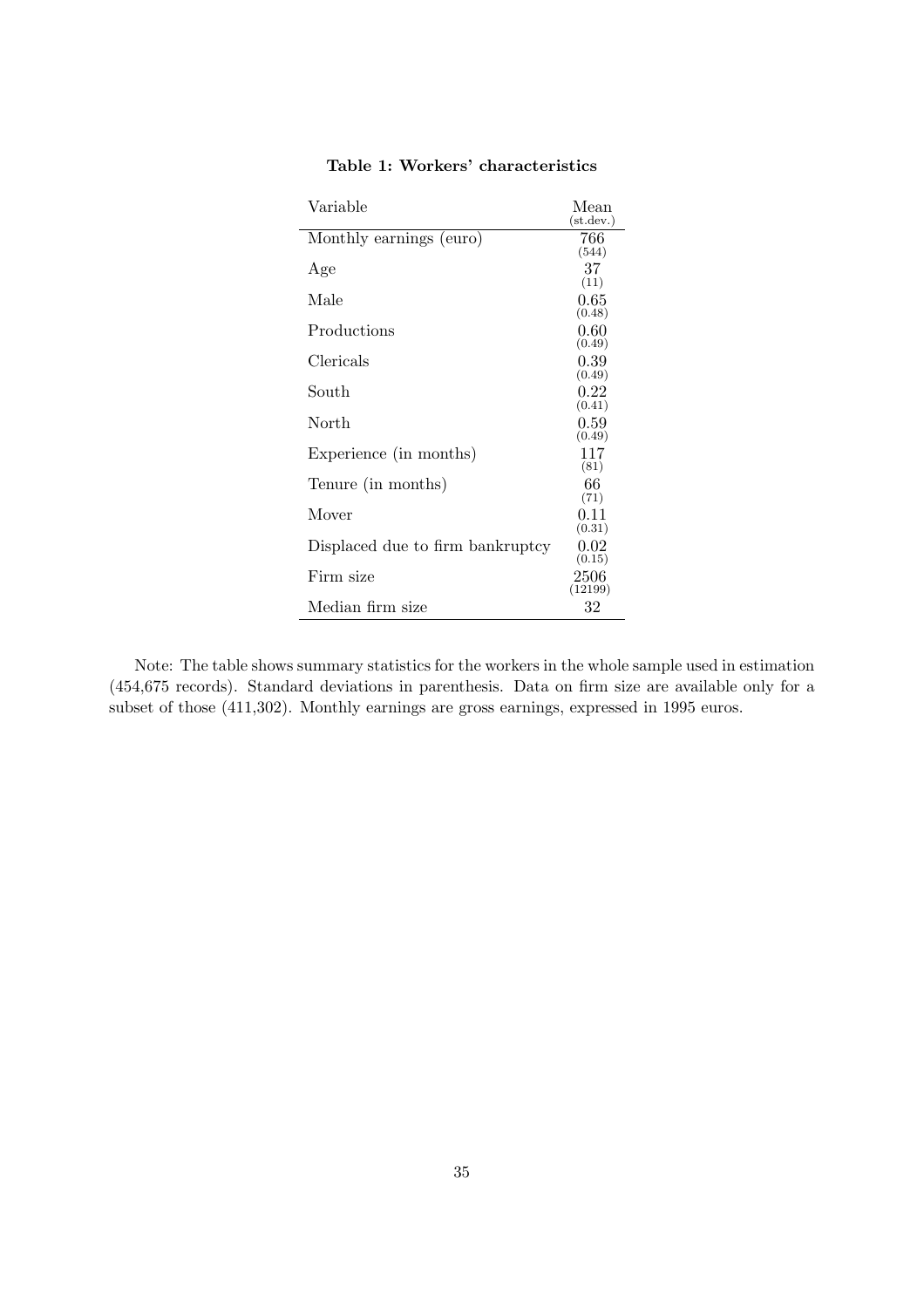| Variable               | Mean                     |
|------------------------|--------------------------|
|                        | (st. dev.)               |
| Employment             | 71.6<br>(608.5)          |
| Assets                 | 13402.7<br>(386991.2)    |
| Turnover               | 14026.8<br>(95258.3)     |
| Interest rate on loans | 15.0<br>(3.9)            |
| Bank debt              | 886.6<br>(14519.1)       |
| Score                  | 5.2<br>(1.8)             |
| North                  | 0.69                     |
| South                  | (0.46)<br>0.12           |
| Manufacturing          | (0.33)<br>0.54<br>(0.50) |
| Construction           | 0.08<br>(0.27)           |

# **Table 2: Firms characteristics**

Note: The table shows summary statistics for the firms used to compute the credit market backwardness variable (approximately 250,000 firm-year observations). Monetary values are expressed in 1995 thousand euros.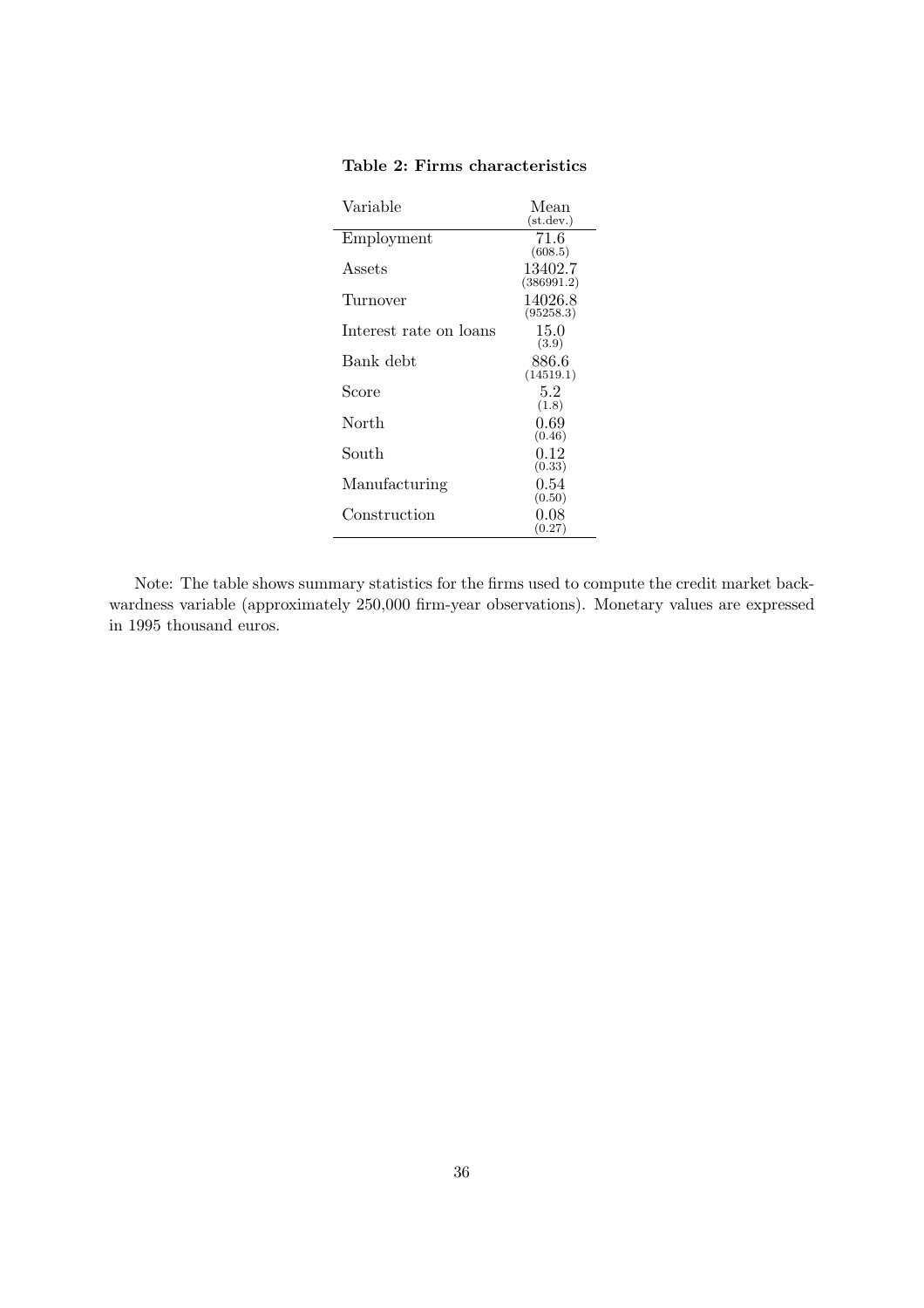| Province        | $\overline{L}_p$ | $L_{p,1990}$ | $\Delta$ | Province    | $\overline{L}_p$ | $L_{p,1990}$ | $\Delta$   | Province       | $\overline{L}_p$ | $L_{p,1990}$ | $\Delta$       |
|-----------------|------------------|--------------|----------|-------------|------------------|--------------|------------|----------------|------------------|--------------|----------------|
| Agrigento       | 1.21             | 1.14         | 0.38     | Frosinone   | 1.87             | 1.63         | 0.24       | Pistoia        | 1.78             | 1.63         | $0.10\,$       |
| Alessandria     | 1.08             | $1.36\,$     | $-0.79$  | Genova      | 1.93             | 1.78         | $-0.14$    | Pordenone      | 1.97             | 1.64         | $-0.32$        |
| Ancona          | 1.65             | 0.59         | 1.42     | Gorizia     | 2.18             | 2.32         | $-0.43$    | Potenza        | 2.21             | 1.98         | 0.45           |
| Aosta           | $1.31\,$         | $1.38\,$     | $-0.16$  | Grosseto    | 1.22             | 1.47         | 0.45       | Ragusa         | 1.69             | 1.62         | 0.29           |
| Arezzo          | 2.45             | 2.14         | 0.07     | Imperia     | 0.66             | 1.20         | $-0.54$    | Ravenna        | 0.42             | 0.00         | $0.36\,$       |
| Ascoli          | 2.69             | $2.55\,$     | 0.04     | Isernia     | 2.99             | 2.73         | $-0.38$    | Reggio C.      | 3.02             | 2.46         | 0.70           |
| Asti            | 0.63             | 0.84         | $-0.55$  | $L'$ Aquila | 2.26             | 2.03         | 0.18       | Reggio E.      | 1.23             | 0.79         | $-0.03$        |
| Avellino        | 3.04             | 3.31         | $-0.14$  | Laspezia    | 1.64             | 1.60         | 0.14       | Rieti          | 2.38             | $2.26\,$     | $-0.09$        |
| Bari            | 1.75             | $1.28\,$     | 0.58     | Latina      | 2.43             | $2.51\,$     | $-0.89$    | Roma           | 1.78             | $2.06\,$     | $-0.48$        |
| Belluno         | 1.72             | $1.92\,$     | $-0.90$  | Lecce       | 2.40             | 2.10         | 1.32       | Rovigo         | $2.02\,$         | 2.40         | $-1.26$        |
| Benevento       | 2.89             | 3.74         | $-1.70$  | Livorno     | 0.79             | 0.73         | 0.41       | Salerno        | 2.59             | 2.65         | $-0.18$        |
| Bergamo         | 1.25             | 1.65         | $-0.72$  | Lucca       | 1.74             | 1.79         | $-0.39$    | Sassari        | 1.66             | 1.63         | 0.30           |
| Bologna         | 1.07             | $0.76\,$     | 0.11     | Macerata    | 1.64             | 0.60         | 1.79       | Savona         | 0.61             | 0.74         | $-0.64$        |
| Bolzano         | 1.44             | 1.32         | $-0.63$  | Mantova     | $\,0.63\,$       | 0.87         | $-0.43$    | Siena          | 1.53             | 1.50         | $-0.65$        |
| <b>Brescia</b>  | 2.42             | $2.51\,$     | $-0.68$  | Massa       | 1.34             | 1.27         | $-0.15$    | Siracusa       | 1.65             | 0.99         | $1.30\,$       |
| <b>Brindisi</b> | 2.42             | 2.24         | 0.49     | Matera      | 1.79             | 2.14         | $-0.33$    | Sondrio        | 0.59             | 1.61         | $-1.28$        |
| Cagliari        | 1.75             | $1.58\,$     | 0.08     | Messina     | 1.32             | 1.41         | $0.07\,$   | Taranto        | 2.73             | $3.42\,$     | $-1.11$        |
| Caltanisetta    | 1.39             | $\rm 0.96$   | 1.41     | Milano      | 2.06             | 1.84         | $\rm 0.21$ | Teramo         | $2.51\,$         | $2.52\,$     | $-0.52$        |
| Campobasso      | 1.42             | 1.49         | $-0.90$  | Modena      | 1.06             | 0.33         | 0.62       | Terni          | 2.28             | 1.88         | $0.52\,$       |
| Caserta         | 3.33             | 3.57         | $-0.75$  | Napoli      | $3.31\,$         | $3.30\,$     | $-0.48$    | Torino         | 1.62             | 1.82         | $-0.67$        |
| Catania         | 1.98             | 1.79         | 0.73     | Novara      | 1.69             | 1.59         | 0.17       | Trapani        | 1.22             | 0.54         | 1.10           |
| Catanzaro       | 2.18             | $3.05\,$     | $-0.86$  | Nuoro       | 1.98             | 2.16         | $-0.13$    | Trento         | 1.65             | 1.06         | 0.58           |
| Chieti          | $2.81\,$         | $2.36\,$     | 0.20     | Oristano    | 1.71             | 0.61         | 0.83       | Treviso        | 2.15             | 1.96         | $-0.46$        |
| Como            | 1.92             | 1.90         | $-0.26$  | Padova      | 2.20             | 2.17         | $-0.69$    | <b>Trieste</b> | 1.54             | 1.59         | $-0.26$        |
| Cosenza         | 2.79             | 3.92         | $-1.74$  | Palermo     | 1.55             | 1.45         | 0.40       | Udine          | 2.08             | 1.36         | 0.39           |
| Cremona         | 1.64             | 1.41         | 0.21     | Parma       | 0.41             | 0.20         | $-0.10$    | Varese         | 1.91             | 1.78         | $-0.05$        |
| Cuneo           | 0.40             | 0.85         | $-0.85$  | Pavia       | 1.43             | 1.46         | $-0.10$    | Venezia        | 1.95             | 1.92         | $-0.20$        |
| Enna            | 1.56             | $0.66\,$     | 1.71     | Perugia     | 2.23             | 1.76         | $0.60\,$   | Vercelli       | 2.23             | 2.37         | $-0.49$        |
| Ferrara         | 1.62             | 1.28         | $-0.05$  | Pesaro      | 1.48             | 0.04         | 1.86       | Verona         | 1.98             | 2.05         | $\text{-}0.61$ |
| Firenze         | 1.74             | 1.40         | 0.73     | Pescara     | 2.18             | 1.95         | 0.22       | Vicenza        | 1.95             | 1.72         | $-0.18$        |
| Foggia          | 1.30             | $\rm 0.98$   | $-0.36$  | Piacenza    | $\rm 0.81$       | 0.54         | 0.10       | Viterbo        | 0.57             | $\rm 0.21$   | $0.39\,$       |
| Forlí           | 0.66             | 0.82         | $-0.29$  | Pisa        | 1.81             | 1.63         | $-0.65$    | Average        | 1.76             | 1.66         | $\text{-}0.35$ |

**Table 3: Financial market backwardness**

Note: The table reports the time average of indicator of credit market imperfection in each Italian province  $(\overline{L}_p)$ , its value in 1990, the first year of our sample just prior to the start of the liberalization  $(L_{p,1990})$  and the change in the indicator between 1990 and 1997, the last sample year  $(\Delta)$ .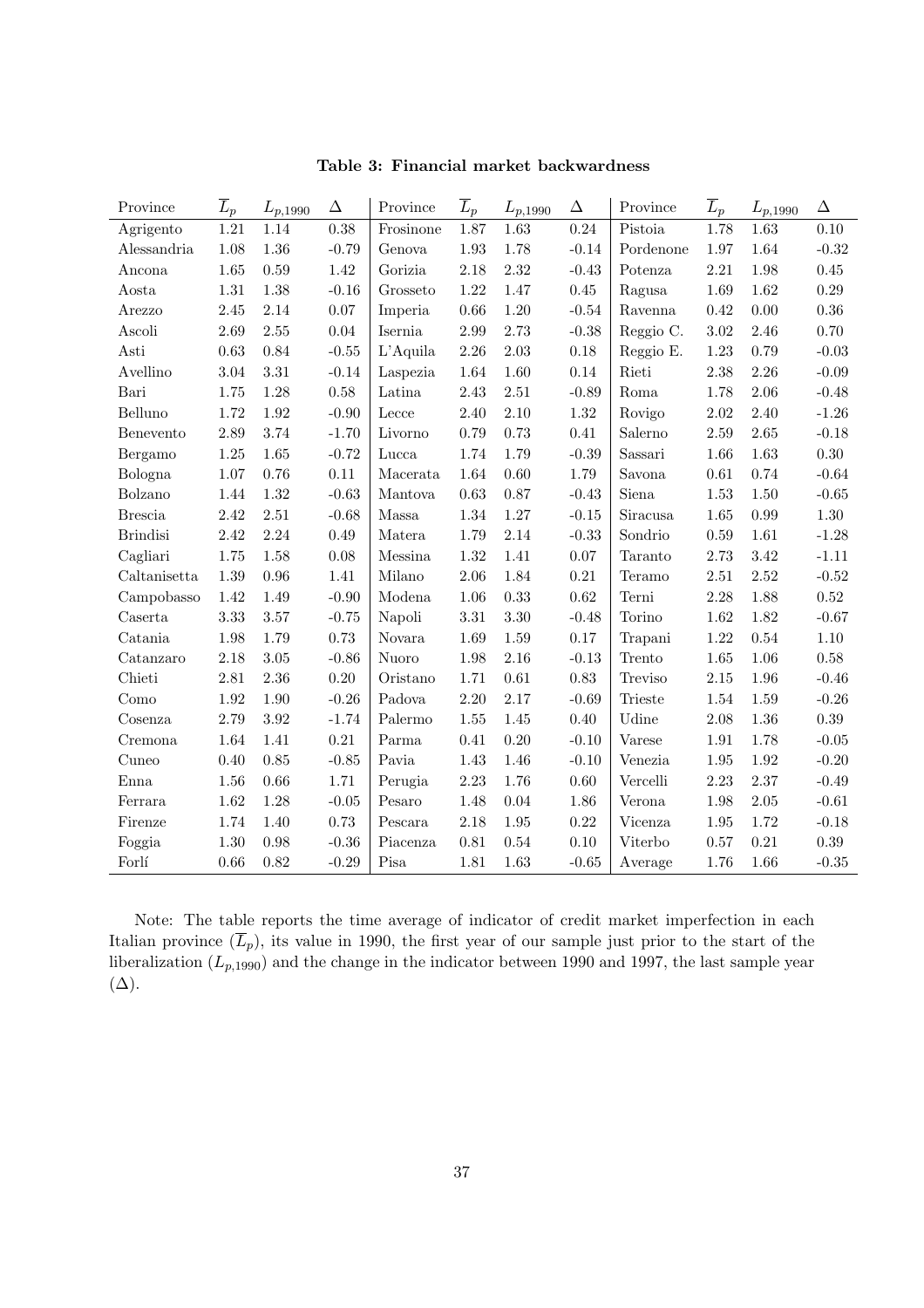| Dependent variable: $L_{p,1997} - L_{p,1990}$ | OLS       |           |
|-----------------------------------------------|-----------|-----------|
| $L_{p,1990}$                                  | $-0.4633$ | $-0.4097$ |
|                                               | (0.0811)  | (0.2467)  |
| Constant                                      | 0.7358    | 0.6465    |
|                                               | (0.1630)  | (0.4165)  |
|                                               | 95        | 95        |
|                                               |           |           |

**Table 4: The convergence process**

Note: This table shows regressions of the change in the indicator of local financial market imperfections following financial liberalization and the degree of credit market imperfection prevailing in a province before liberalization. The first column shows OLS estimates, the second reports IV estimates using as instruments for the initial level of the indicator the measures of banking local banking structure in 1936 used by Guiso et al. (2004). Robust standard errors are reported in parenthesis.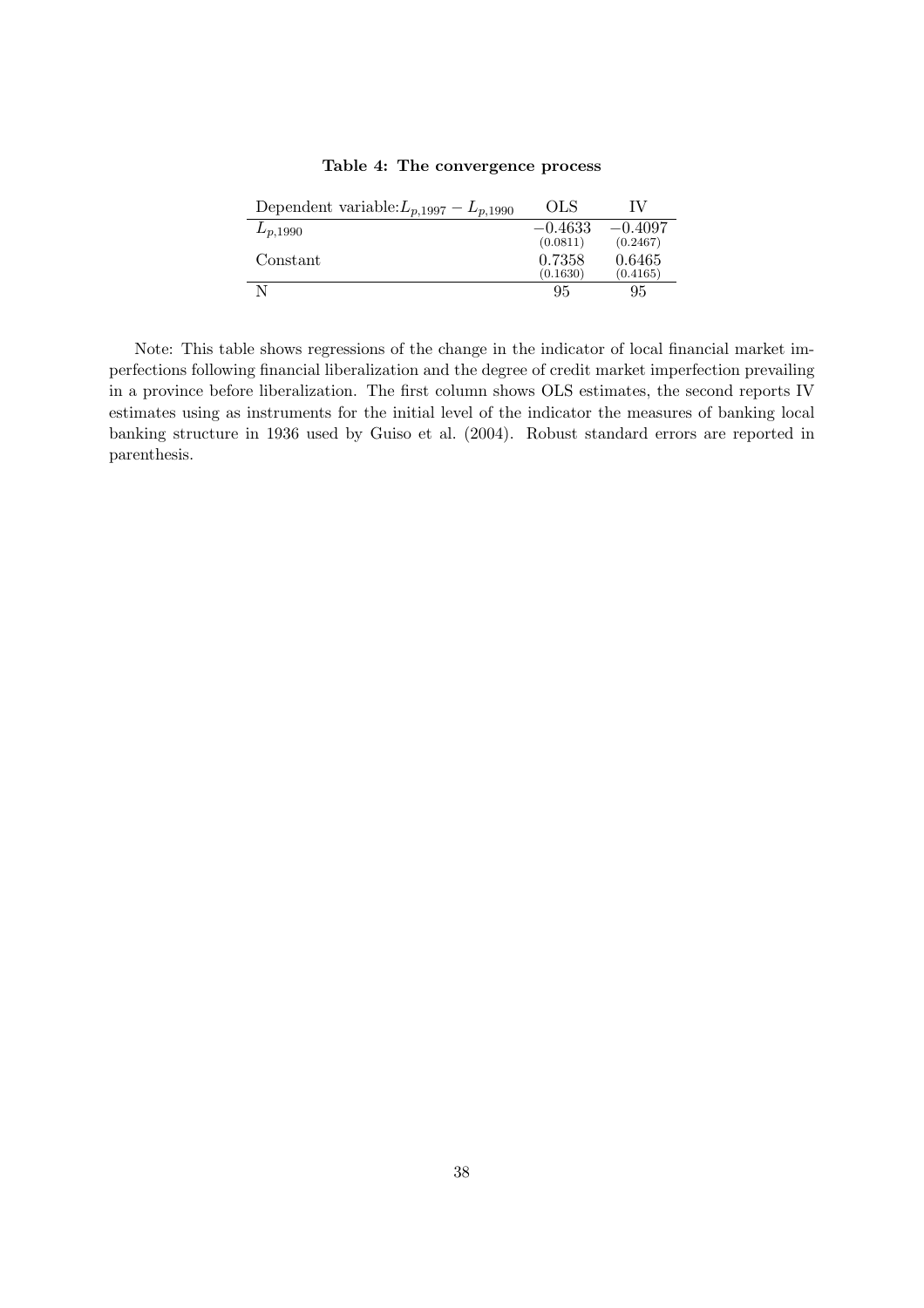|                                                | Probit             |                    | <i>Wage growth</i> |
|------------------------------------------------|--------------------|--------------------|--------------------|
|                                                | (1)                | $\left( 2\right)$  | 3)                 |
| Liquidity constraint                           | 0.2697<br>(0.0106) | 0.0128<br>(0.0015) | 0.0032<br>(0.0015) |
| $\Delta$ White Collar                          | 0.1206<br>(0.0225) | 0.0084<br>(0.0034) | 0.0046<br>(0.0034) |
| $\Delta$ Manager                               | 0.5252<br>(0.0824) | 0.0518<br>(0.0096) | 0.0399<br>(0.0096) |
| $\Delta$ Year dummies                          | Yes                | Yes                | Yes                |
| Province dummies                               | Yes                | Yes                | Yes                |
| Inverse Mills ratio                            |                    |                    | 0.0745<br>(0.0032) |
| Plant closure dummy                            | 0.7598<br>(0.0081) |                    |                    |
| Residual Horizon                               | 0.0033<br>(0.0010) |                    |                    |
| Province dummies <sup>*</sup> Residual Horizon | Yes                |                    |                    |
| N                                              | 380,125            | 329,545            | 329,545            |

#### **Table 5: Wage growth**

Note: The table shows the estimation results of the wage growth equation for the sample of workers that stay with the firm. Column (P1) shows the results of the probit estimates for the workers that have moved. Columns (WG1) and (WG2) report the estimates of equation (3). Robust standard errors are reported in parenthesis.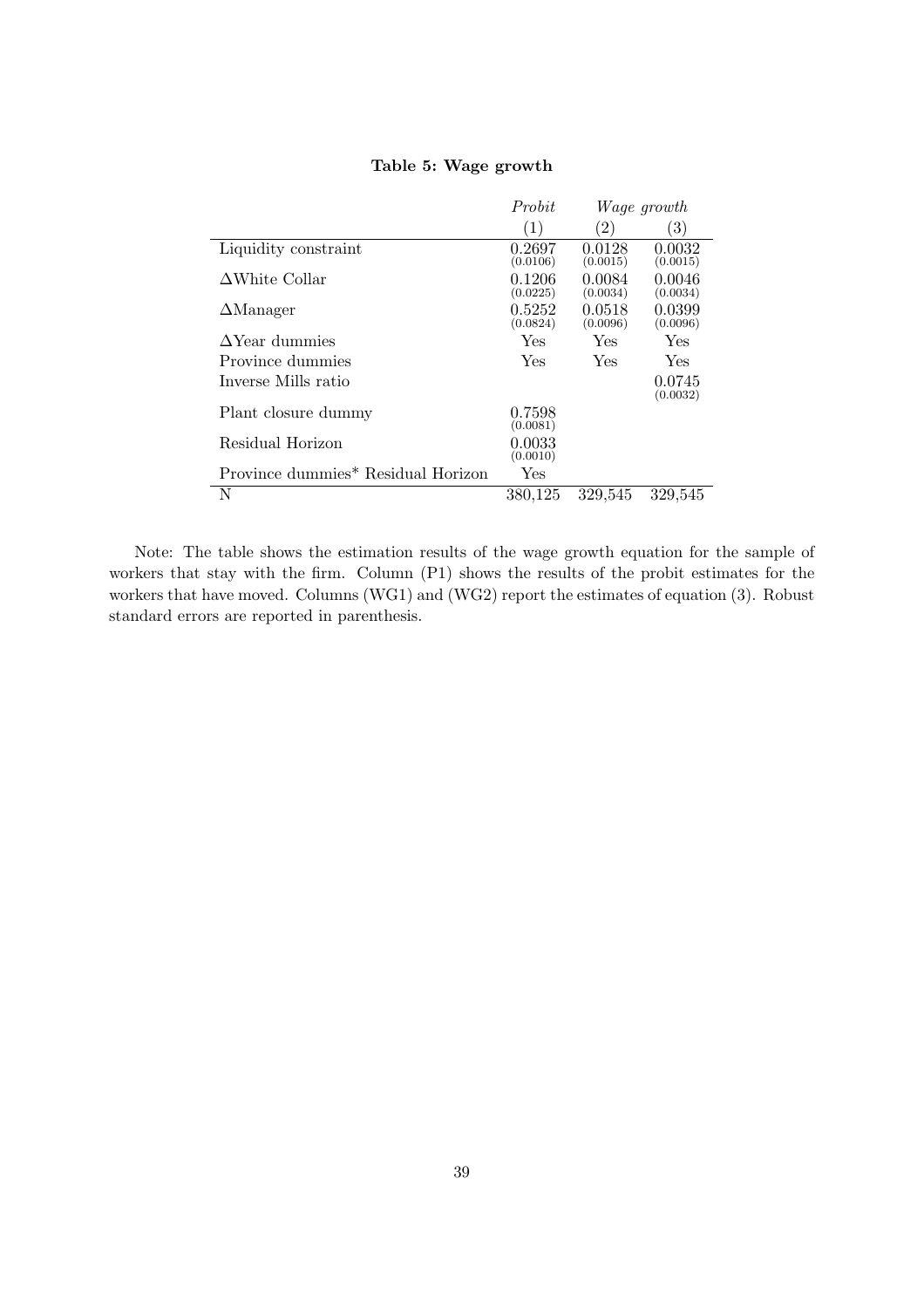|                      |           | $2^{\circ}$ |
|----------------------|-----------|-------------|
| Liquidity constraint | $-0.1479$ | $-0.1789$   |
|                      | (0.0090)  | (0.0090)    |
| Male                 | 0.2300    | 0.2441      |
|                      | (0.0059)  | (0.0058)    |
| Province dummies     | Yes       | Yes         |
|                      | 51,341    | 51,341      |

**Table 6: Wage levels (first-job workers sample)**

Note: The table shows the estimation results of the wage level equation for the sample of workers in their first job. The left-hand side variable is computed using the parameters estimates from Table 5 as in equation (6). Estimates in column 1 use parameters from column 1 in Table 5, Panel A to construct the left-hand sid variable; estimates in column 2 use parameters from column 2 in Table 5. Robust standard errors are reported in parenthesis.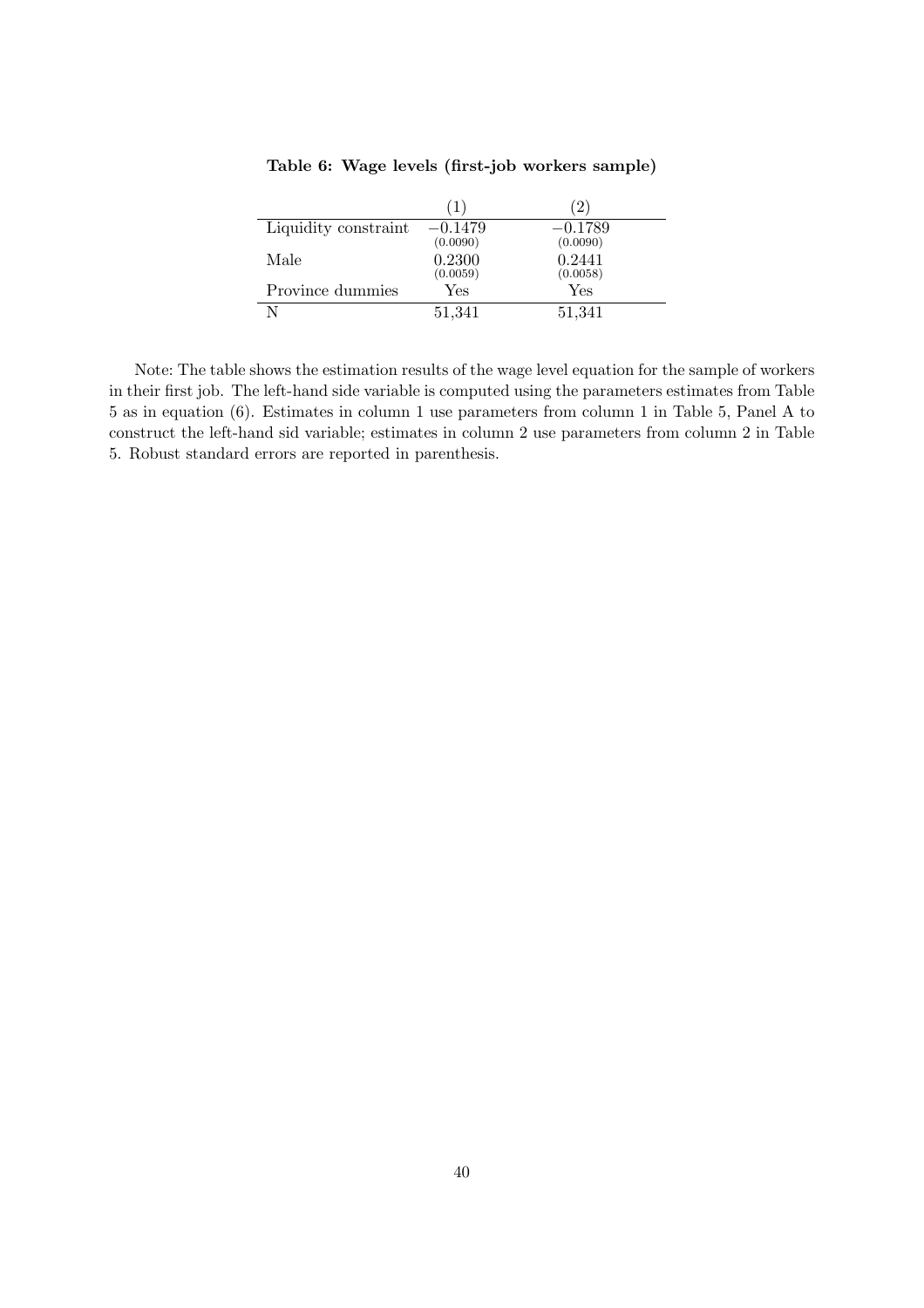|                                    | First diff.           | Levels                | First diff.        | Levels                |
|------------------------------------|-----------------------|-----------------------|--------------------|-----------------------|
| Liq. constr.                       | 0.0011<br>(0.0032)    | $-0.0940$<br>(0.0178) | 0.0025<br>(0.0016) | $-0.1465$<br>(0.0092) |
| Liq. constr. $\times$ Bad score    | 0.0083<br>(0.0028)    | $-0.0934$<br>(0.0209) |                    |                       |
| Liq. constr. $\times$ Medium score | 0.0056<br>(0.0021)    | $-0.0712$<br>(0.0151) |                    |                       |
| Bad score                          | $-0.0142$<br>(0.0050) | 0.0375<br>(0.0437)    |                    |                       |
| Intermediate score                 | $-0.0052$<br>(0.0039) | $-0.0167$<br>(0.0302) |                    |                       |
| Liq. constr. $\times$ Manager      |                       |                       | 0.0090<br>(0.0041) | $-0.3017$<br>(0.0872) |
| Liq. constr. $\times$ White collar |                       |                       | 0.0030<br>(0.0010) | $-0.0791$<br>(0.0084) |
| Manager                            |                       |                       | 0.0220<br>(0.0078) | 1.3448<br>(0.1671)    |
| White collar                       |                       |                       | 0.0127<br>(0.0019) | 0.2520<br>(0.0171)    |
| N                                  | 83,088                | 9,312                 | 329,545            | 51,341                |

**Table 7: The effect of firm and worker characteristics**

Note: The table shows the estimation results of the wage growth equation (3) and the wage level equation (6) allowing for the response in the slope of the tenure profile to credit market frictions to differ across different types of firms and workers. Robust standard errors are reported in parenthesis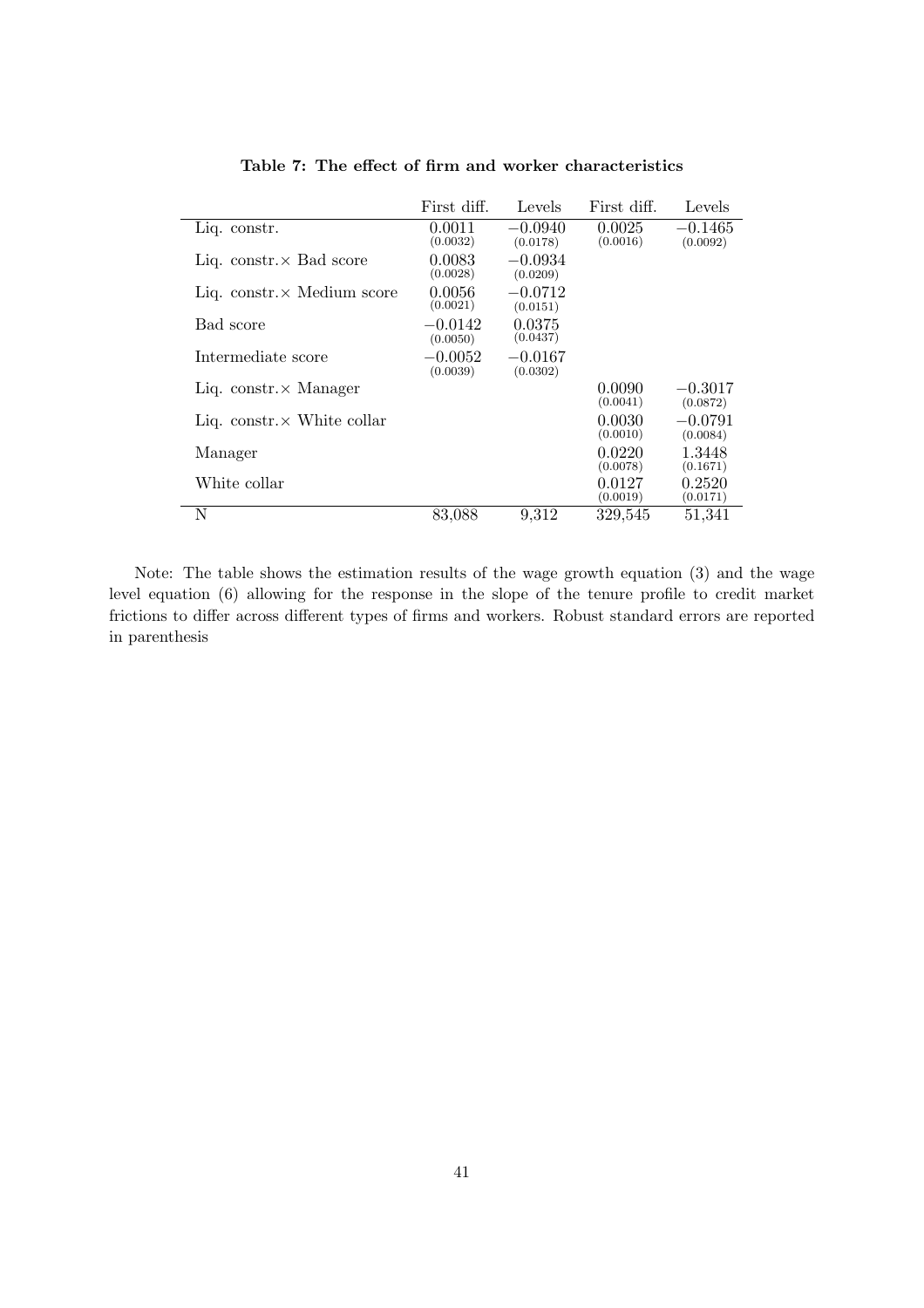|                      | <i>Initial size <math>\langle 30 \rangle</math></i> |                       | <i>Initial size <math>&lt; 100</math></i> |                       | <i>Initial size</i> $\langle 2.500 \rangle$ |                       |  |
|----------------------|-----------------------------------------------------|-----------------------|-------------------------------------------|-----------------------|---------------------------------------------|-----------------------|--|
|                      | First diff.                                         | Levels                | First diff.                               | Levels                | First diff.                                 | Levels                |  |
| Liquidity constraint | 0.0042<br>(0.0031)                                  | $-0.4355$<br>(0.0222) | 0.0028<br>(0.0027)                        | $-0.4942$<br>(0.0222) | 0.0025<br>(0.0022)                          | $-0.5292$<br>(0.0208) |  |
| -N                   | 67.297                                              | 29.878                | 84.515                                    | 35.542                | 114.410                                     | 45.025                |  |

#### **Table 8: Robustness Analysis: Using small firms**

Note: The table shows the estimation results of the wage growth equation (3) and the wage level equation (6) restricting the sample to workers employed by "small" firms. Firm size is defined using the number of workers employed by the firm as of the first time we observe the match in the 1990-97 period. Robust standard errors are reported in parenthesis.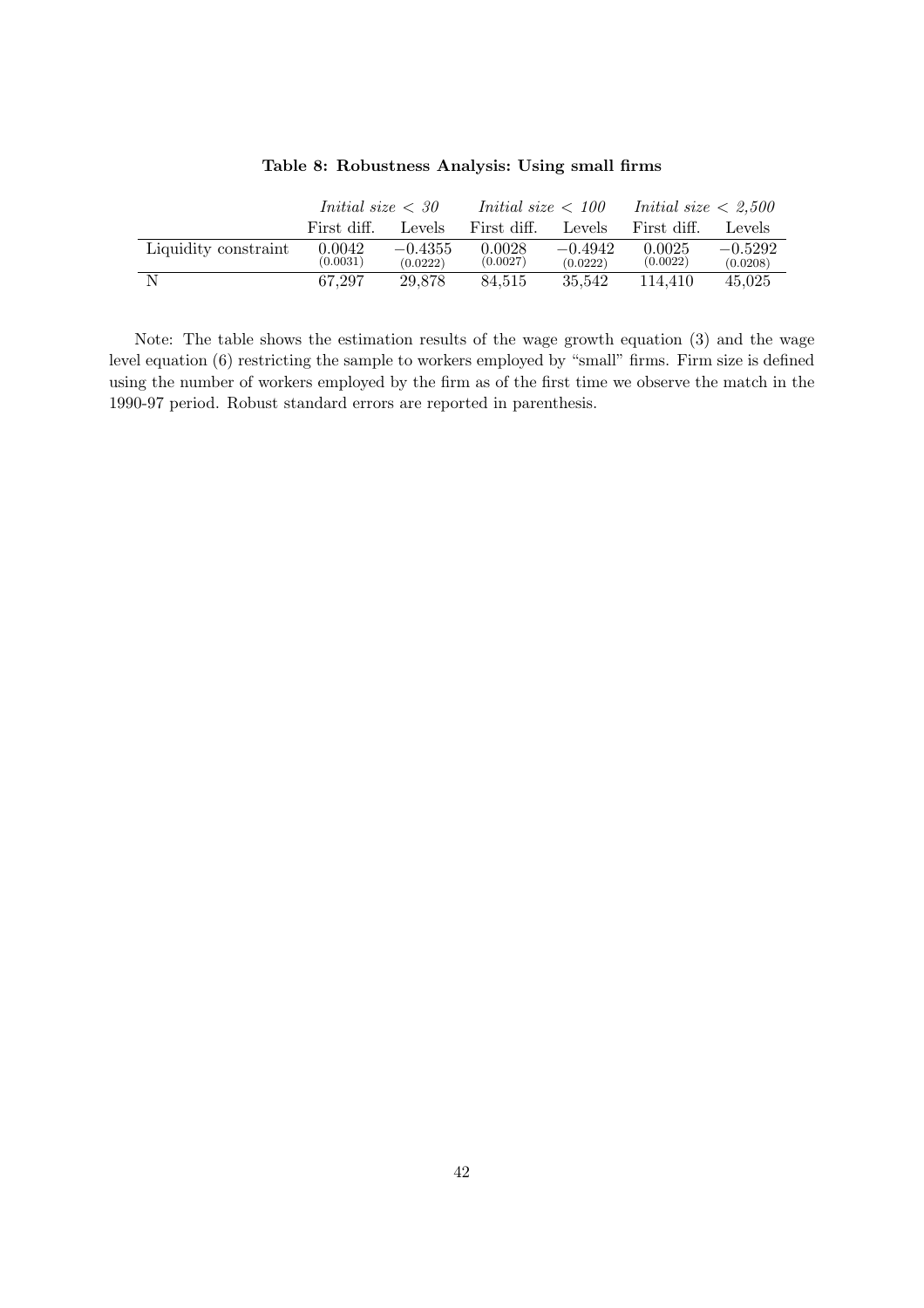|                                      | r anet A. Wage growth equation |  |  |  |  |  |
|--------------------------------------|--------------------------------|--|--|--|--|--|
| Liquidity constraint                 | 0.0038<br>(0.0016)             |  |  |  |  |  |
| $\Delta$ White Collar                | 0.0058<br>(0.0034)             |  |  |  |  |  |
| $\Delta$ Manager                     | 0.0456<br>(0.0096)             |  |  |  |  |  |
| $\Delta$ Year dummies                | Yes                            |  |  |  |  |  |
| Province dummies                     | Yes                            |  |  |  |  |  |
| Inverse Mills ratio                  | 0.0424<br>(0.0037)             |  |  |  |  |  |
| $T$ enure/100                        | $-0.0052$<br>(0.0006)          |  |  |  |  |  |
| Liquidity constraint $T$ enure / 100 | 0.0002<br>(0.0003)             |  |  |  |  |  |
|                                      | 329,545                        |  |  |  |  |  |

**Table 9: Robustness Analysis: Quadratic tenure profile**

| Panel A: Wage growth equation |  |  |  |  |
|-------------------------------|--|--|--|--|
|-------------------------------|--|--|--|--|

| Panel B: Level equation, first job sample |           |
|-------------------------------------------|-----------|
| Liquidity constraint                      | $-0.0925$ |
|                                           | (0.0079)  |
| Male                                      | 0.2377    |
|                                           | (0.0050)  |
| Province dummies                          | Yes       |
| N                                         | 51,341    |

Note: The table shows the estimation results of the wage growth equation (3) and the wage level equation (6) allowing for a quadratic in tenure in the level equation. Robust standard errors in parenthesis.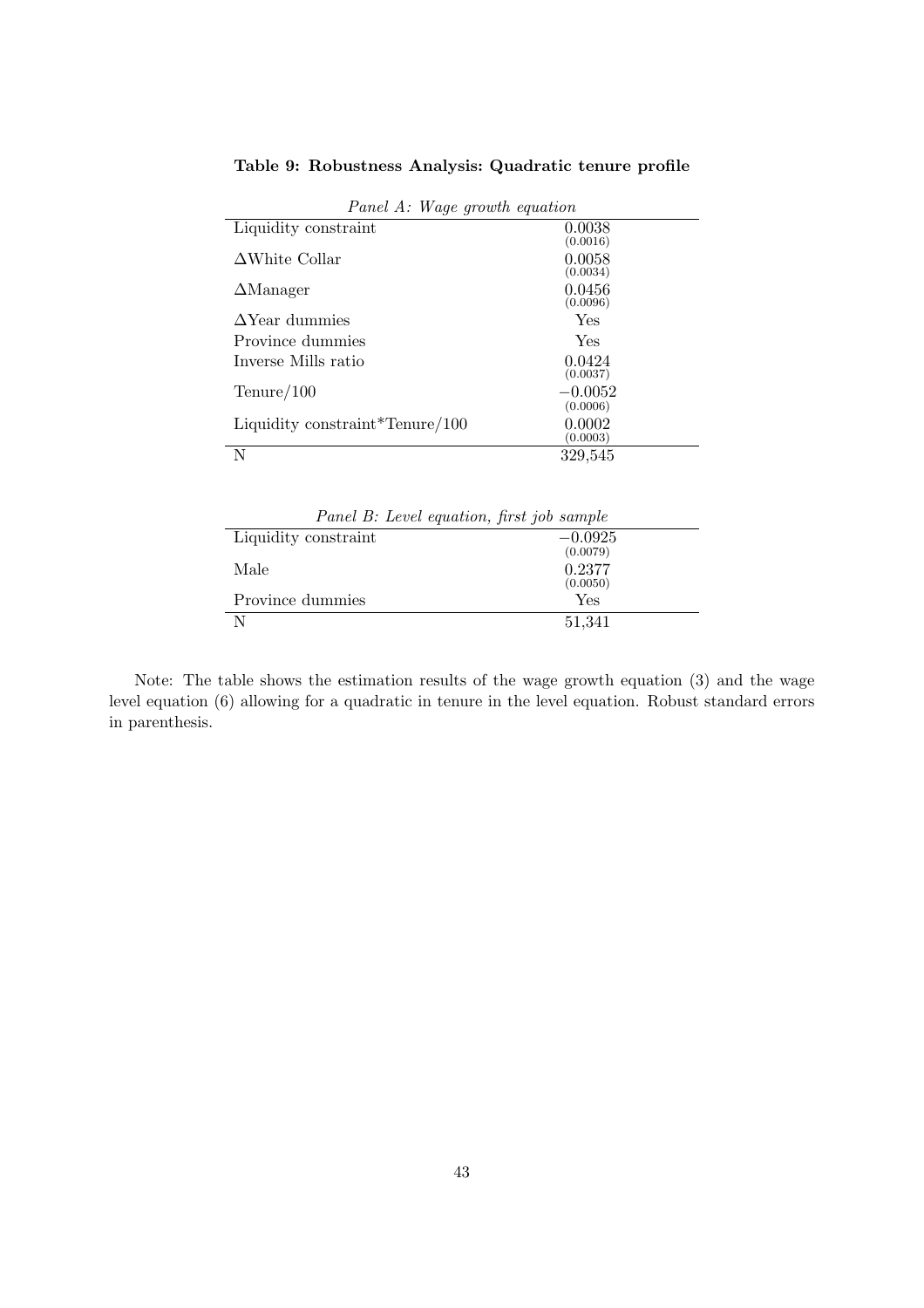|              |                    | Panel A:<br>Panel B:<br>Using a first-job,<br>Reducing the set of<br>exclusion restrictions<br>first-year sample |                    | Panel C:<br><i>Excluding Sicily</i> |                    | Panel D:<br>Controlling for local<br>unempl. rate at start |                    |                       |
|--------------|--------------------|------------------------------------------------------------------------------------------------------------------|--------------------|-------------------------------------|--------------------|------------------------------------------------------------|--------------------|-----------------------|
|              | First diff.        | Levels                                                                                                           | First diff.        | Levels                              | First diff.        | Levels                                                     | First diff.        | Levels                |
| Liq. constr. | 0.0032<br>(0.0015) | $-0.0755$<br>(0.0138)                                                                                            | 0.0175<br>(0.0016) | $-0.1240$<br>(0.0114)               | 0.0039<br>(0.0015) | $-0.1755$<br>(0.0091)                                      | 0.0030<br>(0.0015) | $-0.0717$<br>(0.0082) |
| N            | 329,545            | 17,410                                                                                                           | 329,545            | 51,341                              | 315,432            | 48,217                                                     | 329,545            | 51,341                |

#### **Table 10: Robustness Analysis: Other concerns**

Note: The table shows the estimation results of the wage growth equation (3) and the wage level equation (6) for four different samples or specifications. In Panel A we estimate the level equation for a sample of individuals in their first year in the labor market (i.e., with zero labor market experience). In Panel B we use only the firm bankruptcy dummy as an exclusion restriction in the mobility probit. In Panel C we exclude Sicilian provinces. In Panel D we add to our regression the unemployment rate and its interaction with tenure (with the same timing of the financial market backwardness variable). Robust standard errors in parenthesis.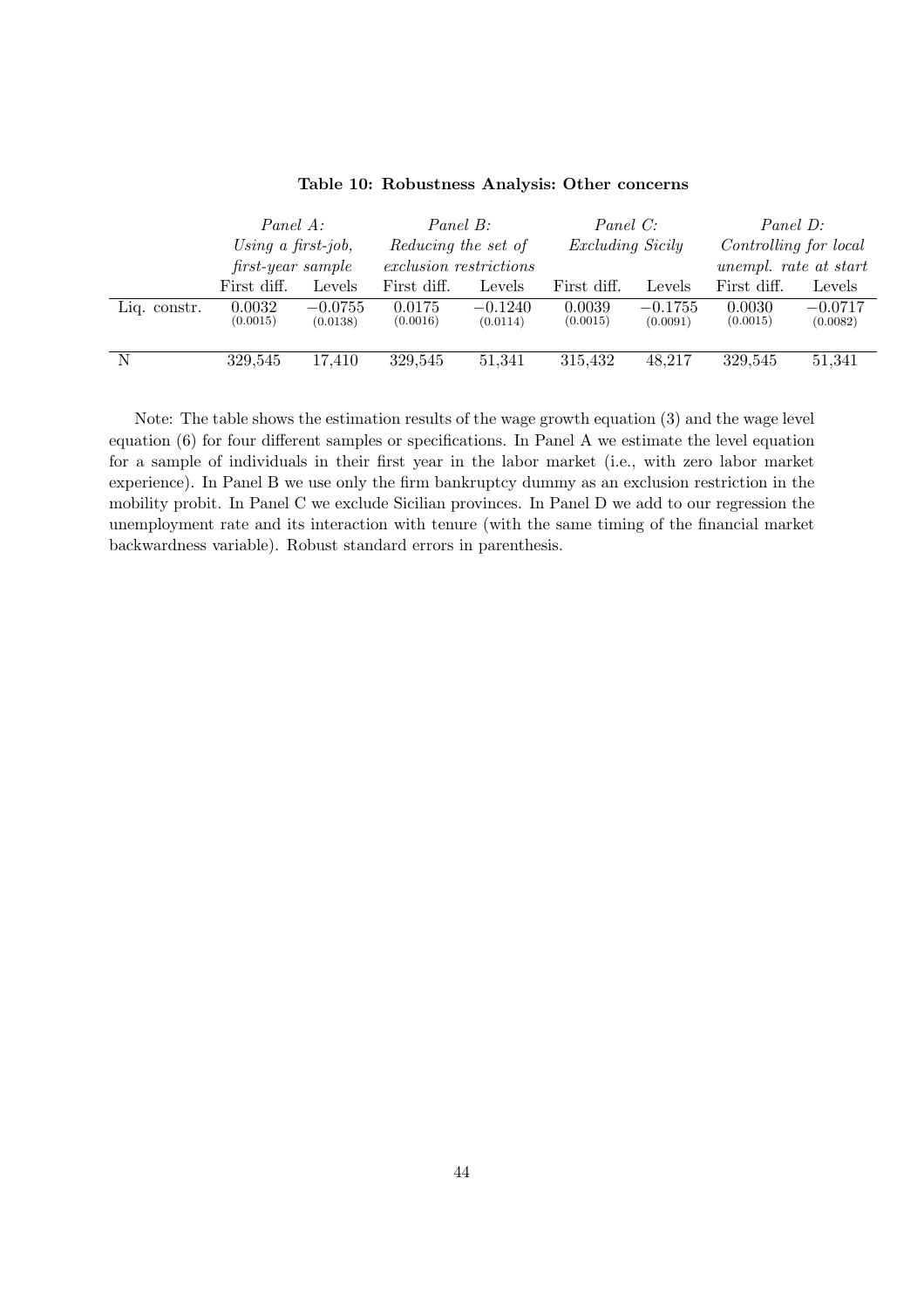|                                   | Degree of credit market backwardness: |               |          |               |         |
|-----------------------------------|---------------------------------------|---------------|----------|---------------|---------|
|                                   | Max                                   | $75^{th}$ pct | Median   | $25^{th}$ pct | Average |
|                                   | (Cosenza)                             | (Lecce)       | (Ragusa) | (Trento)      |         |
| Internal rate of return           | $3.7\%$                               | $3.7\%$       | $1.2\%$  | $2.4\%$       | $2.9\%$ |
| Maximum borrowing                 | 11,832                                | 6,729         | 5,473    | 5,732         | 6,747   |
| Implicit borrowing per worker     | 2,762                                 | 1,739         | 1,290    | 1,432         | 1,645   |
| Bank borrowing per worker         | 8,120                                 | 5,783         | 11,176   | 16,007        | 15,321  |
| Borrowing from workers/from banks | 0.34                                  | 0.30          | 0.12     | 0.09          | 0.11    |

#### **Table 11: Size of the Credit Flows**

Note: The table reports the estimates of the internal rate of return and of the dimension of implicit borrowing for different values of the degree of local credi market development. The internal rate of return is the interest rate that equalizes the expected flow of borrowing and lending; Maximum borrowing is the cumulated debt towards a worker of tenure T∗, when it reaches the maximum. Implicit borrowing per worker is the average implicit debt per worker.